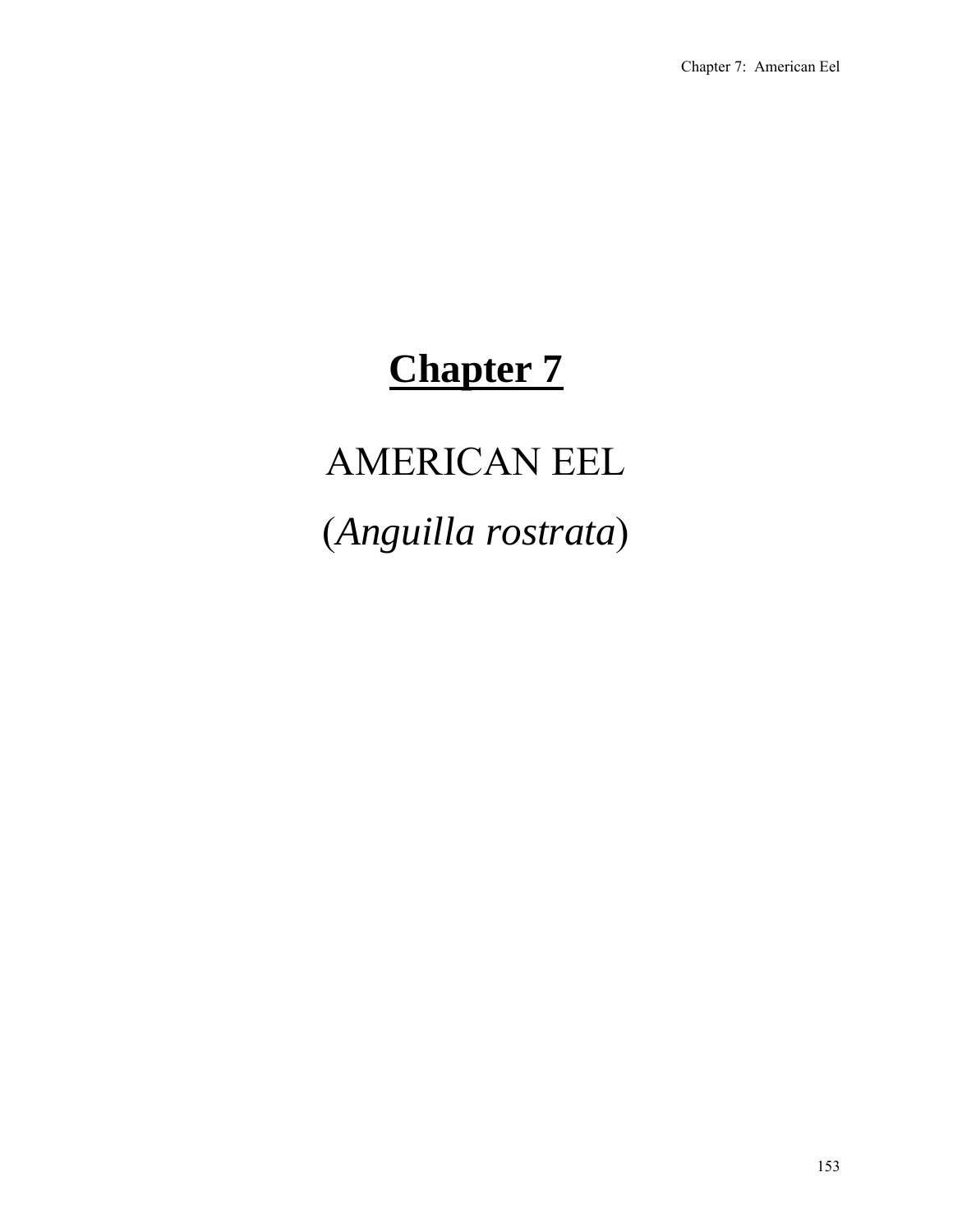# **Section I. American Eel Description of Habitat**

# **American Eel General Habitat Description and Introduction**

American eel (*Anguilla rostrata*) are found in fresh, brackish, and coastal waters from the southern tip of Greenland to northeastern South America (Facey and Van den Avyle 1987). Additionally, there may be hybridization, or at least genetic introgression, of American eel into the population of European eel in Iceland. Therefore, the range might possibly be extended to Iceland in the north (Williams et al. 1984; Avise et al. 1990).

American eel are ubiquitous in many habitats (Jacobs et al. 2003), and can contribute up to more than 25% of the total fish biomass in some individual systems (Smith and Sauders 1955; Ogden 1970; J. McCleave, University of Maine, personal communication). In Connecticut rivers and streams, the American eel was found in one case to be four times more abundant than any other species (Jacobs et al. 2003). American eel habitats include the open ocean, estuaries, large coastal tributaries, rivers, small freshwater streams, lakes, and ponds. They utilize habitats from the East Coast of North America and the northern portion of South America, into the inland areas of the Mississippi River and the Great Lake drainages (primarily Lake Ontario), and north into Canadian tributaries. American eel are sometimes found in land locked lakes, particularly in the northeastern United States (Facey and Van den Avyle 1987). The latitudinal range for the American eel has been documented as 5°N to 60°N (Bertin 1956), and their range covers approximately 30,000 km of coastline (Federal Register 2007). American eel are thought to occupy the broadest array of habitats of any fish in the world (Helfman et al. 1987).

American eel are a catadromous species that reproduces in salt water, and after an oceanic larval stage, migrates to brackish or fresh water for growth to maturity. Upon reaching maturity, the American eel migrate back to the ocean to spawn. Spawning occurs in the winter and spring in the Sargasso Sea, and the newly hatched larvae (pre-leptocephalus and leptocephalus stages) passively drift and swim toward the continental shelf where they metamorphose into glass eels (Kleckner and McCleave 1982; Kleckner and McCleave 1985; McCleave et al. 1987).

The transformation from a leptocephalus larvae into a glass eel includes a decrease in body length and weight due to a loss in water concentration, an increase in body thickness, loss of larval teeth, darkening of the eye, changes in the morphology of the head and jaw, and further development of the digestive system (Fahay 1978). Glass eels are miniature transparent American eel that are morphologically similar to elvers (the next life stage), but they are unpigmented. As American eel develop pigment, some begin to migrate into freshwater. These young pigmented American eel are termed elvers. Some elvers remain in coastal rivers and estuaries, while others may continue movements upstream in the winter and the spring (Facey and Van den Avyle 1987). In fact, upstream migration may continue into the yellow- phase for at least three to five years (Haro and Krueger 1991).

The next life stage for American eel is the yellow-phase, which is the primary growth stage where individuals spend most of their lives. The yellow-phase is characterized by a lack of sexual maturity and may last many years. Sexual differentiation begins when eels reach approximately 300 mm TL, primarily during the yellow-phase. Following sexual differentiation,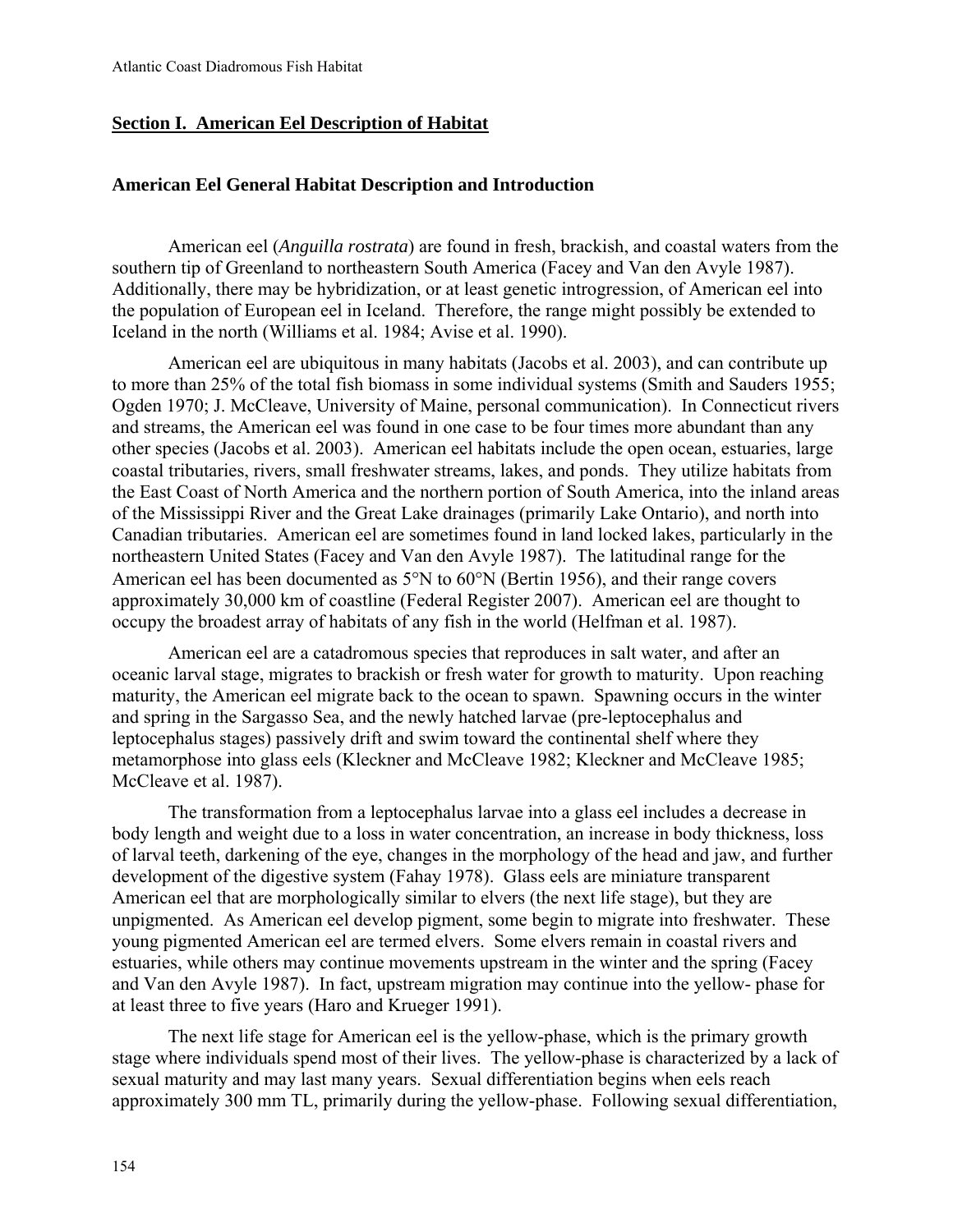American eel eventually begin to migrate downstream (Krueger & Olivera 1999). Yellow-phase eels gradually metamorphose into silver-phase adults through a process that involves a number of physiological changes. Physiological changes reviewed by Facey and Van den Avyle (1987) include a change in color to a metallic bronze black sheen, pectoral fin color change from yellow-green to black, fattening of the body, thickening of the skin, increased length of capillaries in the rete of the swim bladder, and degeneration of the digestive tract. Additionally, the eyes become enlarged and the visual pigments in the eye are altered (Vladykov 1973; Beatty 1975). These changes are thought to better suit the American eel for migration at deeper depths (Beatty 1975; Kleckner and Kruger 1981; Facey and Van den Avyle 1987). During maturation, American eel migrate downriver to marine waters and out to the Sargasso Sea, where they are thought to spawn once and die (Facey and Van den Avyle 1987).

All American eel comprise one panmictic population, meaning that they are a single breeding population that exhibits random mating. Thus, for example, an American eel from the northern portion of the range could mate with an American eel from the southern portion of the range, and their offspring could inhabit any portion of the range. As a result, recruits to a particular system are likely not the offspring of the adults that migrated out of that system (ASMFC 2000; Avise 2003).

Life history information for American eel remains incomplete, and for some life stages, habitat-specific information is lacking. There is a high degree of uncertainty regarding the range of variation in life history traits that occurs throughout the entire population. Knowledge is lacking on silver eel migration from freshwater to the sea, as well as the egg, leptocephali, and glass eel life stages while in marine waters. Furthermore, while a potential spawning area of the American eel has been hypothesized in the Sargasso Sea, the specific spawning location remains unknown and no spawning activity has been witnessed (ASMFC 2000).

Many studies have indicated that American eel populations are declining (Castonguay et al. 1994 a, b; Haro et al. 2000b). Recent research by Richkus and Whalen (1999, 2000) has shown a decrease in yellow-phase and silver-phase American eel abundance in Ontario, Quebec, New York, and Virginia. For example, during the 31-day peak migration period in 2004, the mean number of American eel passing through the Moses-Saunders Hydroelectric Dam at Cornwall, Ontario, decreased from previous estimates of over 27,000 individuals per day to 274 individuals per day (Casselman *In press*).

Concerns about the decline in American eel abundance prompted a petition in 2004 to list the American eel as endangered under the Endangered Species Act (16 U.S.C. §§ 1531 – 1544). NOAA Fisheries and the United States Fish and Wildlife Service subsequently completed a 12 month status review to determine whether an endangered finding was justified. The findings of the status review indicated that listing the American eel as a threatened or endangered species was not currently warranted due to the fact that American eel are widely distributed and that their overall population abundance remains in the millions. The review also noted that ample historic habitat is available to American eel, and they have the flexibility to complete their lifecycle using marine and estuarine waters, in addition to freshwater. Furthermore, recruitment trends appear to be stable and the factors affecting American eel do not appear to threaten the species at a population level (Federal Register 2007).

Due to their diverse habitat requirements, American eel are subjected to a number of anthropogenic impacts. Fishing pressures and habitat loss are implicated as contributing factors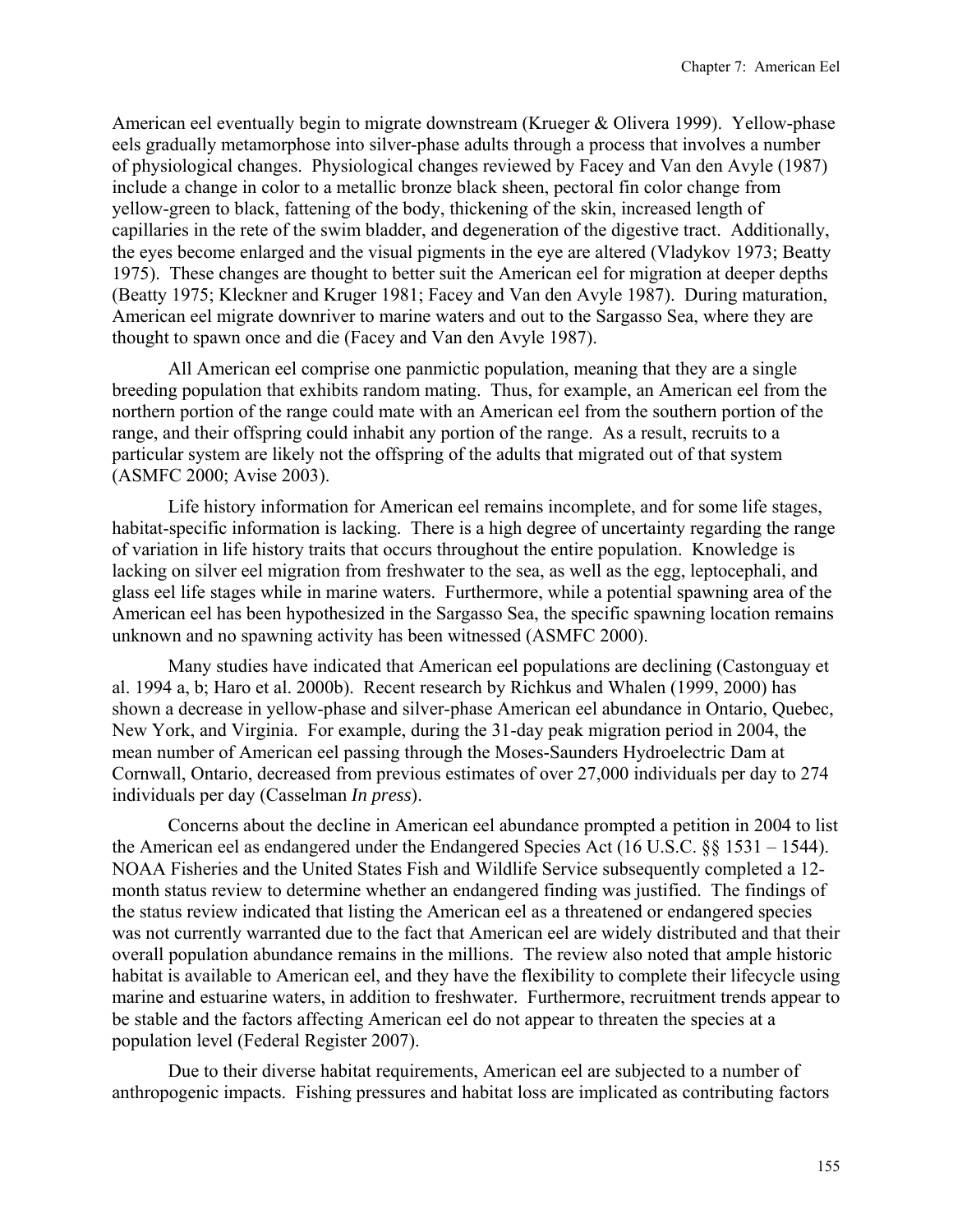in the American eel decline. Some habitat threats include blockage of stream access, pollution, nearshore habitat destruction, and oceanic changes (Castonguay et al. 1994a, b; ASMFC 2000).

# **Part A. American Eel Spawning Habitat**

# *Geographical and temporal patterns of migration*

American eel are believed to spawn in the Sargasso Sea, which constitutes a large portion of the western North Atlantic Ocean east of the Bahamas and south of Bermuda. Spawning occurs during the winter and the spring, from February to April, and possibly later into the year (McCleave et al. 1987). No other information exists on the spawning requirements, behavior, or exact location of spawning in the Sargasso Sea. Some researchers have speculated that the spawning area is located south of Bermuda and north of the Bahamas in a zone centered at about 25°N and 69°W (Tesch 1977). McCleave et al. (1987) reported spawning in the area from 52ºW to 79°W longitude and 19.5ºN to 29ºN latitude.

Kleckner et al. (1983) and Kleckner and McCleave (1988) hypothesize that within this area, spawning occurs in the subtropical front systems of the oligotrophic subtropical gyres. This frontal zone is located within the North Atlantic Subtropical Convergence and occurs yearly during the time span when spawning is thought to take place. This area separates the warm saline water mass of the southern Sargasso Sea from the lower salinity cool water mass of the northern Sargasso Sea. The area occurs in the upper 500 m of the water column, and it is thought that spawning occurs on the warm side of this front (McCleave and Kleckner 1985; McCleave et al. 1987). However, no direct observations of American eel spawning have been reported anywhere in the world, and no adult American eel have been captured in the Sargasso Sea. Thus, the exact location of spawning area has only been inferred from the collection of leptocephali, or larvae, less than 7 mm in size (Kleckner et al. 1983; Kleckner and McCleave 1985).

The northern limit of the spawning area for American eel appears to be the thermal fronts that separate the northern and southern water masses of the Sargasso Sea (Kleckner et al. 1983). Kleckner et al. (1983) found that the smallest leptocephali collected during their study (3.9 to 5.5 mm) were located on the warm side of these fronts and were rare on the cold side of the fronts. Kleckner and McCleave (1985) suggest that the northern limit for spawning occurs between 24°N and 29°N, and the Bahamas/Antilles Arc forms the southern and western borders. Thus far, the eastern limit of American eel spawning has not been hypothesized (Kleckner and McCleave 1985). Kleckner and McCleave (1985) suggest that this eastern limit may be controlled by a directional orientation mechanism used by American eel adults to locate the spawning area.

It remains unknown how American eel locate the spawning area in the Sargasso Sea and what cues cause them to cease migration. McCleave and Kleckner (1985) offer three hypotheses relating to how American eel migrate in the open ocean. Their first hypothesis is that swimming in one general compass direction (south), in addition to oceanic circulation, allows the American eel to reach the spawning area from anywhere within the species geographical range. Their second hypothesis is that only a moderate directional orientation will result in successful migrations. Their final hypothesis is that migration occurs within the upper three hundred meters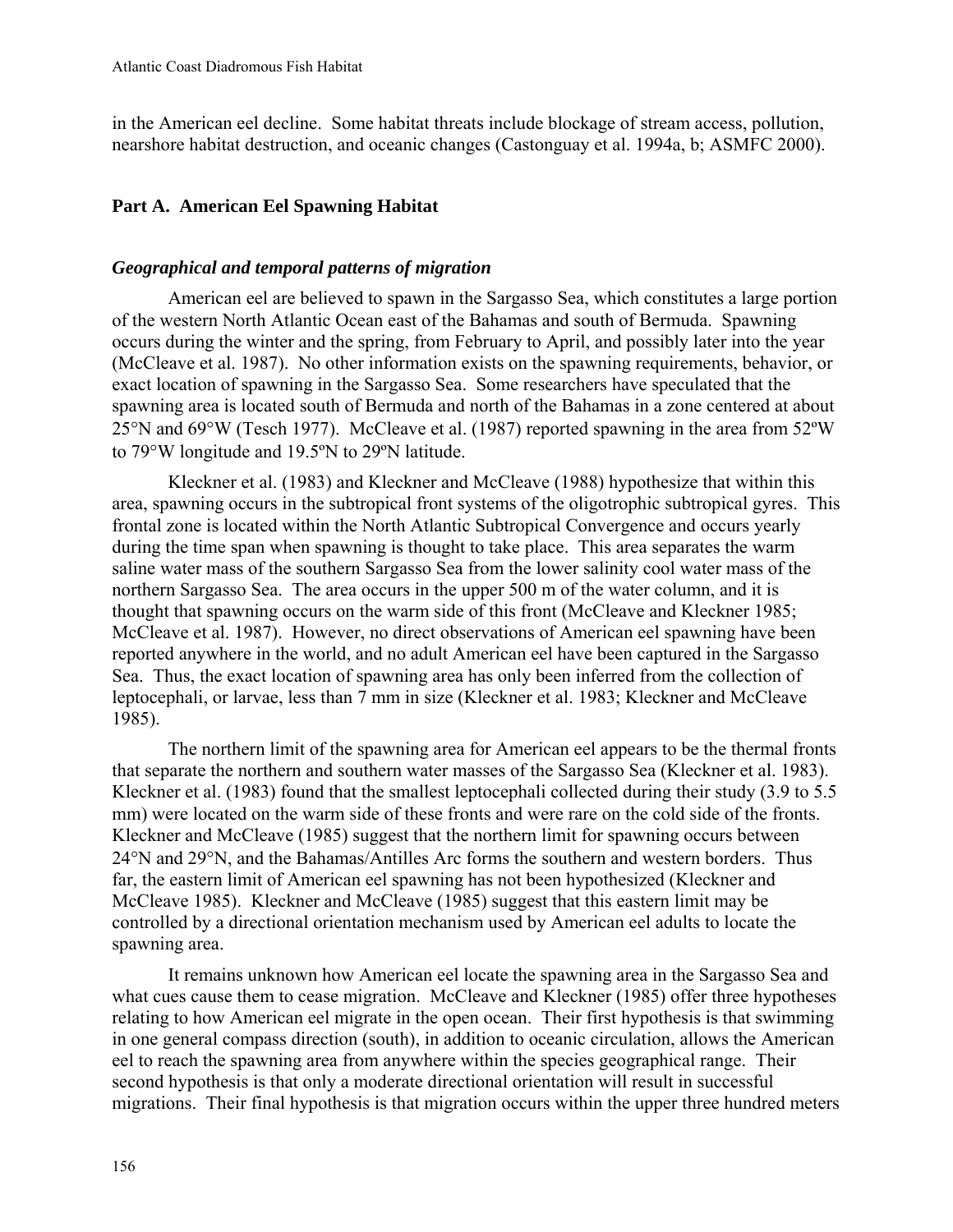of water, which McCleave and Kleckner (1985) speculate is significant with regard to the mechanism of migration.Alternatively, Stasko and Rommel (1977) suggest that American eel orient themselves using geoelectrical fields generated by ocean currents.

Kleckner et al. (1983) suggest that American eel cease migrating when they cross the frontal zone, an area located between 24ºN and 29ºN, which meanders from east to west for hundreds of kilometers. The researchers believe that some feature of the surface water south of the front cues the American eel to cease migration; it may be indicated by a thermal or chemical characteristic of the surface water. In addition, temperature and odor might also serve as cues to halt migration (McCleave and Kleckner 1985). For example, the temperature between the zones may vary as much as 2ºC, and the northern and southern zones exhibit differing species compositions of phytoplankton, zooplankton, and mesopelagic fishes, which could account for a change in odor (McCleave and Kleckner 1985). Furthermore, the upper layers in the pycnocline in the Sargasso Sea may contain dissolved amino acids that are known to be potent to American eel (Liebezeit et al. 1980; Silver 1979). McCleave and Kleckner (1985) suggest it is possible that the leptocephalus larvae imprint to this area in the same way that salmon imprint to a home stream.

American eel are thought to be semelparous, meaning that they die after one spawning event. Evidence for this includes no observations of adult American eel migrating upriver, and no spent adults reported in the literature (Facey and Van den Avyle 1987).

#### *Spawning and the saltwater interface*

Salinity might be a key habitat parameter for spawning adult American eel, as spawning is thought to occur on the side of the front in the Sargasso Sea that has warmer temperatures and more saline waters (Kleckner et al. 1983; Kleckner and McCleave 1985). The spawning grounds of the American eel may occur in a high salinity region of the Sargasso Sea where the salinity reaches a maximum of 36.6 ppt (Kleckner and McCleave 1985).

#### *Spawning substrate associations*

Bottom composition is not known to be important to spawning adult American eel, as reproduction is thought to occur in the upper 150 to 200 m of the water column (Kleckner et al. 1983; McCleave and Kleckner 1985).

## *Spawning depth associations*

Kleckner et al. (1983) and McCleave and Kleckner (1985) suggest that morphological and physiological evidence indicate that American eel spawning occurs in the upper few hundred meters of the water column. Furthermore, larval American eel (less than 5 mm long) have been located in water 50 to 350 m deep, suggesting that spawning occurs in the upper water column (Kleckner and McCleave 1982).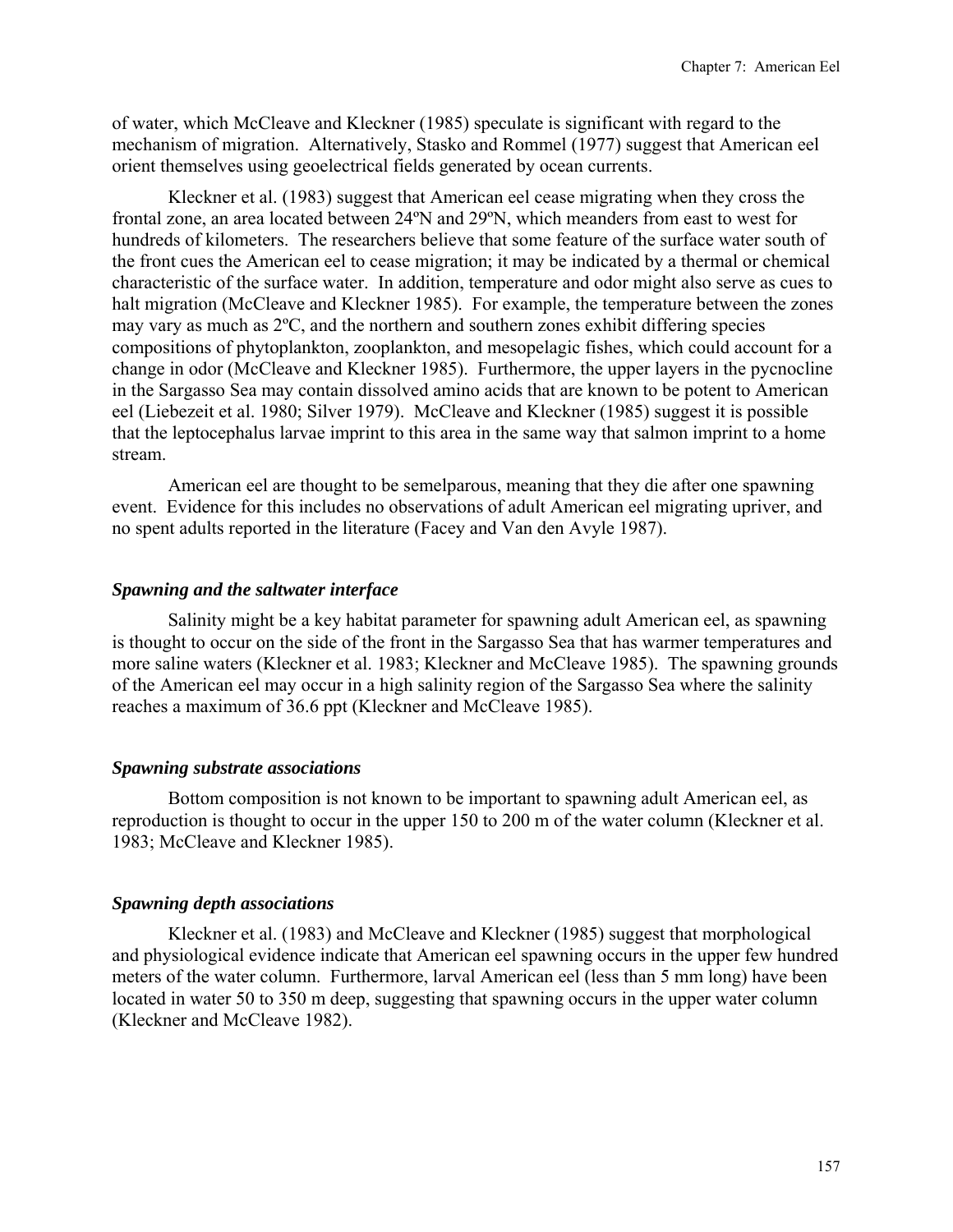#### *Spawning water temperature*

Temperature may be significant to spawning adult American eel, as they are thought to spawn on the warmer side of the front in the Sargasso Sea (Kleckner et al. 1983; Kleckner and McCleave 1985). Spawning is thought to occur in an area where water temperatures are characterized by 18 to 19°C isotherms between 200 and 300 m (Kleckner et al. 1983). Kleckner and McCleave (1985) describe the hypothesized spawning area as having temperatures greater than 18.2°C. Haro (1991) found that mean preferred water temperature for sexually mature male American eels test in the laboratory ranged between 17.2 and 18.1°C.

# *Spawning feeding behavior*

Once the spawning migration begins, American eel cease feeding and their digestive system atrophies. Gray and Andrews (1971) found no prey and shrunken stomachs in silver eels, suggesting that the subjects ceased feeding before migration.

# *Spawning competition and predation*

Both American eel and European eel (*Anguilla anguilla*) are thought to use the Sargasso Sea for spawning grounds (McCleave et al. 1987). However, McCleave et al. (1987) speculate that American eel spawn from February to April from approximately 19°N to 29°N latitude and 52°W to 79°W longitude, while European eel spawn from March to June from approximately 23°N to 30°N latitude and 48°W and 74°W longitude. Thus, their overlap area may not be significant enough to induce competition.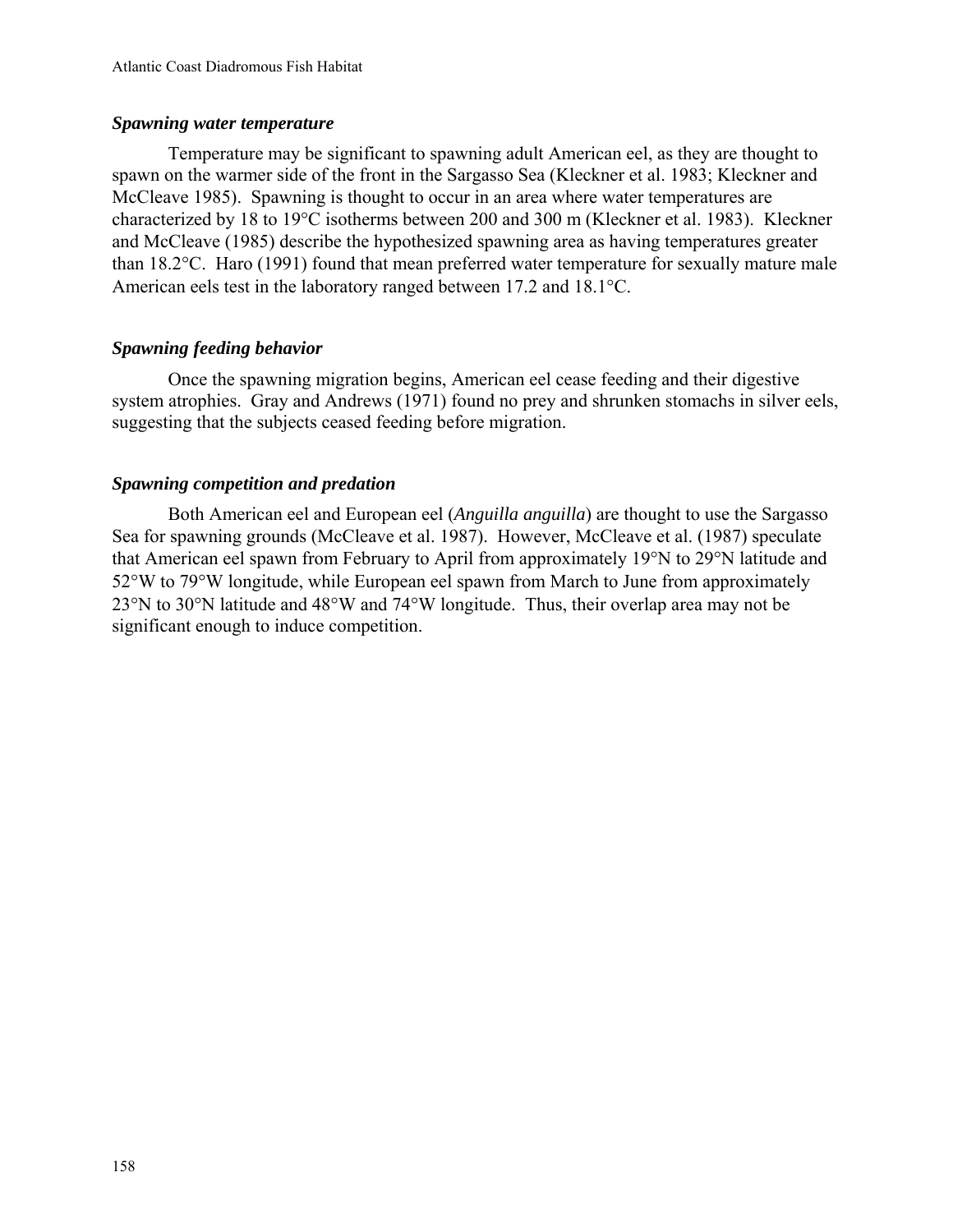#### **Part B. American Eel Egg and Larval Habitat**

#### *Geographical and temporal movement patterns*

Little information exists on the environmental requirements or the incubation period of American eel eggs. It is assumed that the eggs hatch in the same area as they are laid in the Sargasso Sea (see discussion in above section). Hatching is thought to occur from February through April (McCleave et al. 1987), with a possible peak occurring in February (Tesch 1977).

After hatching, American eel undergo a brief pre-larval stage, and then enter the larval leptocephalus life stage. Leptocephali are flattened from side to side and resemble a willow leaf (ASMFC 2000). They grow to between 55 and 65 mm before metamorphosis to the glass eel stage (Kleckner and McCleave 1985). While growing, the leptocephali drift and swim in the upper water column of the open ocean. Their distribution is a result of the oceanic circulation patterns and the swimming behavior of the larvae (ASMFC 2000).

Kleckner and McCleave (1985) reported on the spatial and temporal distribution of leptocephali by collecting specimens and analyzing data collected by Schmidt in the 1920's. They found that leptocephali 7 to 10 mm in length were caught from mid-February to the end of April. In addition, specimens longer than 45 mm were acquired during all months. Kleckner and McCleave (1985) identified two year classes that occurred from February to mid-June: a 0 year class that constituted most samples, and a 1-year class, which represented only a few larvae.

Kleckner and McCleave (1985) collected the majority of leptocephalus larvae between 11°00'N and 42°35'N latitude and 43°50'W and 87°00'W longitude. One 70 mm leptacephalus (a member of the 1-year class) was collected at 49°43'N, 20°45'W. The researchers stated that all leptocephali 10 mm TL or less, and all 0-year leptocephali, were found within a 550 km arc east of the Bahamas and north of the Hispanola Islands. These specimens were found from February to March. Sampling father north and east yielded no leptacephali (Kleckner and McCleave 1985).

From April to May, only one young-of-the-year leptocephalus was collected in the eastern Sargasso Sea from 23°N to 28°N and 51°W to 63°W (Kleckner and McCleave 1985). Kleckner and McCleave (1985) also found young-of-the-year American eel in the Caribbean Current along the western shore of the Yucatan Channel in the Straits of Florida, and in the Gulf Stream to the east of Cape Hatteras, in April and May. Despite the use of nets capable of capturing small leptocephali, no larvae were collected from 38°N to 44°N and 41°W to 55°W in the North Atlantic current (Kleckner and McCleave 1985).

Throughout June and July, young-of-the-year American eel were taken in the Caribbean, Gulf Loop, Florida, and Gulf Stream currents. The samples were taken east to 54°15'W in the southern Sargasso Sea and northeast of Bermuda east to 56°46'W. No larvae were found in the eastern North Atlantic Current at that time. The authors were also unable to define an eastern limit of young-of-the-year larvae during these months in the Gulf Stream due to a lack of collections south of Newfoundland (Kleckner and McCleave 1985).

By August, American eel larvae 40 to 67 mm occupied the entire Gulf Stream area up to the Gulf of Maine. From August through October, only a few large leptocephali, or newly metamorphosed glass eels, remained far out in the Western Atlantic coast (Kleckner and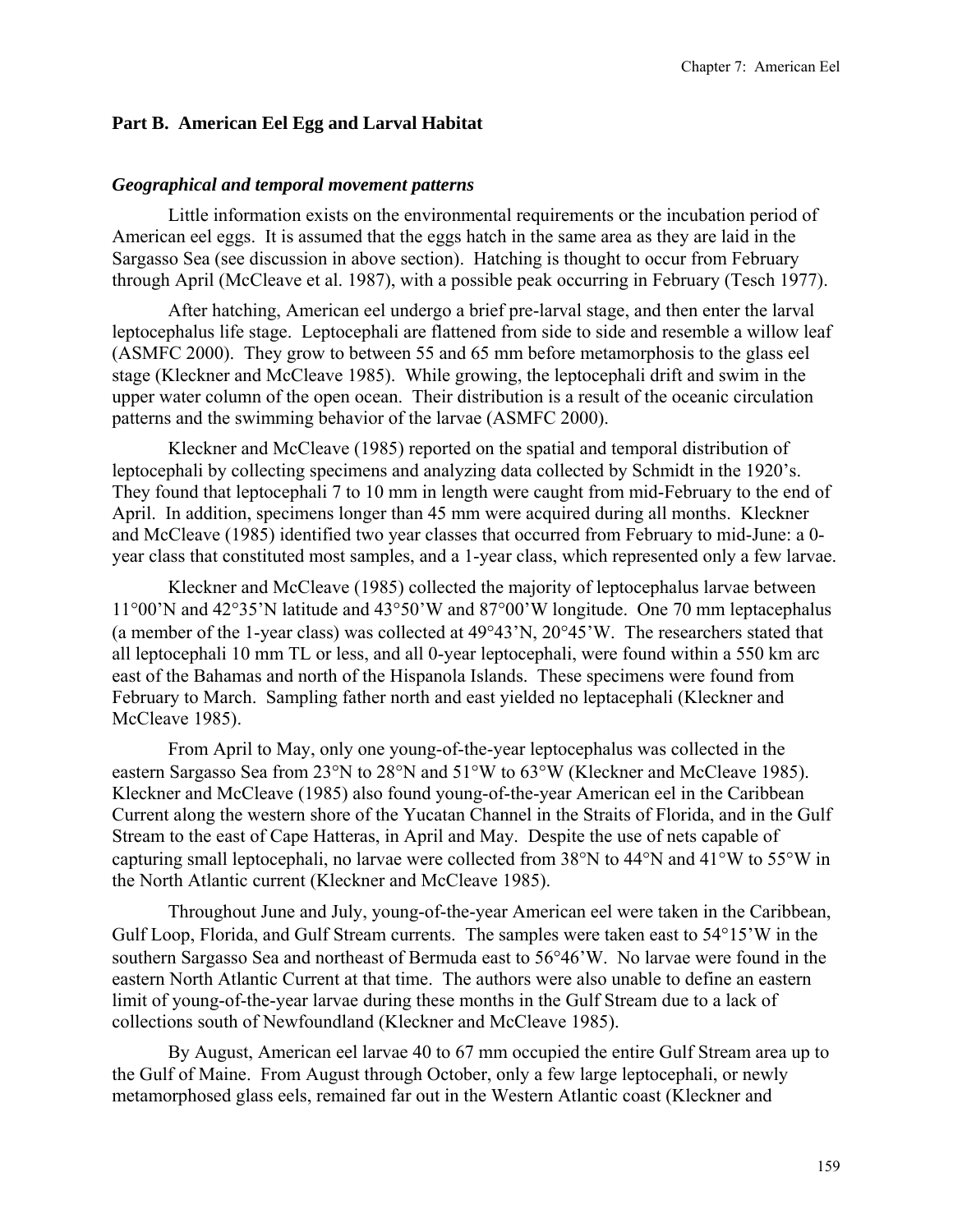McCleave 1985). Kleckner and McCleave (1985) reported that during August and September, they collected leptocephali in the southern Caribbean Sea, Gulf Loop Current, Florida Current, Gulf Stream, and North Atlantic Current. Throughout the fall, American eel approached the North American continent and Greenland in the glass eel phase (Kleckner and McCleave 1980; Kract and Tesch 1981). Kleckner and McCleave (1985) found American eel leptocephali in collections in the Caribbean Sea from south of Puerto Rico to the Yucatan Channel in October and November. Likewise, leptocephali were found south of the northeastern United States in October and November, inshore and offshore of the Gulf Stream, and in the Canadian Maritime provinces. However, leptocephali in the south and east in the Sargasso Sea were scarce (Kleckner and McCleave 1985).

Kleckner and McCleave (1985) found that age 1 American eel were scattered widely in collections taken in the Caribbean Sea and western North Atlantic Ocean from February through May. Many specimens were taken near the Bahaman Islands and the Florida Current off the Southeastern United States. They also found metamorphosing American eel leptocephali located north of the Gulf Stream between 65°42'W and 73°30'W, 55 km southwest of Bermuda, and approximately 45 km southeast of Cape Hatteras. One specimen was taken 110 km north of Campeche Bank in the Gulf of Mexico (Kleckner and McCleave 1985).

 Larvae are transported northwest from the spawning grounds to the eastern seaboard by the Antilles Current, Florida Current, and the Gulf Stream (Facey and Van den Avyle 1987). The proposed route of American eel larval transport is a westward drift from the spawning grounds in the Sargasso Sea via the Antilles Current, and then moving north with the Florida Current to join the Gulf Stream north of Bermuda (Kleckner and McCleave 1985; McCleave 1993; McCleave et al. 1998).

 A small portion of leptocephali reach the Caribbean Sea, Gulf of Mexico, and the Straits of Florida. The proposed route of these larvae occurs to the west and southwest of the spawning grounds via the Windward and Mona Passages, which transport the larvae to the Caribbean Sea. From here, eddies could carry them along the Caribbean coast, or the Caribbean current could convey them through the Yucatan Channel into the Gulf of Mexico and the Gulf loop current (Kleckner and McCleave 1985; McCleave and Kleckner 1987). Leptocephali entering the Straits of Florida are likely carried by the Gulf Loop Current, which flows out of the Gulf of Mexico as the Florida Current. Additionally, they may be conveyed into the Straits of Florida from the Bahamas/Antilles archipelago by currents through the Old Bahama Channel, then the Nicholas and Santaren Channels north of Cuba, or through the Northwest Providence Channel south of Grand Bahaman Island (Kleckner and McCleave 1985).

It is possible that some eel larvae become trapped in the Sargasso Sea for over a year by recirculating currents (Knights 2003). This occurs when the larvae become trapped in the subgyre where the Florida and Antilles Currents interact, thus causing the larvae to drift north, or recirculate back into the oligotrophic Sargasso Sea from the Gulf Stream (Boёtius and Harding 1985).

 As the larvae approach the edge of the continental shelf, they metamorphose into miniature transparent eel, called glass eels (Kleckner and McCleave 1985). This occurs by early October when the American eel are between 55 mm and 65 mm (Kleckner and McCleave 1985).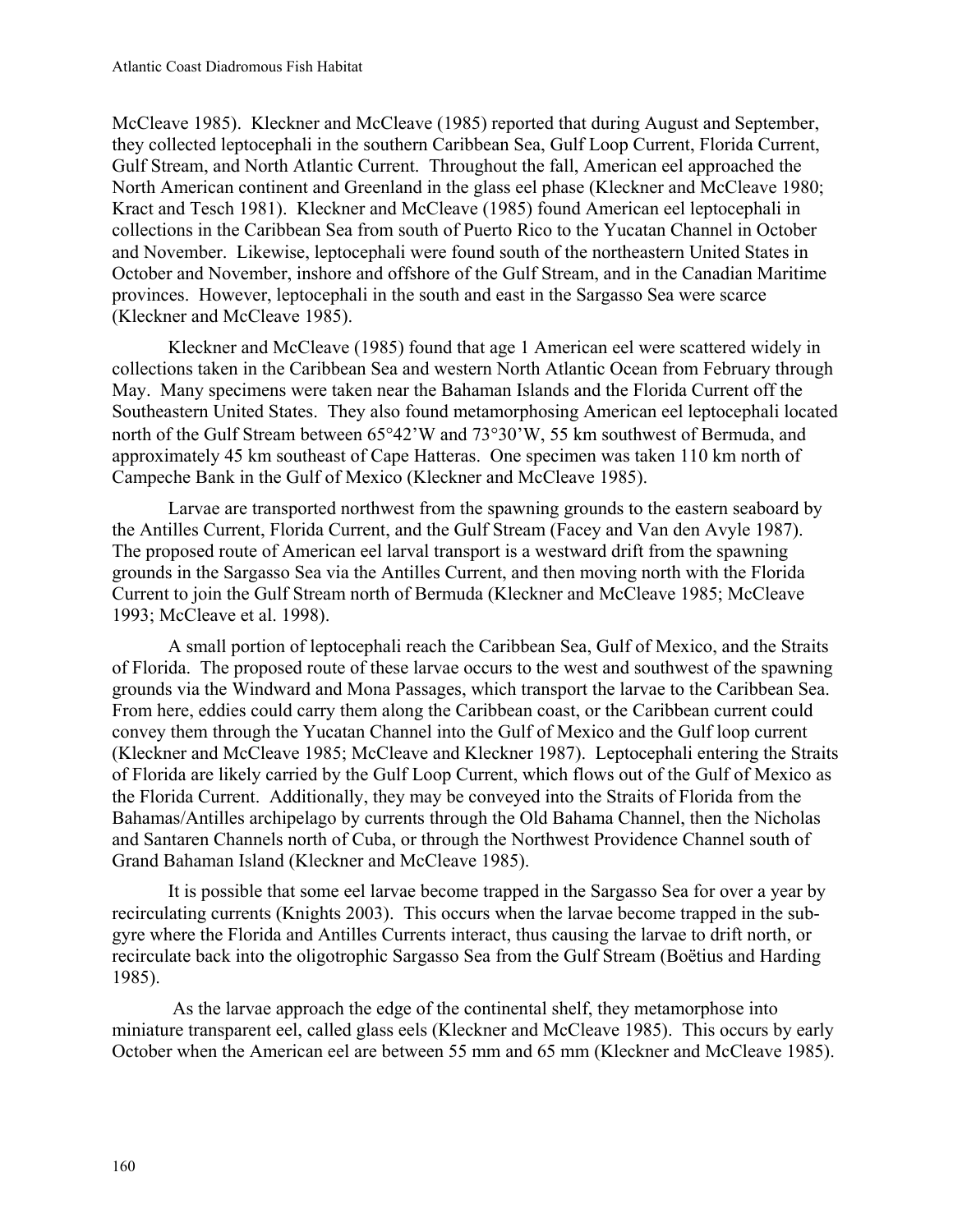#### *Eggs, larvae, and the saltwater interface*

The salinity requirements of eggs and larvae have not been documented in literature. Facey and Van den Avyle (1987) state that post-larval American eel are tolerant of a broad range of salinities because they occur both in freshwater and marine habitats. Additionally, leptocephali are in near-ionic equilibrium with seawater (Hulet et al. 1972).

#### *Egg and larval substrate associations*

Bottom substrate is not important to this lifestage, as American eel larvae are planktonic and float and drift in the water column. Thus, no bottom substrate is used during this life stage (Kleckner and McCleave 1985).

#### *Egg and larval depth associations*

The importance of depth to the American eel egg stage is not stated in the literature. No information exists on the depth that eggs are found, as they have never been collected in the Sargasso Sea (ASMFC 2000).

Once American eel enter the leptocephalus stage, they are found in the upper 250 m of the water column (Castonguay and McCleave 1987). Larvae less than 5 mm long have been captured at depths between 50 m and 350 m. Furthermore, larvae between 5 and 10 mm appear to vertically migrate, as they are found between 100 m and 150 m during the day and between 50 m and 100 m at night. (Castonguay and McCleave 1987; McCleave et al. 1987).

#### *Egg and larval water temperature*

No studies have concluded the egg and larval temperature requirements of American eel in the wild. However, Japanese eel (*Anguilla japonica*) eggs hatch in 38 to 45 hours at 23°C (Yamamoto and Yamauchi 1974). Spawning and hatching is likely to occur on the warm side of the front in the Sargasso Sea where temperatures are greater than 18.2°C (Kleckner and McCleave 1985).

#### *Egg and larval competition and predation*

Both American and European eel use the Sargasso Sea as a spawning ground. As a result, the youngest stages of both eel species may share a small portion of the same habitat. However, Kleckner and McCleave (1985) state that while there is an overlap in range, competition does not occur. American eel larvae are predominately found west of 62°W and south of 25°N, while European eel are located in a different area (Kleckner and McCleave 1985; McCleave and Kleckner 1987).

One study by Appelbaum (1982) suggests that predation on American eel larvae in the Sargasso Sea may be minimal. Researchers found that of 1,000 pelagic fish representing 25 species, only the myctophid, *Ceratoscopelus warmingii*, had American eel leptocephali in its stomach. This suggests that American eel may spawn in a nutritionally poor area, thus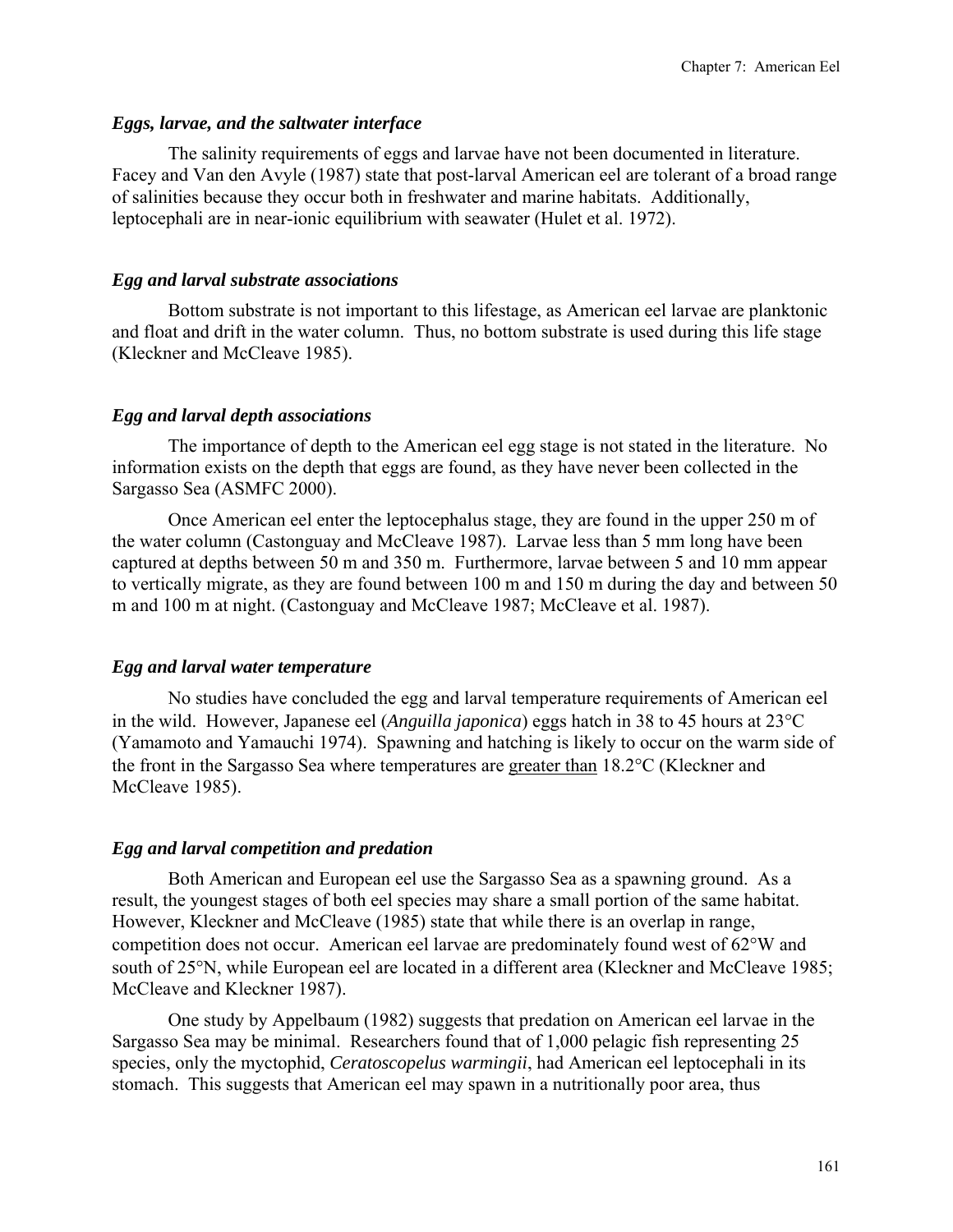increasing the chance of survival due to a lack of predation. However, more research is needed to fully explore the issue (Appelbaum 1982).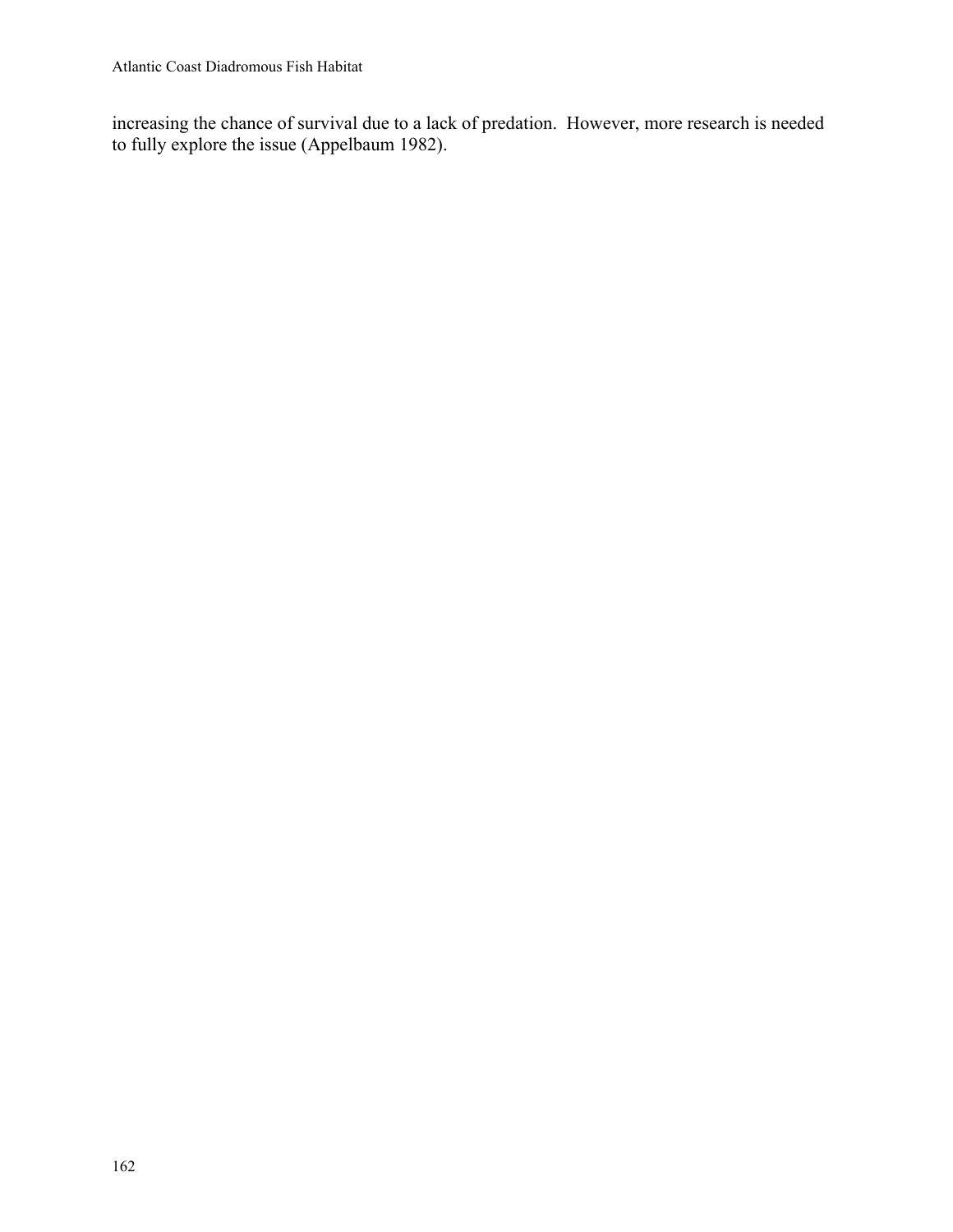#### **Part C. American Eel Elver (including Glass Eel) Habitat**

#### *Geographical and temporal movement patterns*

American eel metamorphose from leptocephalus larvae to glass eels over the Continental Shelf. Shortly after metamorphosis, the unpigmented glass eels enter estuaries, eventually migrate to freshwater, and ascend rivers during the late winter and early spring. It is thought that glass eels and elvers use olfaction to locate freshwater (Sheldon 1974; Sorensen 1986; Sorensen and Bianchini 1986); however, the specifics of this theory are mostly unknown. For example, Sorensen (1986) reported that American eel were attracted to the smell of brook water, as well as the smell of leaf detritus. Furthermore, Creutzberg (1959, 1961) demonstrated that European eel were able to detect the odor of freshwater, and alter their behavior accordingly.

Vladykov (1966) stated that the American eel migration upriver occurred earlier in the southern portion of the range than in the north. However, other studies showed variations and overlaps in migration timing (Facey and Van den Avyle 1987). Migrating American eel in the Southeastern states and the Mid-Atlantic have been collected from January through May (Jeffries 1960; Smith 1968, Fahay 1978; Hornberger 1978; Sykes 1981; Helfman et al. 1984). In the Northern states, migrating glass eels reach estuaries as early as late winter (Jeffries 1960), although the main migration occurs in the spring. In the East River, Chester, Nova Scotia, Jessop (2000) reported eel recruitment in the river mouth from May through June, and upstream migrations from July through September. Dutil et al. (1989) reported that the glass eel and elver migration to the St. Lawrence estuary occurred in the second half of June and was finished by the end of July.

Slightly south, American eel in Maine were documented arriving upstream from the end of March to the beginning of May (Facey and Van den Avyle 1987). Ricker and Squires (1974) and Sheldon (1974) reported that American eel ran in Maine from late April to June. In Rhode Island, migrations peaked during April and May (Facey and Van den Avyle 1987). Further south, in North Carolina, Rulifson et al. (2004) found that recruitment of elvers occurred from January through April, with the highest density of American eel present from March to April.

Glass eels enter estuaries by drifting on flood tides and holding position near the bottom of ebb tides (McCleave and Wippelhauser 1987), and by actively swimming along shore in estuaries above tidal influence (Barbin and Krueger 1994). Movements of glass eels are primarily nocturnal (Dutil et al. 1989). Eventually, glass eels in estuaries change into pigmented elvers (Haro 1991).

Throughout the elver life stage, American eel are mostly active at night. During the day elvers either burrow or remain in deep waters (Deelder 1958). Elvers move back up into the water column on flood tides and return to the bottom during ebb tides (Pacheco and Grant 1973; McCleave and Kleckner 1985; McCleave and Wippelhauser 1987).

Documentation shows that American eel stall their inward migration before they enter freshwater (McCleave and Kleckner 1985). The cues that trigger this behavior are unknown. Some researchers hypothesize that American eel may be able to detect the odor of freshwater (Creutzberg 1959, 1961; Sorensen 1986). Stalling at the freshwater interface may allow individuals to adjust physiologically and behaviorally before entering the new environment (Sorensen and Bianchini 1986). This upstream migration is possibly triggered by water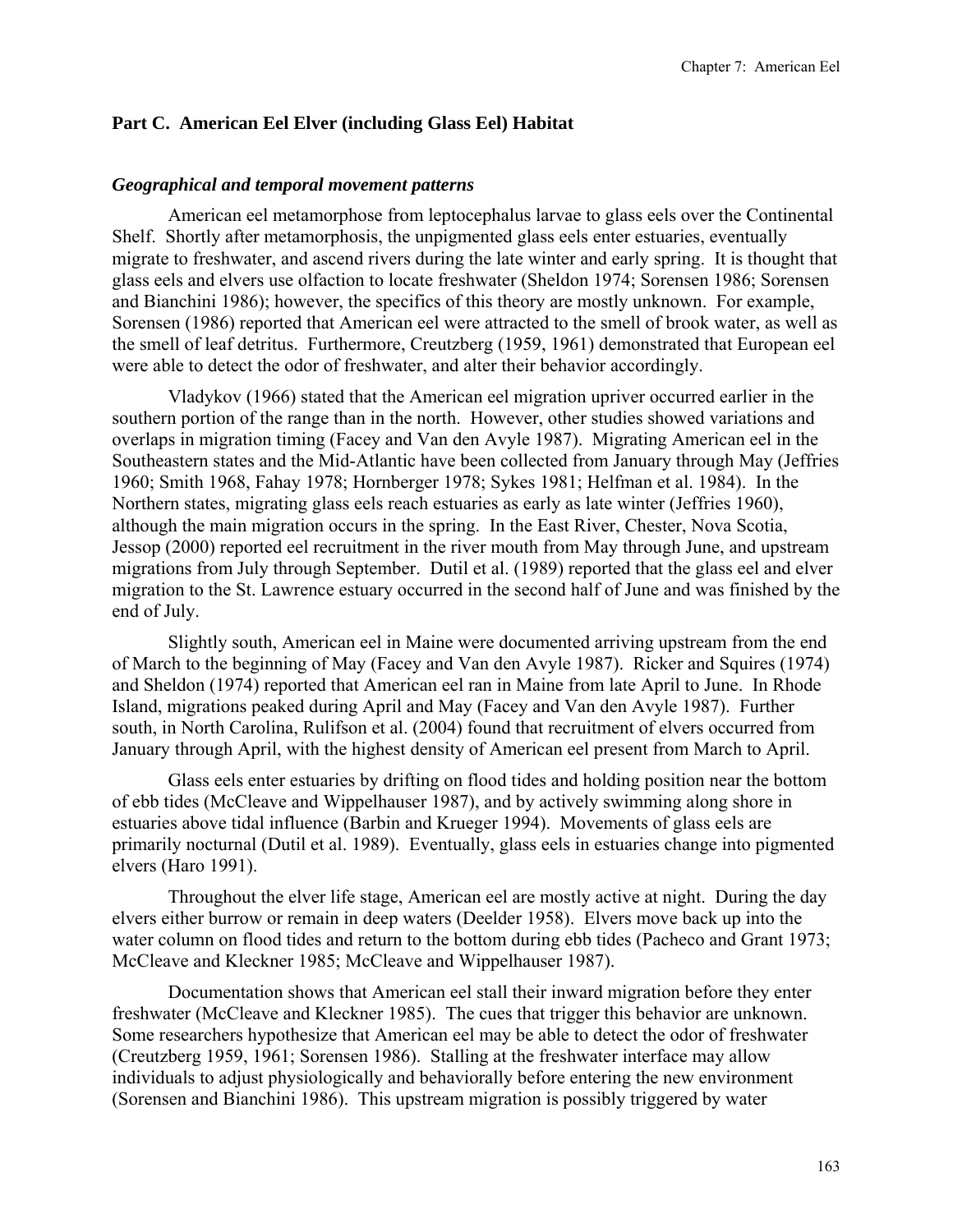chemistry changes associated with the intrusion of estuarine water during the high spring tides (Sorensen and Bianchini 1986).

Elvers eventually begin their upstream migration and become more active during the day (Sorensen and Bianchini 1986). Tesch (1977) reported that European elvers oriented themselves with river currents for upstream movement. If the current was too weak or strong, the European eel moved into backwater areas and delayed migration. Since American eel and European eel have similar behavior patterns, it is possible that fast or slow currents also affect American eel (Tesch 1977).

Factors that are thought to influence the daily abundance of migrating elvers include nightly tidal height, river water temperature and discharge, and the difference between bay and river temperatures (McCleave and Kleckner 1985; Sorensen and Bianchini 1986; Ciccotti et al. 1995; McCleave and Wipplehauser 1987; Wipplehauser and McCleave 1987; Martin 1995; Jessop 2003). Migration occurs in waves and is initially triggered by an increase in temperature to between 12 and 14°C. After initiating migration, temperature does not appear to have a functional influence on migrating elvers (Jellyman and Ryan 1983; Martin 1995; Jessop 2003). River discharge appears to control the daily abundance of upstream migrants, with decreases in abundance coinciding with increases in river discharge. Jessop (2003) stated that increased tidal height delivered an increased abundance of elvers to the river mouth. Temperature then triggered upstream migration, while discharge controlled the rate of movement upstream (Jessop 2003).

While most American eel elvers migrate into freshwater, some may cease migration in coastal waters and estuaries and remain there from the time they arrive until they reach the mature silver eel stage and begin the spawning migration (Morrison et al. 2003, Lamson et al. 2006). In addition to the upriver migration, fall and spring migrations have been documented (Smith and Saunders 1955; Medcof 1969).

# *Elvers and the saltwater interface*

Little is known about the salinity requirements of juvenile American eel. Sheldon and McCleave (1985) documented glass eels in Penobscot, Maine, in salinities ranging from 0 to 25.2 ppt.

# *Elver substrate associations*

Substrate may be an important habitat parameter for juvenile American eel, as elvers have been seen burrowing during the day and in between movements upstream. American eel appear to use many different types of substrates. Facey and Van den Avyle (1987) stated that migrating elvers make use of soft undisturbed bottom sediments as shelter. Furthermore, a study by Edel (1979) demonstrated that American eel are less active when there is shelter present. Fahay (1978) stated that post-larval American eel are benthic and utilize burrows, tubes, snags, plant masses, other types of shelter, and the substrate itself. Additionally, American eel have been documented burrowing in both mud and sand (P. Geer, Georgia Department of Natural Resources, personal communication). Elvers may also use the hydraulic boundary layer of rough substrates to facilitate migration upstream, or migrate through interstitial spaces within a substrate to avoid high water velocities during upstream migration (Barbin and Krueger 1994).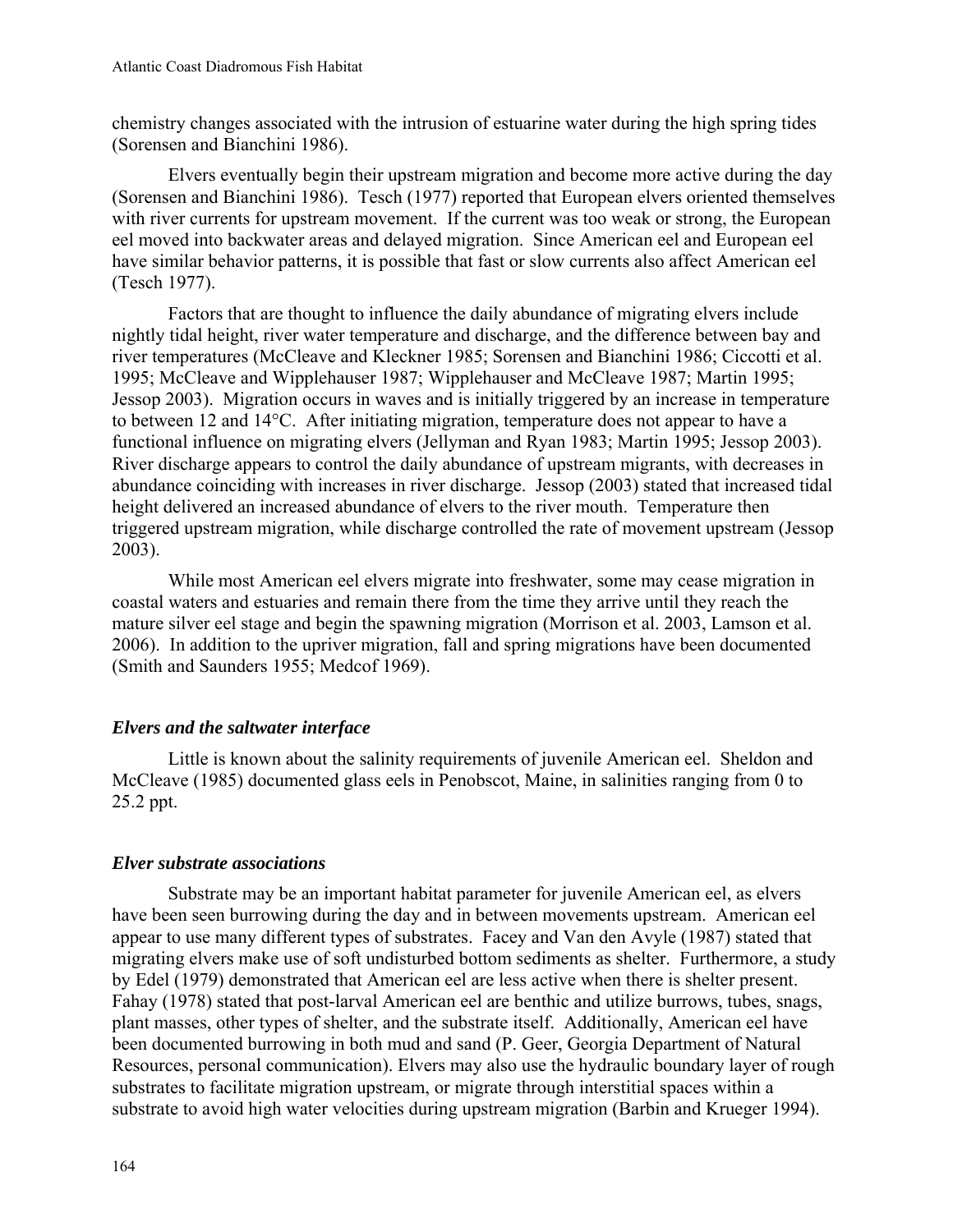## *Elver depth associations*

Creutzberg (1961) reported that at night, unpigmented European eel in coastal waters were found in a variety of depths throughout the water column during incoming tides. During the day, elvers move to the bottom and bury themselves in the substrate (Deedler 1958).

# *Elver water temperature*

Temperature is important to elvers because it is thought to trigger upstream migration. Migrations of American eel begin when the temperature rises above 10ºC, with the majority of movement occurring at temperatures greater than 20ºC (Moriarty 1986; Haro and Krueger 1991; Richkus and Whalen 1999; Jessop 2003). Jessop (2003) found that elvers in the East River, Chester, Nova Scotia, actively moved upstream when river temperatures reached 10 to 12°C, and the first wave of migrants peaked at 11 to 16°C. Water temperatures of less than 10°C had a gating effect on the elvers (Jessop 2003).

Other researchers have found similar results. Helfman et al. (1984) noted migrations in Georgia at 11°C, Soreson and Bianchini (1986) found a range of 10 to 15°C in Rhode Island, with a peak at 14<sup>o</sup>C, and Smith (1955) and Groom (1975) found a temperature range of 10 to 12°C for migrating American eel in New Brunswick. While temperature is thought to play an active role in stimulating migration, other factors also play a role in the abundance of American eel migrating upstream (Jessop 2003).

Beyond stimulating migration, temperature does not appear to play a key role in the elver life cycle. Juvenile American eel utilize a broad range of habitats and are likely to have flexible temperature tolerance ranges. Glass eels were documented in Penobscot, Maine, in temperatures ranging from 3.9 to 13.8ºC (Sheldon and McCleave 1985).Elvers have been documented in a wide variety of temperatures, including cold freshwater streams and lakes, and warm brackish coastal bays and lakes. In fact, elvers have been found at temperatures as low as -0.8°C in the Narragansett Bay, Rhode Island (Jeffries 1960).

# *Elver water velocity/flow*

Sheldon and McCleave (1985) noted that in Penobscot, Maine, glass eels accumulated on the surface when surface currents on the ebb tide decreased below 15 cm·s-1.In another study, river discharge and its effects on water velocity were found to be the primary factor influencing the rate of elver upstream migrations (Jessop 2000). In velocities exceeding 35 to 40 cm·s<sup>-1</sup>, elvers had difficulty swimming and maintaining their position (McCleave 1980; Barbin and Krueger 1994). Jessop (2000) found that most elvers would not swim at water velocities exceeding  $25 \text{ cm·s}^{-1}$ , and instead would remain resting in the substrate. Some researchers have found that delays or prevention of upstream elver migration can be caused by high flows (Lowe 1951; Jessop and Harvie 2003). Similarly, Lowe (1951) noted that high flows on the Bann River, Ireland, delayed European eel (*A. Anguilla*) elver migrations for many weeks.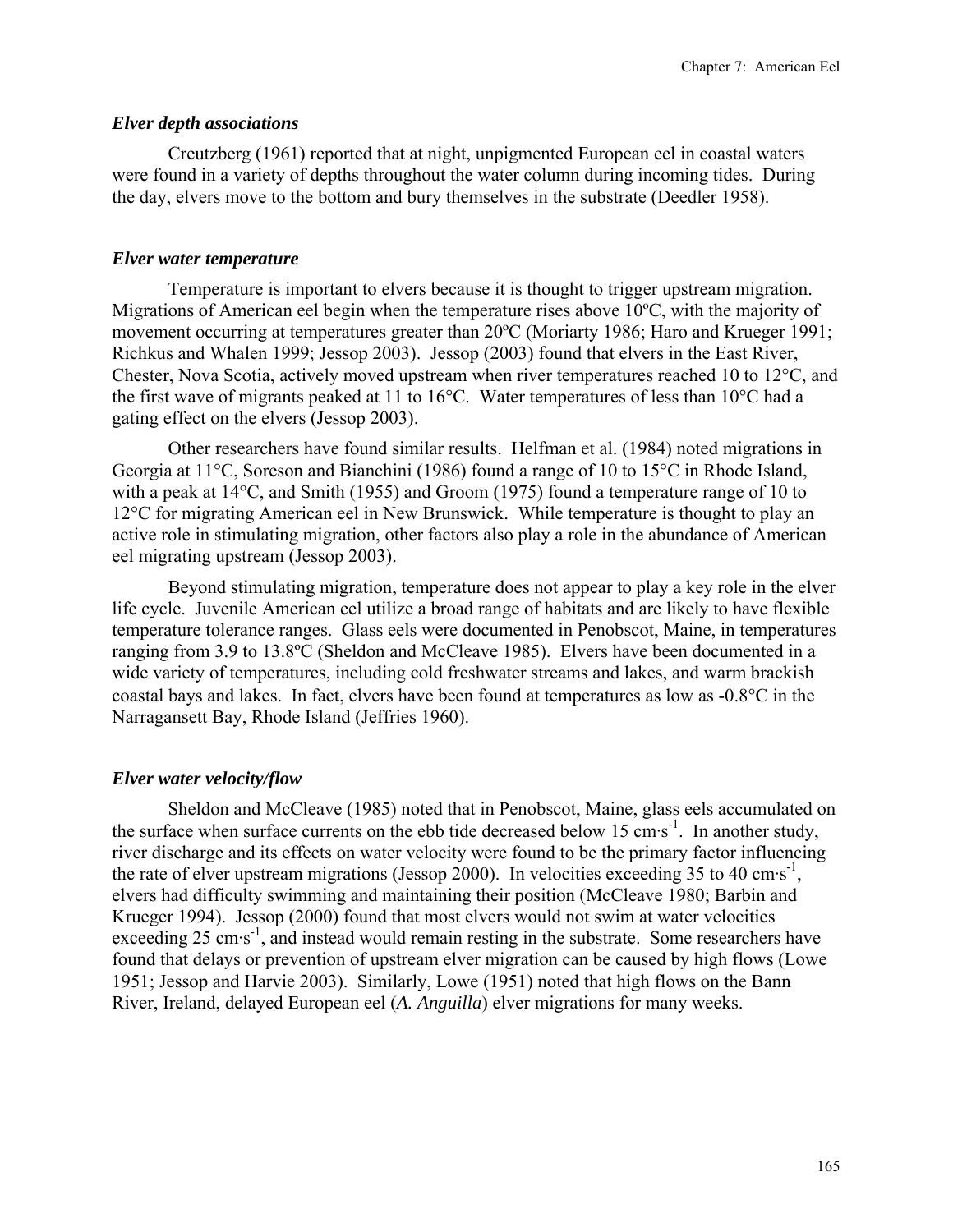# *Elver feeding behavior*

Dutil et al. (1989) found that the stomachs of elvers contained 90% *Chironomidae* and 8% *Simuliidae*. No food remains were found in the stomachs or intestines of glass eels (Dutil et al. 1989).

# *Glass eel competition and predation*

Glass eels are preyed upon by many fish species including striped bass. American eel were found in 20% of striped bass stomachs in the Merrimack River, New Hampshire. Additionally, migrations of striped bass coincide with upstream elver migrations (reviewed in Richkus and Whalen 1999). Jessop (2000) found that a major source of predation on American eel elvers in the East River, Chester, Nova Scotia, was cannibalism by larger individuals of the same species. Other authors have also reported cannibalism on younger American eel (Tesch 2003).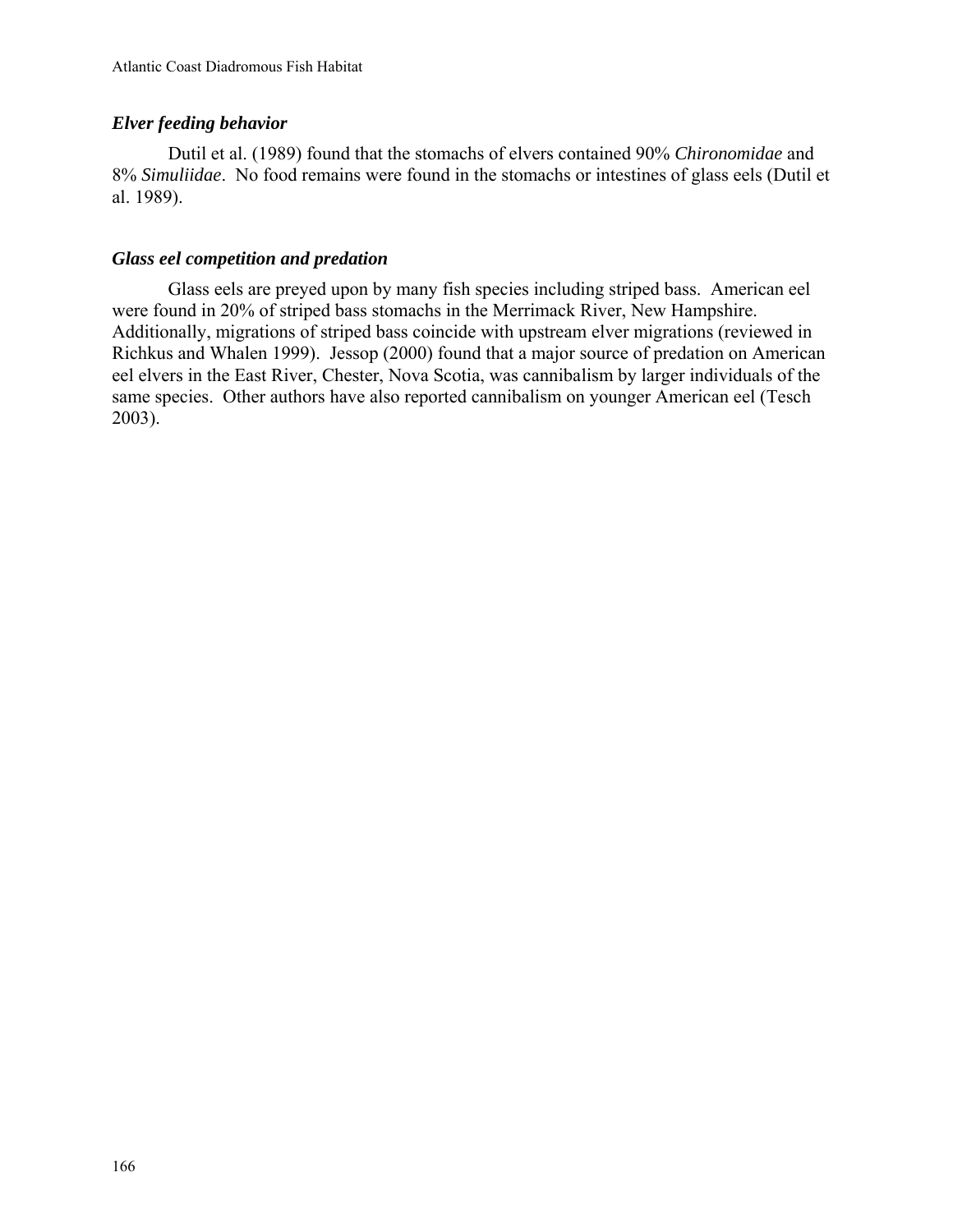#### **Part D. Yellow-phase American Eel Habitat**

#### *Geographic and temporal movement patterns*

Some yellow-phase American eel continue migrating upstream until they reach maturity, while others remain in the lower portions of coastal estuaries and rivers (Morrison et al. 2003; Cairns et al. 2004; Lamson et al. 2006). Morrison et al. (2003) studied the migration histories of yellow eels using otolith microchemistry. Yellow eels in the Hudson River, New York, showed three modes of habitat use: 1) the freshwater mode, in which yellow eels and elvers utilized only freshwater habitats; 2) the mixed mode, where American eel resided in freshwater for at least 2 years before migrating back to brackish water; and 3) the brackish mode, where American eel remained entirely in brackish habitats, without ever utilizing freshwater environments (Morrison et al. 2003). Individuals that exhibited the brackish mode had increased growth rates, earlier maturation, and began their downstream migrations sooner than those that utilized freshwater habitats (Morrison et al. 2003; Cairns et al. 2004; Lamothe et al. 2000). These findings support the Helfman et al. (1987) hypothesis that brackish water habitats are more productive than freshwater for American eel.

Lamson et al. (2006) also used microchemistry to trace movements of American eel in Prince Edwards Island, Canada. Findings of this study showed that 69% of individuals moved between salt and freshwater. Half of the freshwater American eel sampled showed freshwater residency only. The authors state that this may have been due to distances to other salinity zones or dams that impede movements. American eel were also found to be able to complete their lifecycle entirely in brackish water habitats (Lamson et al. 2006). Other research (Thibault et al. 2007) indicates that movements between freshwater and estuarine zones may be regular and seasonal in nature, as a response to low winter temperatures in the estuary.

Movement of yellow eels and upstream migrations occur primarily at night from dusk to dawn. However, movement does sometimes occur during the day (Dutil et al. 1988; McGrath et al. 2003c; Verdon et al. 2003). Some studies have indicated that American eel migrate in response to the lunar cycle, with individuals being less active during moonlit periods (Sorensen and Bianchini 1986; Cairns and Hooley 2003; Hildebrand 2005). Other studies indicate that high tides and increased river flow may increase movements (Dutil et al. 1988; Hildebrand 2005). Dutil et al. (1988) found that American eel moved upstream during high tides and were more than two times as active during high tides compared with low tides.

Yellow eels remain in freshwater and brackish systems for up to 30 years before maturing into silver eels and migrating to the sea to spawn (Tesch 1977; Helfman et al. 1987; Able and Fahay 1998). Few young American eel are found in inland lakes (Hurley 1972; Facey and LaBar 1981); migrants to farther reaches upstream tend to be older, larger, more mature females (Helfman et al. 1987; Haro and Krueger 1991; Oliveira 1999; Morrison et al. 2003).

American eel migrations upstream occur from March through October, and peak in May and July depending on location (Richkus and Whalen 1999). McGrath et al. (2003c) found that the numbers of American eel in the St. Lawrence River, New York, approaching the Moses-Saunders Power Dam peaked in early July and early October. Verdon et al. (2003) found that American eel in the Richelieu River, Quebec, began upstream migrations as early as June 11<sup>th</sup> and ended in late September. Hildebrand (2005) found that in the Shenandoah River, West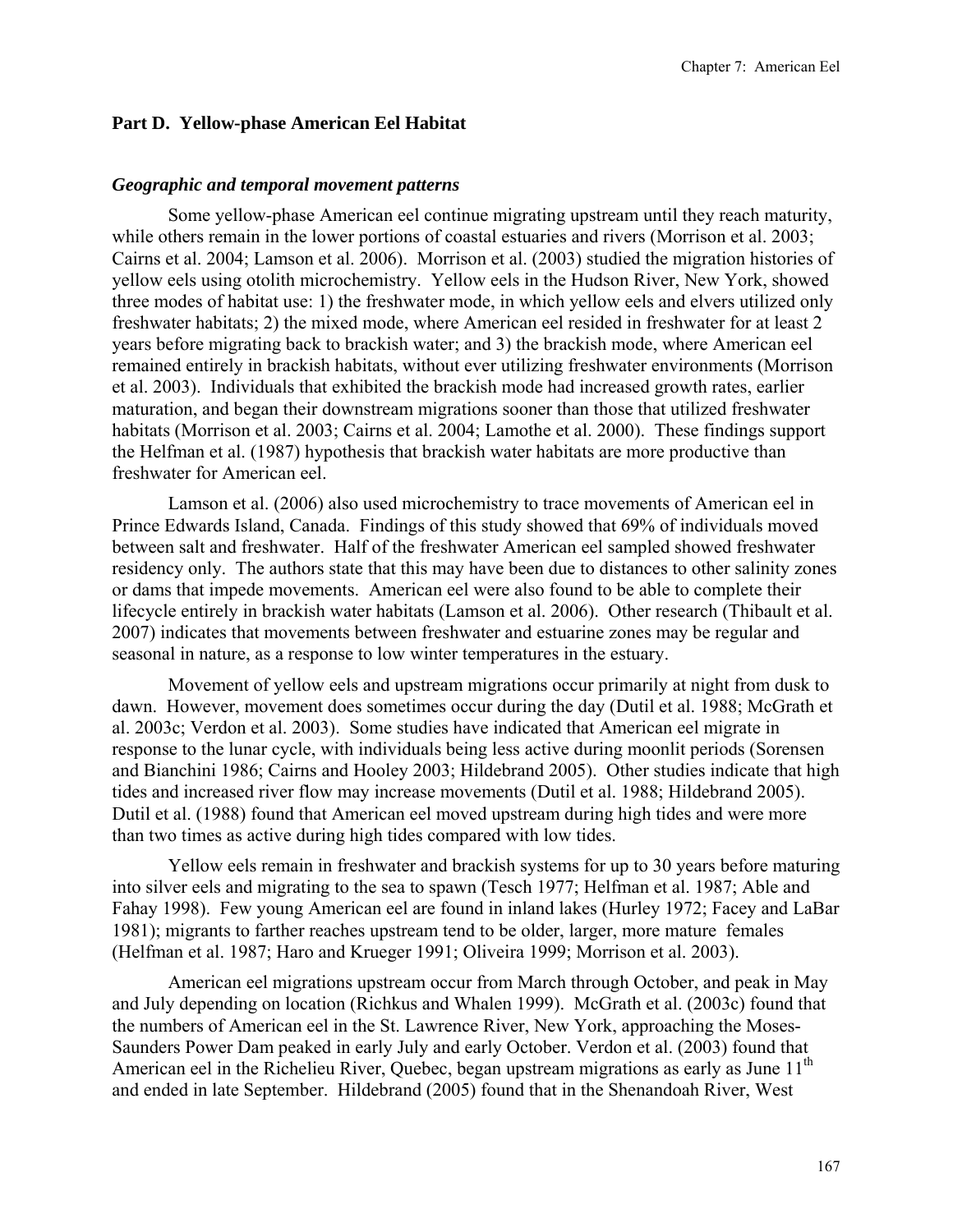Virginia, American eel utilized the eel ladder at Millville Dam from March through October (the duration of time that the ladder was installed).

There is substantial evidence that some American eel establish a home range (Table 7-1). A home range is defined as the spatial extent or outside boundary of an animal's movement during the course of its everyday activities (Burt 1943). The size of the home range can be influenced by food availability, competition, and predator density (Bozeman et al. 1985). Ford and Mercer (1986) found some evidence of a home range and territoriality, and found that larger American eel were located primarily in large creeks, while smaller American eel were found in narrow creeks at the back of the marsh, in the Great Sippewisset Marsh, Massachusetts. They found that 93% of the American eel in their study traveled less than 100 m (Ford and Mercer 1986).

| <b>Citation</b>         | <b>Home Range</b> | <b>Method</b>         | <b>Waterbody Type</b> |
|-------------------------|-------------------|-----------------------|-----------------------|
| Ford and Mercer 1986    | $0.0209$ ha       | Areal analysis        | Tidal creek           |
| Dutil et al. 1988       | $0.5 - 2.0$ ha    | Linear distance       | Tidal river           |
| Parker 1995             | $\sim$ 325 ha     | Areal analysis        | Tidal estuary         |
| Gunning and Shoop 1962  | $<$ 137 m         | Mark-recapture        | Estuary               |
| Helfman et al. 1983     | $\sim$ 1 ha       | Polygons              | Estuarine stream      |
| Oliviera 1997           | Max 4.7 km        | Mark-recapture        | River                 |
| Morrison and Secor 2003 | Max 4.2 km        | Mark-recapture        | River                 |
| La Bar and Facey 1983   | $2.4 - 65.4$ ha   | Displacement polygons | Bay/lake              |
| Thomas 2006             | 3 ha (18 ha)      | 50% (95%) kernels     | Impounded lake        |

Table 7-1. Yellow-phase American eel home range estimates (adapted from Thomas 2006)

Parker (1995) found that homing in yellow-phase American eel in the Penobscot Estuary, Maine, was precise. More than half of the displaced American eel returned to within 300 m of their capture site, and three American eel moved towards their capture sites, but did not arrive there while under observation. Some of the American eel returned to within 50 m of the capture site and remained there for several days, indicating that the American eel returned to a specific area and not just a general location. In another study, Lamothe et al. (2000) found that American eel returned to home ponds after being moved to an adjacent pond.

Morrison and Secor (2003) also found that American eel in the Hudson River established a home range. They found that more than 70% of their PIT tagged American eel moved less than 1 km from the original tagging area in a 2 to 12 month time period. The longest dispersal was 4.2 km from the tagging site. However, the authors did suggest that based on otolith microchemistry, some American eel may have dispersed in the estuary over longer time periods (Morrison and Secor 2003).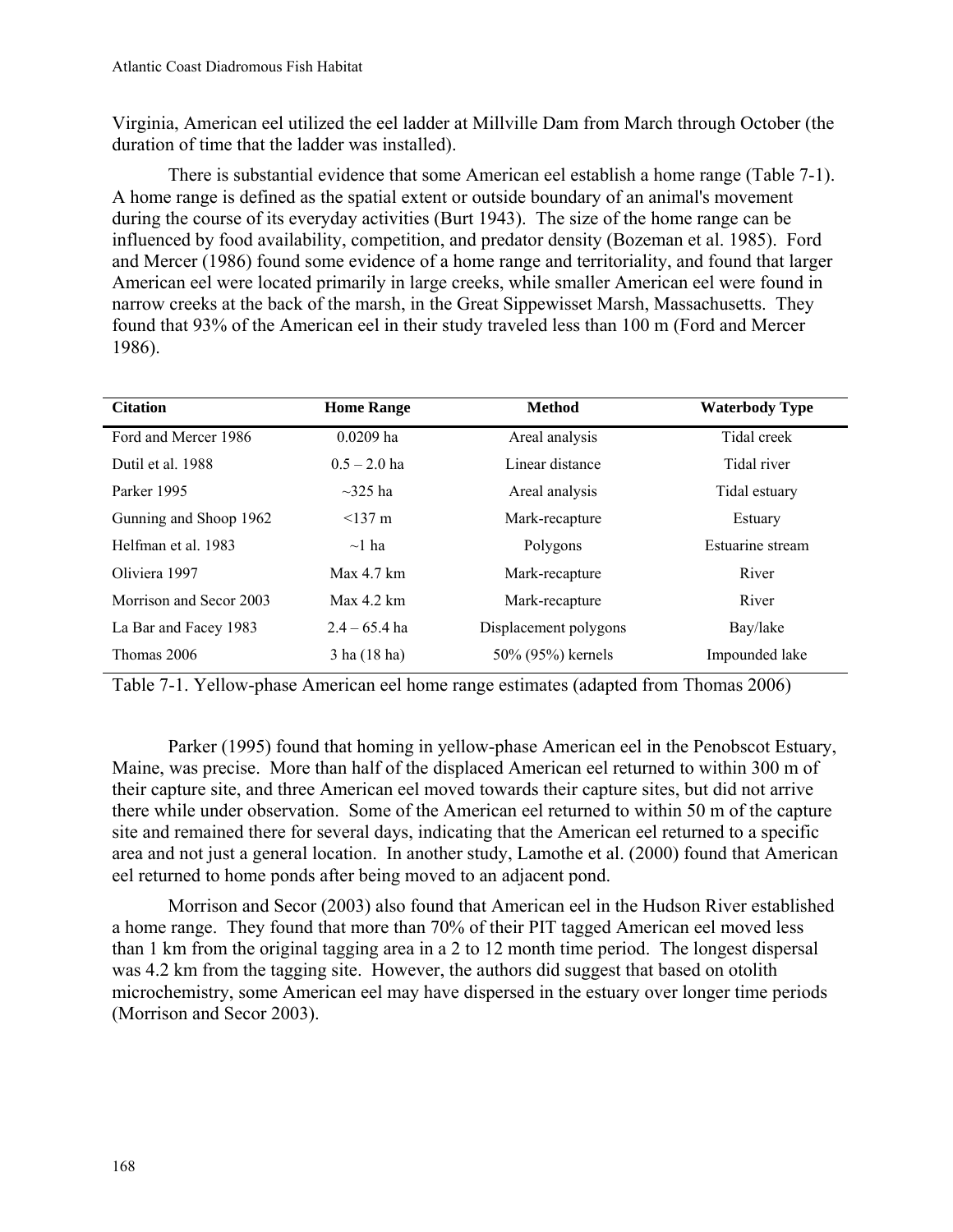#### *Habitat influence on sexual differentiation*

Many studies indicate that sex ratios of American eel are highly variable. This occurs both regionally and within individual systems (Hansen and Eversole 1984; Helfman et al. 1984). Hansen and Eversole (1984) found that females dominated males 23 to 1 in the Cooper River, South Carolina. Helfman et al. (1984) found that 36% of the American eel in a Georgia estuary were male, while only 6% of American eel in freshwater were male. Goodwin and Angermeier (2003) determined that while presence of male American eel in the Potomac River tributaries ranged from 0 to 100%, in the mainstem river 29% of individuals were male. Furthermore, 100% of the American eel in the Shenandoah River were female (Goodwin and Angermeier 2003). Further north, Oliveira et al. (2001) found that 49% to 98% of American eel in the Chandler, East Machias, and Sheepscot Rivers, Maine, were male. Additionally, females have been reported as dominant in most Canadian habitats (Gray and Andrews 1971; Dolan and Power 1977; Jessop 1987).

Various hypotheses have been developed to explain the skewed sex ratios. Vladykov (1966) hypothesized that females were found predominately in higher latitudes, while males were found in lower latitudes. However, Krueger and Oliveira (1997) and Oliveira et al. (2001) found the opposite. Krueger and Oliveira (1997) found that males outnumbered females 3 to 1 in the Annaquatucket River, Rhode Island. In addition, Oliveira et al. (2001) found that males made up 0% to 98% of the population within a single degree of latitude between Maine and Nova Scotia rivers.

Another theory is that female American eel are found in freshwater, while males are found in estuaries (Vladykov 1966; Tesch 1977). However, Winn et al. (1975) contradicted this hypothesis when they found more males in freshwater habitats and more females in estuaries in Rhode Island. Alternatively, Helfman et al. (1987) suggested that males were found in estuaries because these productive habitats led to fast growth. Females, on the other hand, preferred freshwater habitats that led to slower growth and increased fecundity (Helfman et al. 1987).

Helfman et al. (1987) also proposed that females delayed metamorphosis until they reached areas of higher latitude. However, Oliveira et al. (2001) found high variation in the proportion of males along a 30 km stretch of the Chandler, East Machias, and Pleasant Rivers in Maine, suggesting that delayed metamorphosis by females was unlikely.

Oliveira et al. (2001) also found that the proportion of males was inversely related to the amount of available lacustrine habitat; this finding was independent of distance inland. American eel from lacustrine habitats were found to be female, while samples from fluvial habitats were mostly male. The researchers concluded that river habitat may affect the distribution of sexes and play a role in sexual determination (Oliveira et al. 2001).

Other evidence suggests that density of American eel plays the key role in determining the sex of an individual; males are produced in high density areas, and females in low density areas. Thus, females are more common in upper reaches of rivers where density is lowest (Krueger and Oliveira 1999). Oliveira (1999) and Oliveira et al. (2001) hypothesize that males are produced in areas where crowding is occurring. Furthermore, males favor areas closer to the sea and spawning ground in more productive habitats, where they can grow and mature faster (Helfman et al. 1987). On the other hand, females tend to disperse widely within their range and utilize all suitable habitats. They favor slower growth and greater size, thus increasing fecundity and swimming ability (Krueger and Oliveira 1999; Goodwin and Angermeier 2003). In fact, in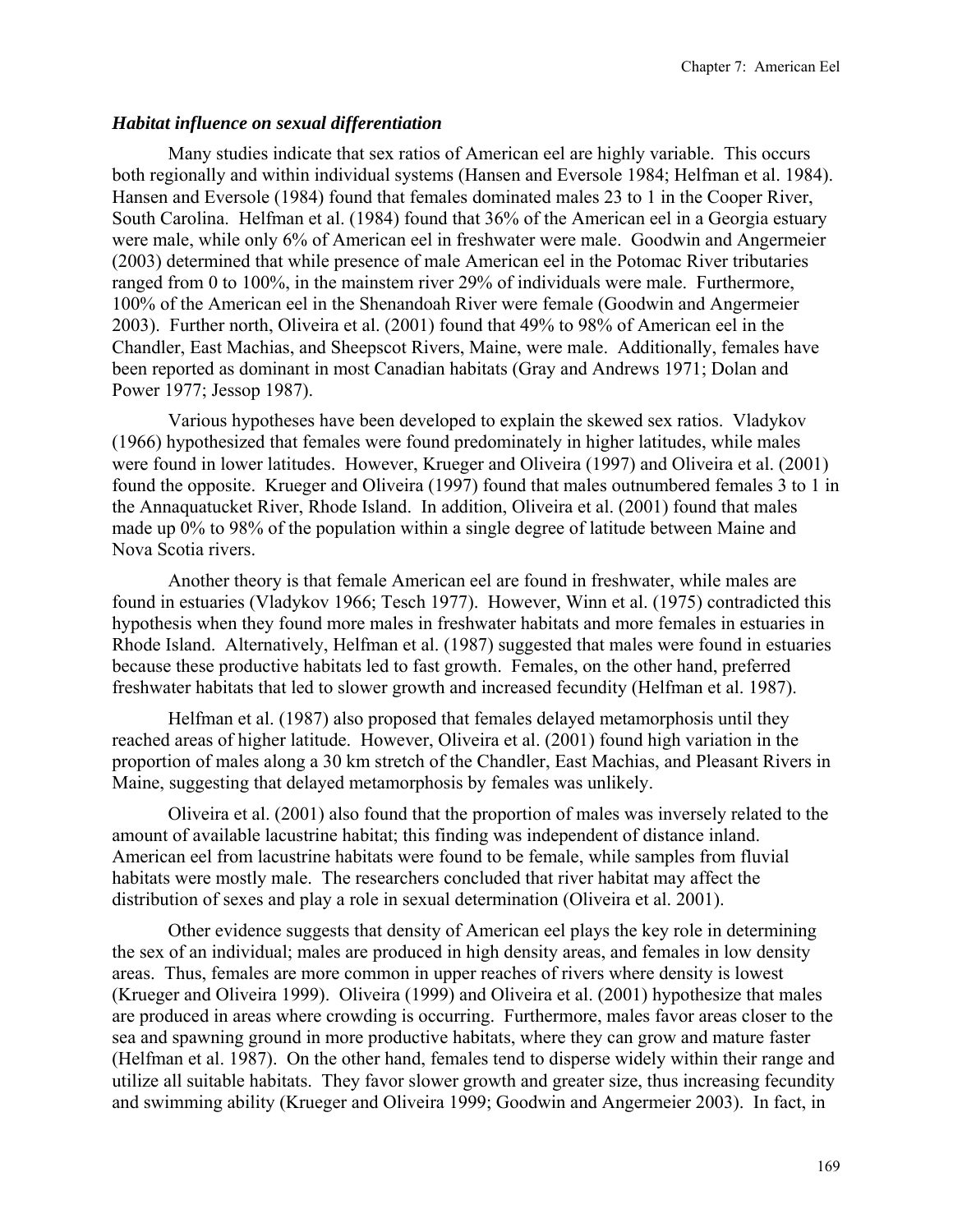upper reaches of rivers, American eel tend to mature at older ages and larger sizes (Helfman et al. 1987).

## *Yellow eels and the saltwater interface*

Salinity is not likely a key habitat parameter for American eel, as they are found in a wide range of salinities (Morrison et al. 2003). Geer (2003) reported that in the Chesapeake Bay, Virginia, more American eel were present in the upper tributaries near or above the saltwater interface. Eighty-nine percent were caught in salinities below 12 ppt, and 27% of the catch occurred in waters less than 2 ppt (Geer 2003). Additionally, Dutil et al. (1988) found that American eel selected salinities less than 12 ppt in areas where mid-channel salinity levels reached 24 ppt.

While American eel do not, in general, seem to select habitats based on salinity, it may influence growth rates. Morrison et al. (2003) found that yellow eels that showed evidence of freshwater residency had slower growth rates than those that spent their entire lives in brackish water. Brackish water habitats are thought to have higher food abundances, better quality food, lower predation pressure, and less thermal and osmotic stress. Helfman et al. (1987) suggested that productivity was higher downriver in brackish habitats as compared to upriver habitat. Yellow eels in brackish water are thought to grow faster, mature earlier, and migrate downstream as silver eels sooner. Freshwater habitats are thought to lead to later maturation and overall larger individuals (Helfman et al. 1987).

# *Yellow eel substrate associations*

Yellow-phase American eel are bottom/substrate oriented and may show little movement, particularly during the day (Eales 1968; Ogden 1970; Tesch 1977; LaBar and Facey 1983; Helfman 1986). However, the substrate preference of American eel is not well documented in the literature. LaBar and Facey (1983) reported that American eel in Lake Champlain were found over weedy bottoms. Ford and Mercer (1986) documented small American eel in softbottomed creeks of landward marshes, and larger American eel in soft mud to sandy-bottomed creeks of seaward marshes. Geer (2003) found that in the Chesapeake Bay, Virginia, American eel were mostly found over detritus, hydroid, or shell bottoms. Chaput et al. (1997) state that American eel in the St. Lawrence River use soft sediments to burrow during the winter.

Thomas (2006) suggested that riparian vegetation and complex substrate were important to yellow-phase American eel in impounded systems. Additionally, American eel were more likely to be found in areas with coarser substrates (i.e., sand, gravel, or rock) in the morningafternoon, and winter-spring because individuals were less active and seeking shelter during those times. However, during comparatively more active times (i.e., evening-night and summerfall) in an impounded system, American eel were more likely to be in areas with finer substrates (i.e., silt or clay) (Thomas 2006).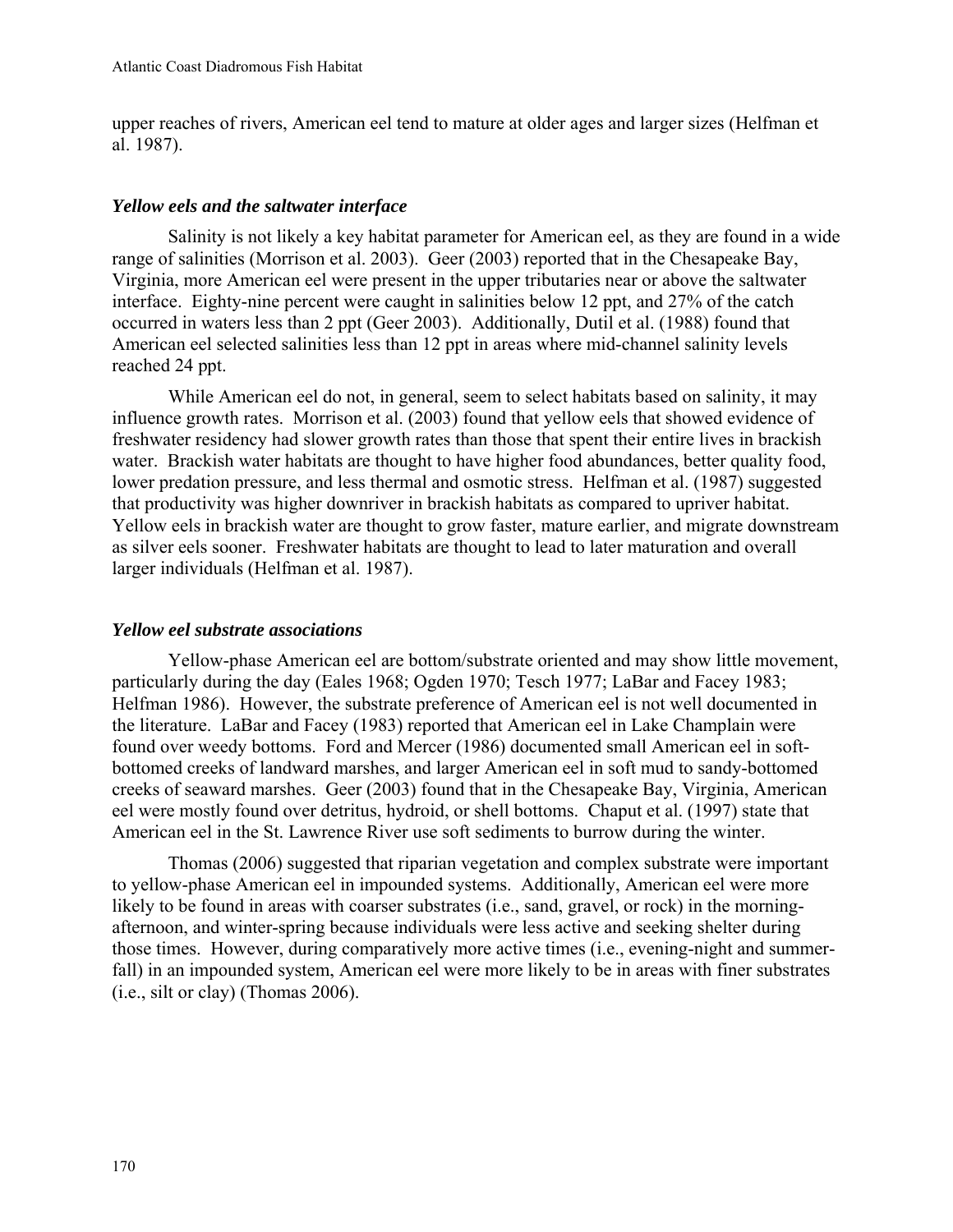#### *Yellow eel depth associations*

Little information exists regarding the depths at which American eel are found. Due to the diverse range of habitats that American eel utilize, depth range probably varies greatly. Facey and LaBar (1981) found American eel in water 1 to 2 m deep. Geer (2003) found that the majority of yellow eels were caught in the upper tributaries of the Chesapeake Bay in depths of 4 to 10 m.

Thomas (2006) found that yellow-phase American eel in an impounded system typically occupied depths of 0.4 to 1.5 m (available depths of 0 to 2.93 m). In addition, while mean morning (1.1 m) and afternoon (1.1 m) depths were relatively shallow, mean evening (1.3 m) and night (1.4 m) depths were slightly deeper. Given the relatively shallow nature of the impounded system, these changes in depth usually represented areas with different substrate and variable distances from shore. Furthermore, mean winter (0.8 m) and spring (0.9 m) depths showed use of shallow habitat, while mean summer (1.2 m) and fall (1.3 m) depths showed use of deeper areas. Therefore, American eel utilization of different depth areas may be dependent upon time of day and season (Thomas 2006).

#### *Yellow eel water temperature*

Researchers hypothesize that the onset of upstream migration in yellow eels is linked to water temperature (Moriarty 1986; Haro and Krueger 1991; EPRI 1999). Knights and White (1998) found that European eel were stimulated to migrate by temperatures greater than 14 to 16°C, and increases in migrations occurred at temperatures greater than 20°C. Similarly, Verdon et al. (2003) determined that migration occurred earlier in the Richelieu River, Quebec, than in the upper St. Lawrence River. The St. Lawrence is a larger lake-fed system that has more gradual and less variable temperature increases than the Richelieu system; the researchers hypothesized that this pattern might cause a delayed upstream migration (Verdon et al. 2003). In the upper St. Lawrence River, upstream migration begins in late June and peaks at the end of July (Verdon and Desrochers 2003).

Verdon and Desrochers (2003) found that captures of American eel in the St. Lawrence River peaked when temperatures reached 22 to 23°C, and decreased as water temperatures dropped from 24°C to 21°C. Once the temperatures fell below 21°C, captures of American eel became scarce (Verdon and Desrochers 2003). McGrath et al. (2003c) noted a decrease in migrant yellow eels at the Moses-Saunders Power Dam in the St. Lawrence River, when temperatures declined to 10°C in the fall. Additionally, Geer (2003) reported that American eel in the Chesapeake Bay, Virginia, were found between 13°C and 27°C. They were most abundant in waters where the temperature was 26 to 28°C and least abundant in waters less than 8°C. Low catch rates at these temperatures suggested inactivity. However, researchers found no direct correlation between temperature and catch, although peaks seemed to coincide with increased temperature (Geer 2003). Haro (1991) determined the range of preferred temperatures for yellow eels in a freshwater laboratory was between 17.8 and 19.8°C.

Yellow eels live in a variety of habitats, including cold, high-elevation or high-latitude freshwater streams and lakes, to warm, brackish coastal bays and estuaries in the Gulf of Mexico (Facey and Van den Avyle 1987). American eel have been reported to survive passage through a nuclear power plant, where they were exposed to elevated temperatures for 1 to 1.5 hours (Marcy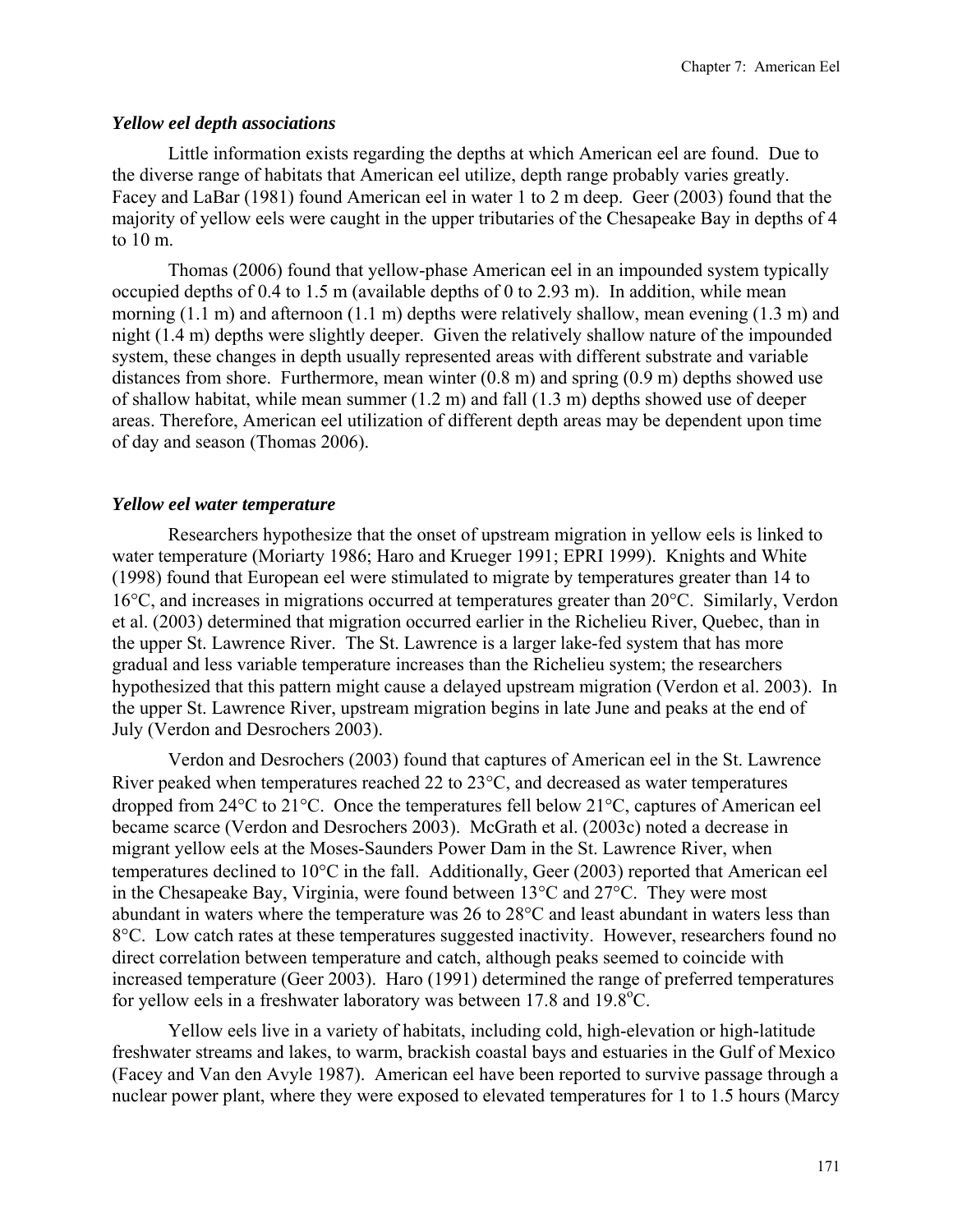1973). Furthermore, American eel are thought to become torpid at temperatures less than 10°C. Walsh et al. (1983) held yellow eel at 5<sup>o</sup>C for over five weeks, and found that at temperatures less than 8°C they stopped feeding and remained inactive for months.

# *Yellow eel dissolved oxygen associations*

Rulifson et al. (2004) found that catch of American eel was affected by dissolved oxygen rates, and determined that dissolved oxygen was a strong predictor of the distribution of American eel in North Carolina. High catches of American eel were almost always in waters with dissolved oxygen levels above 4 mg/L (Rulifson et al. 2004). Similarly, Geer (2003) found that 82% of the American eel caught in the Chesapeake Bay, Virginia, were found in waters with dissolved oxygen levels between 5 and 9 mg/L. However, no association was found between dissolved oxygen and catch (Geer 2003). This could be due to the fact that sampling was conducted only in the areas with dissolved oxygen levels above 5 mg/L (Rulifson et al. 2004).

# *Yellow eel water velocity/flow*

Yellow eels are likely not water velocity dependent, as high densities of American eel have been found in lakes and ponds where velocity is low or nonexistent (K. McGrath, New York Power Authority, personnel communication). However, Wiley et al. (2004) found that in Maryland, velocity-depth diversity was the only stream habitat variable related to American eel density. The highest densities of eel occurred in sites that had four velocity-depth regimes: slow  $(<0.3$  m/s)-deep ( $>0.5$  m/s), slow-shallow ( $<0.5$  m/s), fast ( $>0.3$  m/s)-deep, and fast-shallow. Sites with only one of two velocity-depth regimes had significantly lower American eel densities (Wiley et al. 2004).

# *Yellow eel feeding behavior*

The yellow eel phase is the feeding and growth stage for the American eel. American eel are thought to be opportunistic feeders, preying upon whatever is available in their habitat (Colette and Klein-MacPhee 2002). American eel can feed heavily on demersal fish eggs, larvae, and juveniles (Knotek and Orth 1998). Mature American eel have been documented feeding on invertebrates including insects, crayfish, snails, worms, and small fish (Ogden 1970; Scott and Crossman 1973; Facey and LaBar 1981). They have also been documented consuming plant material (Moriarity 1978) and carrion (Ogden 1970). Additionally, cannibalism on smaller conspecifics has been documented in the literature (Domingos et al. 2006).

Godfrey (1957) found that 90% of the American eel's diet consisted of insects, while 10% consumed whole fish. Facey and LaBar (1981) reported that American eel feed heavily upon benthic organisms. They found that 43% of stomachs contained insects, 26% contained fish and crayfish, and 20% contained gastropods. The rest of the stomachs were empty. The authors noted that American eel in this study consumed fish more than in other studies, and suggested that yellow eels in Lake Champlain, Vermont, relied more on fish due to their large sizes (Facey and LaBar 1981). In another study, Wenner and Musick (1975) documented American eel preying heavily on blue crabs (*Callinectes sapidus*) and bivalves (*Mya arenaria*,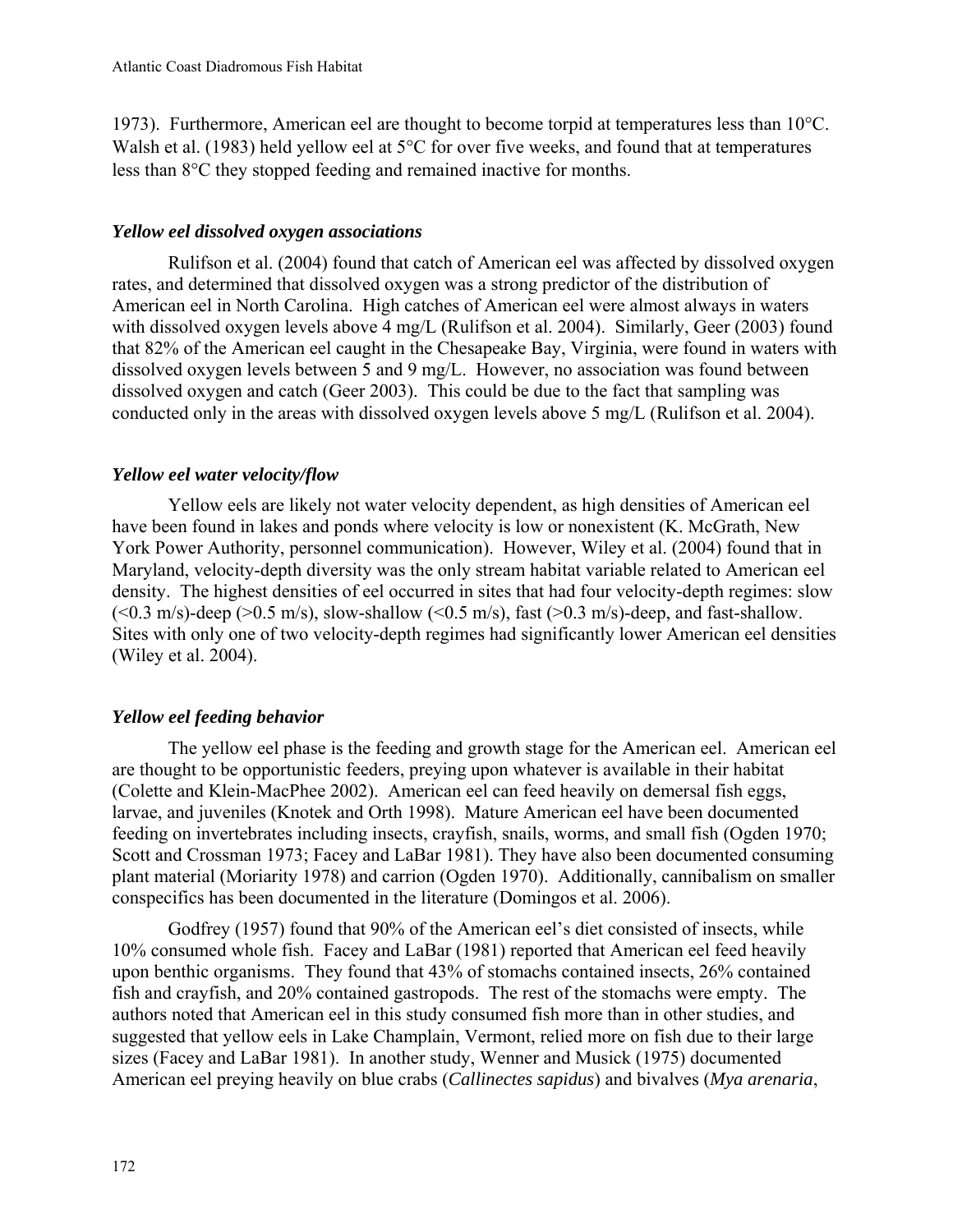*Mulinia lateralis*, and *Macoma* spp.) in the James, York, and Rappahannock Rivers, Virginia. They also found that American eel preyed upon alewife (Wenner and Musick 1975).

Denoncourt and Stauffer (1993) found that American eel in the Delaware River fed on 56 taxa, including 4 fish species and 52 macroinvertebrates. Macroinvertebrates were found in 98.8% of the feeding American eel. Mayflies (Ephemeroptera) and stoneflies (Plecoptera) made up 69% of the prey items, followed by caddisflies (Trichoptera, 33.9%), beetles (Coleoptera, 23.4%), flies (Diptera, 16.4%), fishflies and hellgrammites (Megaloptera, 12.8%), and dragonflies and damselflies (Odonata, 11.1%). Fish species were found in 7% of the feeding American eel and included lamprey ammocetes (*Petromyzon marinus*), madtoms (*Noturus insignis*), and minnows (*Notropis* sp.). Other items in the stomachs included detritus and vegetation, bones and flesh, and sand and gravel (Denoncourt and Stauffer 1993).

 Lookabaugh and Angermeier (1992) also found that prey size increased with the size of the American eel. In the piedmont regions of the James River drainage (Virginia), small American eel fed primarily on aquatic insects, whereas larger American eel consumed fish and crayfish (Decapoda). In the coastal plain, small and medium sized American eel preyed upon microcrustaceans and aquatic insects, while large American eel fed on crayfish. Similarly, Ogden (1970) determined that smaller American eel (less than 40 cm) in New Jersey streams mostly fed on aquatic insect larvae, including Ephemeroptera, Megaloptera, and Trichoptera, while the larger American eel consumed fish and crustaceans. Smith (1985) also reported smaller American eel feeding on mayflies, magalopterans, and caddisflies. In addition, Rulifson et al. (2004) found that in North Carolina, large American eel consumed crayfish and fish (mullet and centrarchids). Smaller American eel fed on arthropods, small mullet and minnows, polychaetes, unidentifiable matter, and plant material. Fish, crustaceans, and arthropods were the most important prey items (Rulifson et al. 2004).

In addition, Sorensen et al. (1986) reported that in Rhode Island American eel fed primarily at night, with activity peaking at nightfall.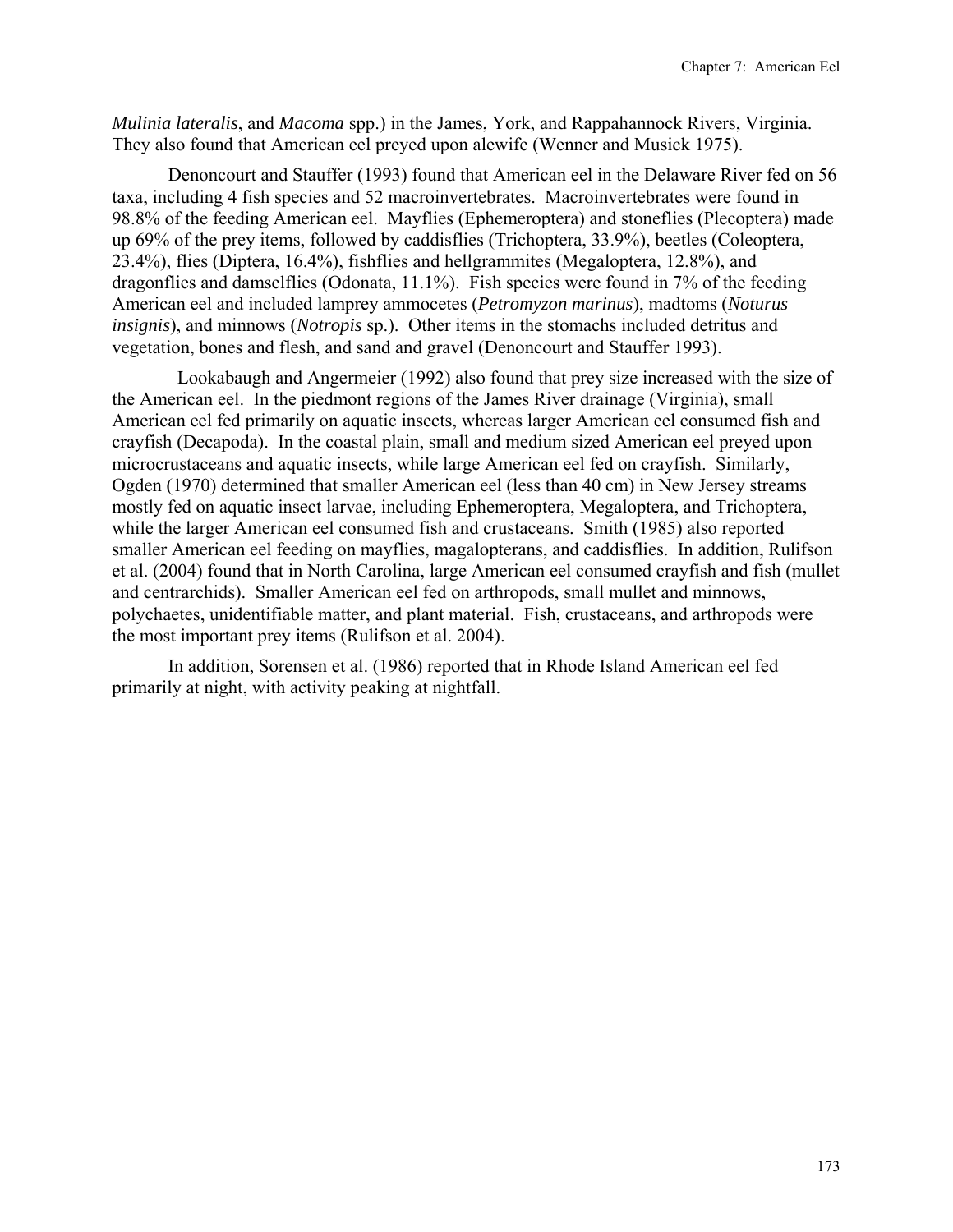## **Part E. Silver American Eel Habitat**

#### *Geographic and temporal patterns at sea*

Once American eel enter their final life stage, termed silver-phase, the maturation process accelerates and they migrate out to the Sargasso Sea to spawn. In New England tributaries, spawning migrations begin in the late summer and continue through fall. American eel migrate later in the Southeastern states and in the Mid-Atlantic than in the Northern states. It is hypothesized that this delay helps to synchronize the arrival of the American eel at the spawning grounds in the Sargasso Sea (Wenner 1973; Facey and Helfman 1985; Helfman et al. 1987).

Yellow eels transform into silver eels before migrating out to sea. Little is known about this final phase of their life history (ASMFC 2000). Downstream migrations occur in sudden bursts with long periods of no movement and peaks of intensive movements (Barbin et al. 1998). The rate of migration varies, with pauses occurring while the silver eels wait for specific environmental cues (Richkus and Whalen 1999).

Silver eel migration begins at different times of year depending on location, but occurs primarily in the fall, although winter migrations have been documented (Facey and Helfman 1985; Euston et al. 1997, 1998). In Newfoundland, the largest American eel migrations occur in late September and early October (Bouillon and Haedrich 1985). McGrath et al. (2003a) found that American eel in the upper portion of the St. Lawrence River migrated downstream from the end of June to the beginning of October, and that the primary migration in the lower estuarine portion of the river occurred in October. Slightly south, Winn et al. (1975) documented American eel migrating in Rhode Island from September through November.

Migration of mature American eel is thought to occur mostly at night (Winn et al. 1975; Haro et al. 2000a; McGrath et al. 2003b). Haro et al. (2000a) stated that silver eels in the Connecticut River, Massachusetts, migrated primarily at night within several hours after sunset, and became inactive during the day. The variables thought to influence downstream migration of silver eels include water temperature, river and stream discharge, odor, and light-intensity, including moon phase (Hain 1975; Westin 1990; Haro 1991; Richkus and Whalen 1999; Richkus and Dixon 2003). In fact, research has indicated that catch rates of American eel are higher during the dark phases of the moon and when cloud cover is highest (Winn et al. 1975; Cairns and Hooley 2003; McGrath et al. 2003b). Cairns and Hooley (2003) found that in tidal bays and estuaries in Prince Edward Island, Canada, catch per unit effort (CPUE) for silver and yellow eels decreased at full moon. CPUE was negatively correlated with the proportion of moon fullness and was negatively correlated with the illuminance index (Cairns and Hooley 2003). Cairns and Hooley (2003) suggest that this is a mechanism to avoid predation. Furthermore, some studies indicate that American eel exhibit an endogenous lunar cycle of activity (Boёtius 1976; Hain 1975; Edel 1976).

Rainfall, which leads to increased river discharge, may also have an impact on silver eel migrations (Lowe 1951; Winn et al. 1975; Charles Mitchell & Associates 1995; Euston et al. 1997, 1998). Winn et al. (1975) noted increased migrations after rains, as well as during the third and fourth lunar quarter. Haro et al. (2003) found in Maine that more American eel were captured on, or soon after, days with rain than on dry days.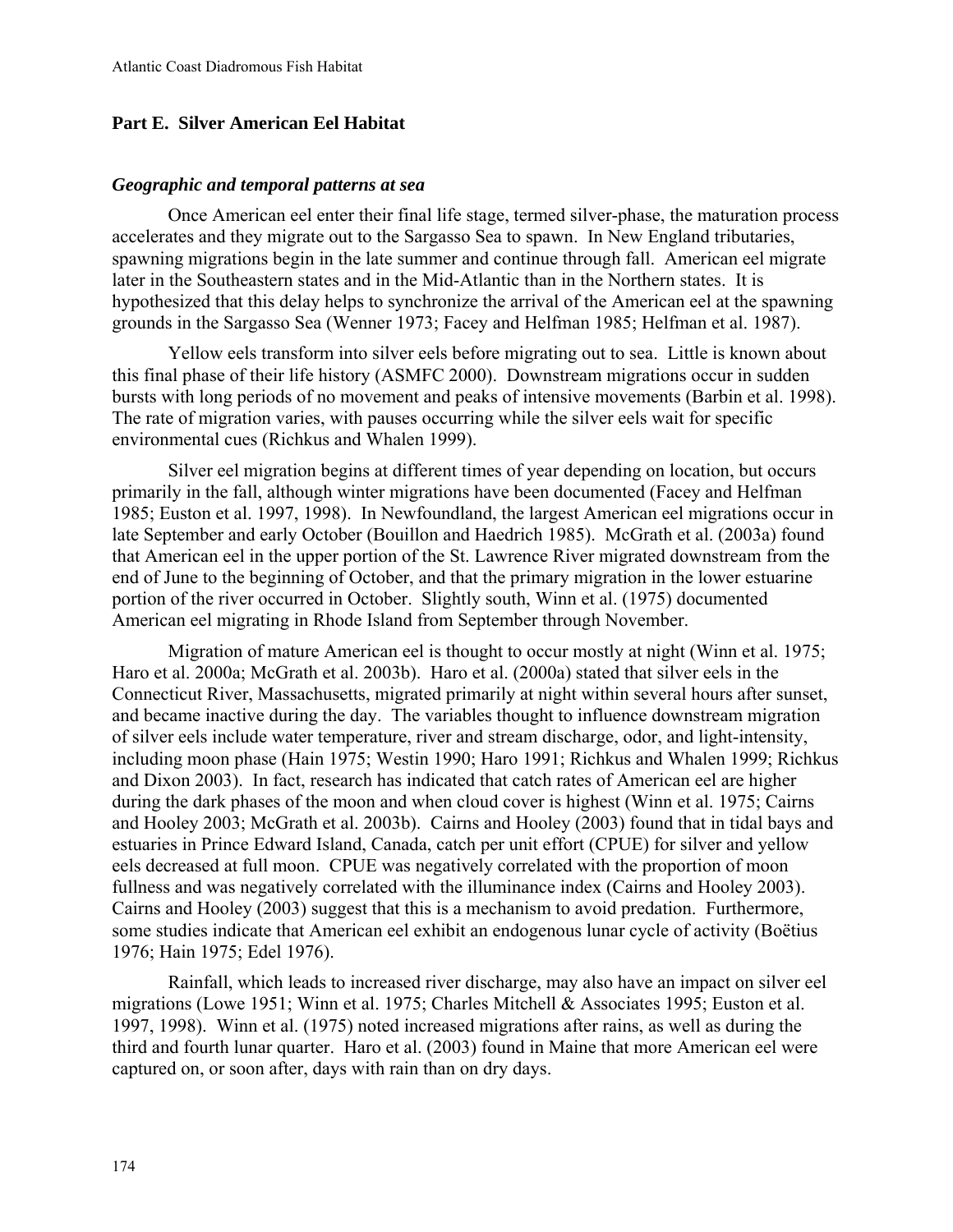The age and size at which migration begins varies geographically. American eel in the northern part of the range exhibit slower growth and remain longer in freshwater and estuarine systems before beginning migration back to sea (Facey and LaBar 1981). Various studies in Newfoundland, Lake Ontario, and Lake Champlain have shown that American eel migrate back to sea after about 12 to 13 years, and at a mean size of 69 cm (Gray and Andrews 1971; Hurley 1972; Facey and LaBar 1981; McGrath et al. 2003a). In the southern part of their range, American eel begin migrating earlier than in the north (Hansen and Eversole 1984; Helfman et al. 1984; Owens and Geer 2003). Hansen and Eversole (1984) found that in the Cooper River, South Carolina, American eel older than 7 years old and greater than 65 cm in length were sparse, suggesting that adults migrate at a younger age and smaller size. Helfman et al. (1984) found similar results in the Altamaha River, Georgia. More recently, Owens and Geer (2003) found that populations in Virginia tidal rivers were comprised mostly of American eel less than 7 years old, indicating that migrations had occurred by this age.

#### *Silver eel salinity associations*

The importance of salinity to silver-phase American eel has not been documented in the literature. As a habitat generalist, American eel utilize a wide variety of salinities from freshwater to saltwater, thus migrations occur through a broad range of salinities. Barbin et al. (1998) suggested that changes in salinity could be used as a mechanism to help orient American eel out of estuaries. These researchers documented American eel in the Souadabscook stream (tributary to the mouth of the estuary) and the Penobscot Estuary, Maine, in salinities ranging from 0 to 30 ppt (Barbin et al. 1998).

#### *Silver eel substrate associations*

There is little information documented in the literature on the substrate requirements of silver-phase American eel. One study by Valdykov (1955) reported that silver eels in the northern habitats utilized muddy substrates during the winter months. Goodwin and Angermeier (2003) found that the highest catch of American eel in Shenandoah River drainages appeared to be associated with site characteristics including leaf packs, rootwads, woody debris, and flowing water.

#### *Silver eel depth associations*

Depth does not appear to be an important habitat characteristic for silver-phase American eel, as authors have documented use of a wide range of depths during outmigrations. Haro et al. (2000a) found that silver eels in a hydroelectric forebay on the Connecticut River, Massachusetts, used many depths, but occupied depths most frequently between 6.6 and 10 m. However, American eel were also observed swimming at night near the surface of the water (Haro et al. 2000a). Similarly, McGrath et al. (2003b) found, during their surface and midwater trawling study, that American eel were caught at the highest rates between 6 and 10 m. However, the researchers stated that they were unsure if these findings were significant since sampling was limited near the bottom (between 18 and 24 m) (McGrath et al. 2003b).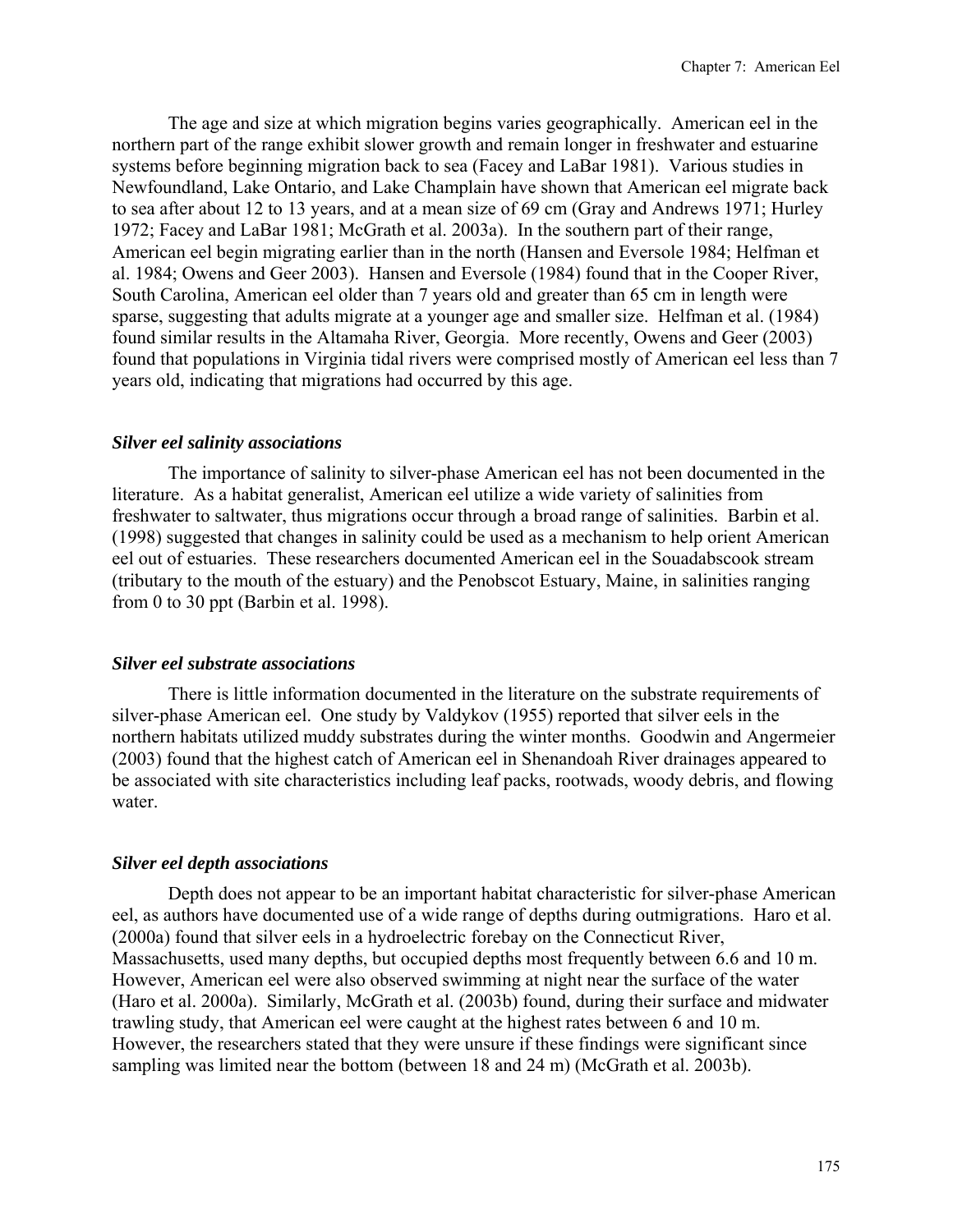Barbin et al. (1998) documented eels occupying a variety of depths in the Penobscot Estuary, Maine. The researchers found that American eel moved freely between surface waters and the bottom, and that when movement occurred, it was near the surface on ebbing tides (Barbin et al. 1998).

Upon entering the ocean, American eel appear to migrate in the upper water column. Evidence for this includes physiological changes, including the color change, changes to the visual system, and morphological changes to the swim bladder (McCleave and Kleckner 1985). The color change from yellow to silver provides the American eel with a more countershaded appearance. This form of camouflage is thought to only be effective in the photic zone of the ocean, possibly only in the upper 600 m (McCleave and Kleckner 1985). Other fishes found below 600 m are often dark and not countershaded (Marshall 1971, 1972).

American eel also undergo changes in vision, including an increased eye diameter, an increase in retinal surface area, the addition of new rod cells, an increase of convergence of rods on each neural pathway, decreases in cone density, and changes in vision pigments (Winn et al. 1975; Beatty 1975; Pankhurst 1982; Pankhurst and Lythgoe 1982, 1983). These changes allow the American eel to adapt to the low light conditions they would likely be migrating through (Jerlov 1976; McCleave and Kleckner 1985). Lastly, the swim bladder changes during metamorphosis, allowing American eel to maintain an inflated swim bladder at greater depths (Kleckner 1980).

Tesch (1978a, 1978b) tracked European silver eels (*Anguilla anguilla*) over the European continental slope and found that they swam at depths between 50 and 400 m; the maximum depth in this area was 2000 m. However, the tracking was terminated prematurely due to pressure-transmitter failure. Additionally, Wenner (1973) documented American eel at depths ranging from 15 to 68 m in the Chesapeake Bay, Maryland, and Cape Cod, Massachusetts. The deepest known record for *Anguilla* was reported by Robins et al. (1979) as approximately 2000 m.

# *Silver eel temperature associations*

Temperature may be an important trigger for migrating silver eels, which travel during the fall and winter months. Vøllestad et al. (1986) documented that migrating European eel in Norwegian streams showed the most activity in a temperature range of 9ºC to 18ºC. Similarly, Barbin et al. (1998) documented American eel migrating in September and October in the Penobscot Estuary, Maine, in water temperatures ranging from 9.6ºC to 17.6ºC. Moreover, commercial fishermen in the Elbe estuary have noted that lingering summer temperatures into the fall cause a delay in migration (Tesch 2003).

Like juveniles, mature silver eels utilize a broad range of habitats, and thus are likely to tolerate a wide range of temperatures (Facey and Van den Avyle 1987). A few studies have been done to determine the preferred temperatures of American eel. Barila and Stauffer (1980) reported a temperature preference of 16.7°C, while Karlsson et al. (1984) found that American eel preferred a temperature of 17.4 + 2.0°C. Haro (1991) reported preferred temperatures of 19.6°C for unmatured silver eels in freshwater, and 15.8 to 18.9 °C for unmatured silver eels acclimated to saltwater.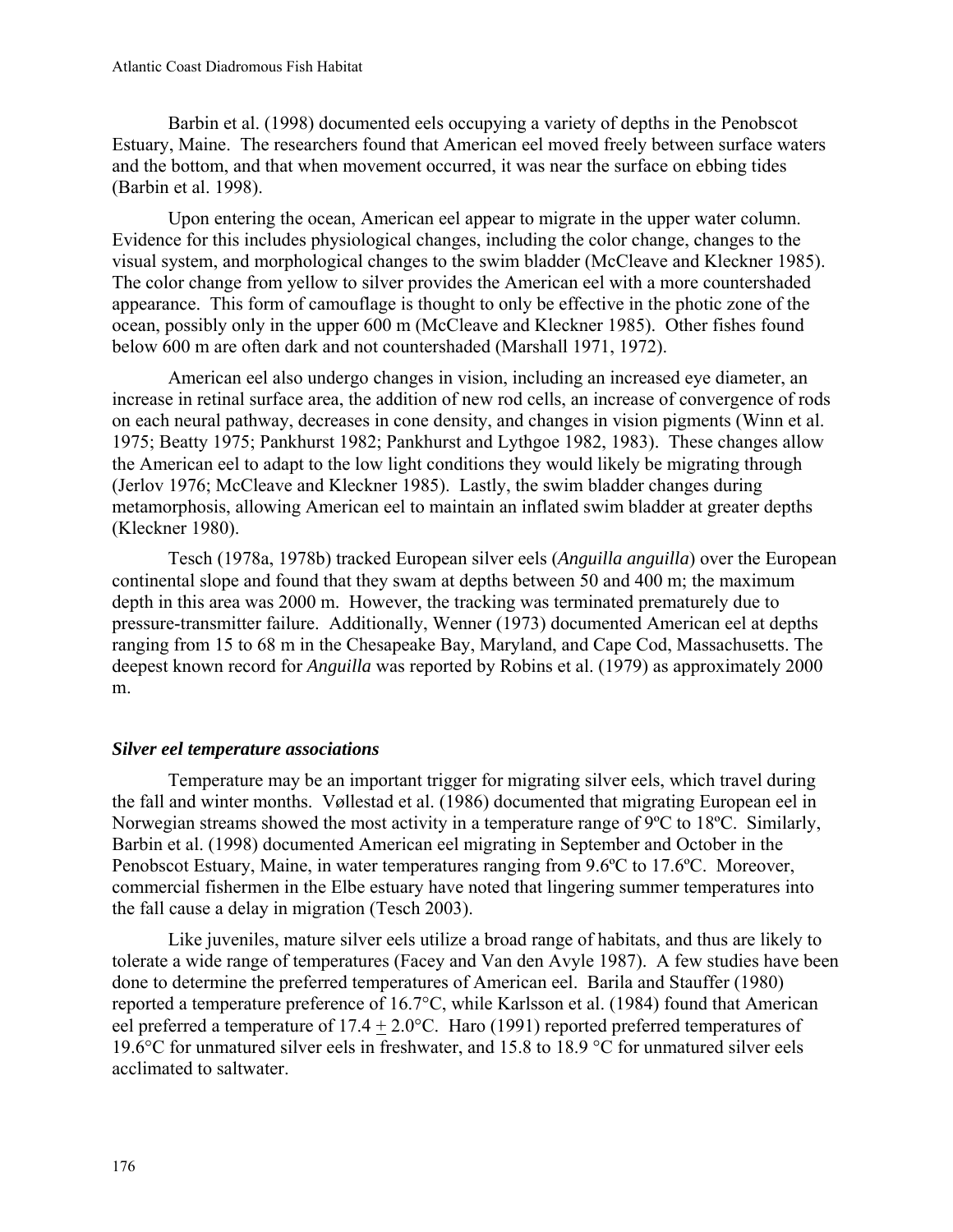## *Silver eel feeding behavior*

Silver phase American eel presumably do not feed during their migration to the Sargasso Sea (Gray and Andrews 1971).

# *Silver eel competition and predation*

American eel are preyed upon by many different species, including fish, aquatic mammals, birds, and mammals (mink) (Sinha and Jones 1967; Seymour 1974). However, the importance of American eel as a food source for other animals has not been well recorded in the literature (ASMFC 2000). Thompson et al. (2005) documented the American bald eagle using American eel as a food source. In the Hudson River, New York, 50% of the bald eagle's diet was comprised of 3 fish species, one of which was the American eel (Thompson et al. 2005).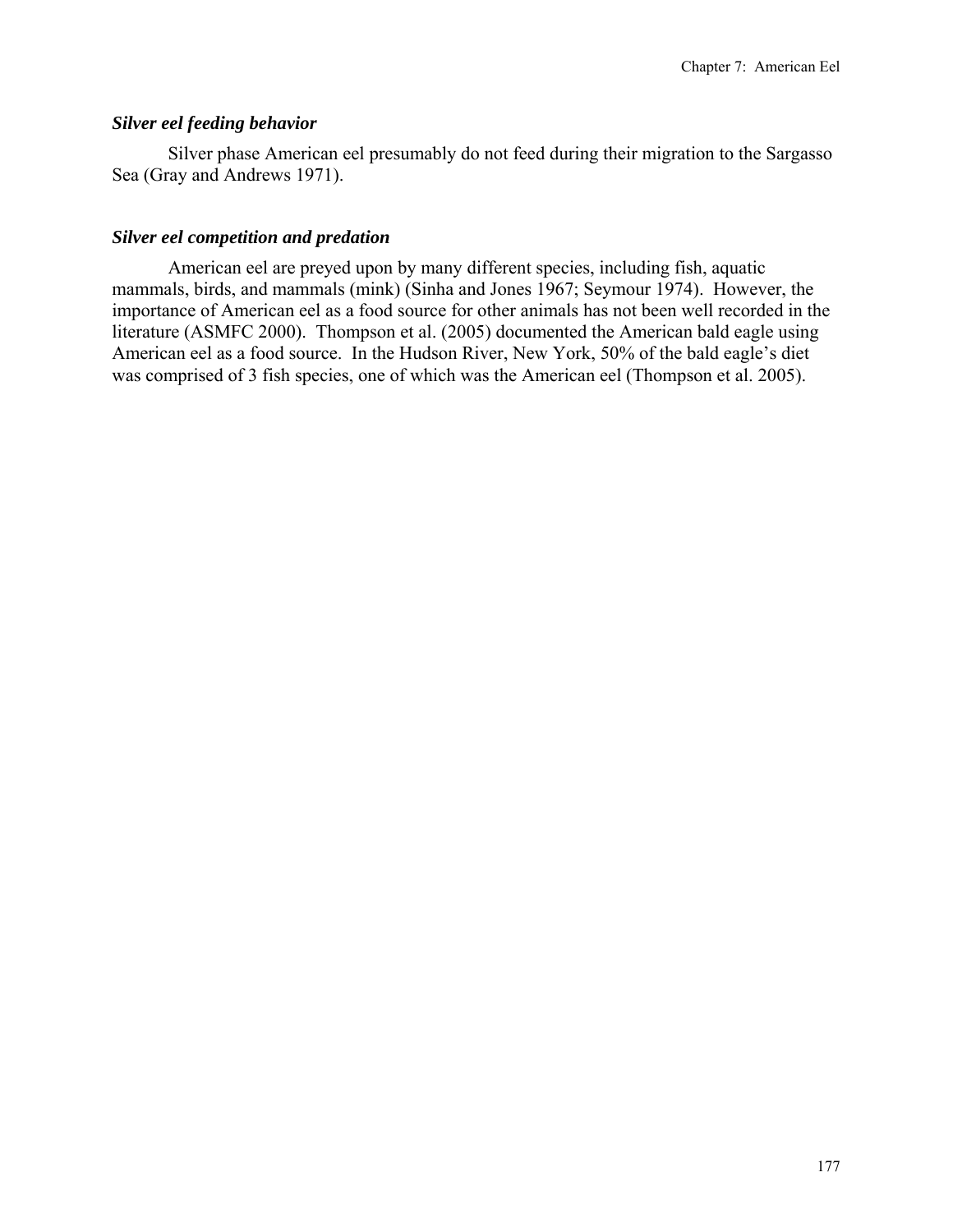# **Section II. Identification and Distribution of Habitat Areas of Particular Concern for American Eel**

Habitat types that qualify as Habitat Areas of Particular Concern (HAPCs) for American eel include the spawning and hatching grounds, nursery and juvenile habitat, and adult habitat.

*Oceanic waters* of the Sargasso Sea comprise the spawning and hatching grounds for American eel. This is the only suspected location of reproduction for American eel, and therefore, is essential to the survival of the species. Little is known about American eel habitat in the Sargasso Sea, and the exact location of spawning and hatching has not been identified.

*Continental Shelf waters* usher the final stage of the larval American eel migration into coastal waters, and are important to larval feeding and growth. This is also where American eel metamorphose into the glass eel stage. Silver-phase eels also cross the shelf during their migration to the Sargasso Sea.

*Estuaries and freshwater habitat*, including rivers, streams, and lakes, serve as juvenile, sub-adult, and adult migration corridors, as well as feeding and growth areas for juveniles and sub-adults (ASMFC 2000). After American eel larvae transform into glass eels over the continental shelf, they enter estuaries, and ascend the tidal portions of rivers. Glass eels metamorphose into the elver life stage and either continue upstream movements, or cease migrating in the lower saline portions of estuaries and rivers. These estuaries and freshwater habitats serve as foraging grounds for American eel and are important for growth and maturation. American eel can remain in these systems for up to thirty years before maturing and returning to sea.

While estuarine and riverine habitats have been identified as important for the rearing and growth of American eel, many studies failed to find specific American eel habitat associations within them (Huish and Pardue 1978; Meffe and Sheldon 1988; Smogor et al. 1995; Bain et al. 1988; Wiley et al. 2004). Huish and Pardue (1978) found no difference in American eel abundance in relation to width, substrate, flow, and depth in North Carolina streams. Likewise, Bain et al. (1988) found that American eel habitat use was not related to specific habitat features including depth, water velocity, and substrate in two Connecticut River tributaries. Wiley et al. (2004) also did not find any eel-stream habitat relations. The researchers found that eel density was correlated with distance from the ocean (Wiley et al. 2004). While anguillid eels have the ability to survive in a wide variety of habitats, water quality is still an important factor to their health and survival.

Given the great variation in demographics that occurs across latitudinal and distanceinland gradients, all areas may not contribute equally to American eel production and recruitment. Despite this, geographic patterns of differential recruitment are unexplored. This issue must be addressed before identifying specific Habitat Areas of Particular Concern.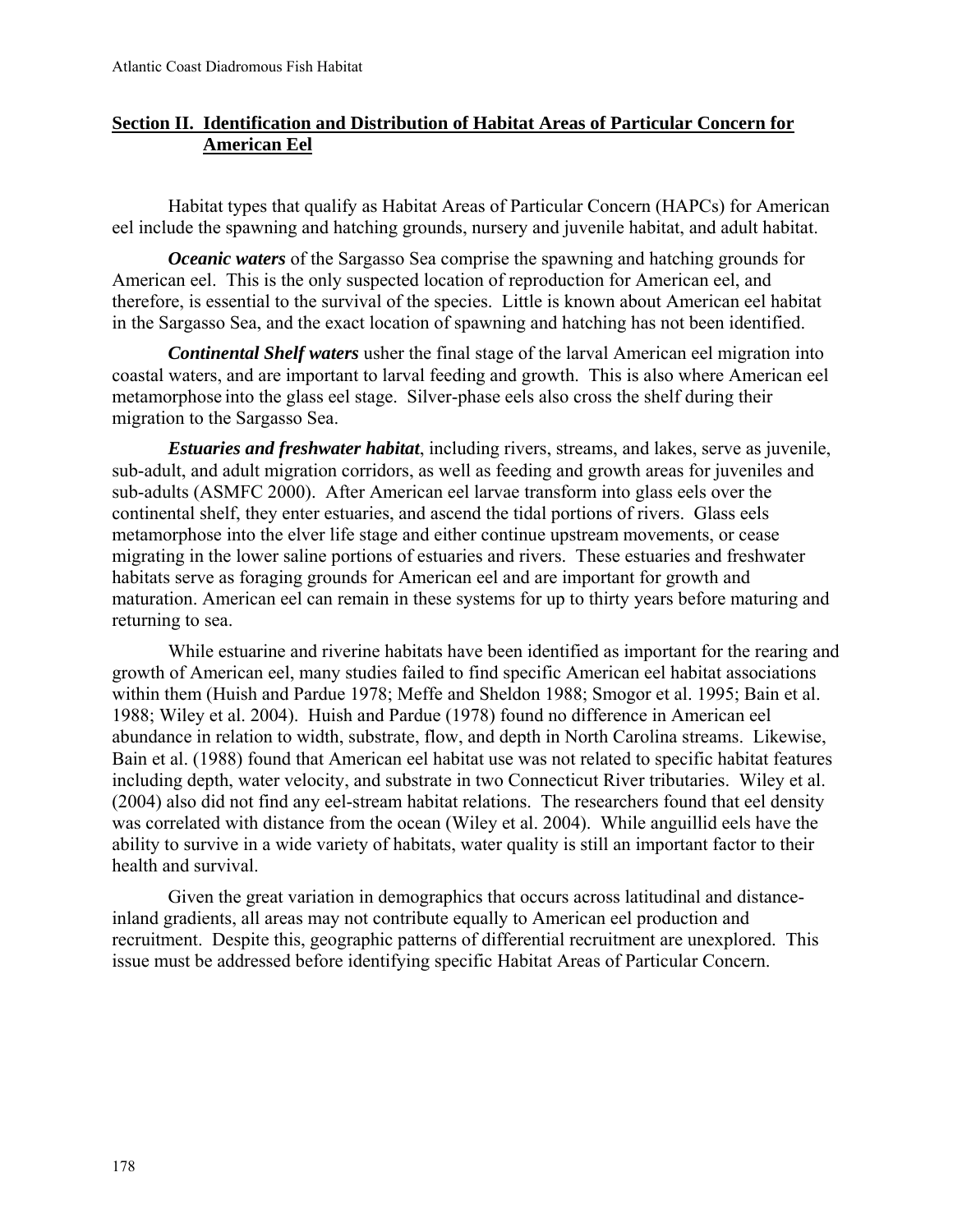# **Section III. Present Conditions of Habitat and Habitat Areas of Particular Concern for American Eel**

# *Habitat quantity*

Much of American eel habitat has not been quantified. American eel utilize a wide range of habitat types throughout their life history, including the Sargasso Sea, oceanic waters off the continental shelf, estuaries, and rivers. Some researchers think that habitat availability for American eel growth areas is rapidly declining. An extreme example by Busch et al. (1998) showed that stream habitat for American eel was reduced from 556,801 km to 90,755 km by dams (assuming that all dams completely block all migration). According to Busch et al. (1998), 15,115 dams block upstream and downstream migrations. Fortunately, American eel are habitat generalists, and therefore may be somewhat resilient to impacts on habitat availability. The increased human impact on aquatic habitat in recent years may not have had as high an impact on American eel as on other diadromous species because they are able to survive and thrive under a variety of conditions.

In general, the use of the estuarine and marine habitat by American eel is less well known than freshwater habitat utilization. Consequently, little information is known on requirements for mature, egg, and larval stages of this species. This is important to note because the marine and estuarine portions of the total population could be quite significant.

# *Habitat quality*

The quality of American eel habitat has been impacted by human actions. Since European settlement, habitat loss has potentially contributed to a possible decline in stocks. However, anthropogenic impacts on American eel at the population level are poorly understood and the magnitude of these threats remains unknown.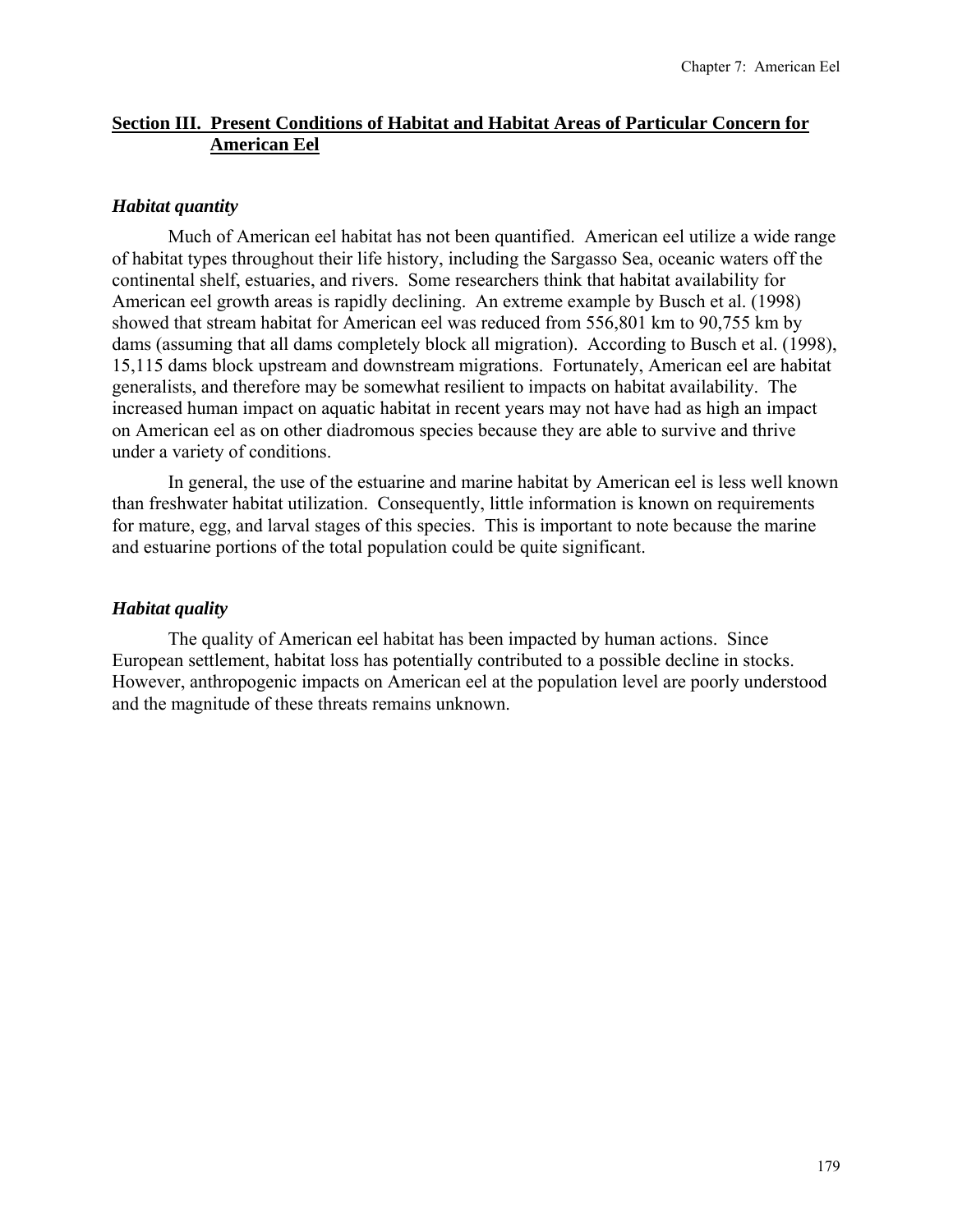**Section IV. Significant Environmental, Temporal, and Spatial Factors Affecting Distribution of American Eel** Section IV. Significant Environmental, Temporal, and Spatial Factors Affecting Distribution of American Eel

parameters are listed under the category reported. In some cases, unsuitable habitat parameters are defined. NIF = No Information Found. N/A = parameters are listed under the category reported. In some cases, unsuitable habitat parameters are defined. NIF = No Information Found. N/A = Significant environmental, temporal, and spatial factors affecting distribution of American eel. This table summarizes the current literature on<br>American eel habitat associations. For most categories, optimal and tolerable Table 7-2. Significant environmental, temporal, and spatial factors affecting distribution of American eel. This table summarizes the current literature on American eel habitat associations. For most categories, optimal and tolerable ranges have not been identified, and the summarized habitat Not Applicable. Reported = Ranges or information recorded in the literature. Not Applicable. Reported = Ranges or information recorded in the literature. Table 7-2.

| Life Stage   | Time of Year and<br>Location                   | Depth <sub>(m)</sub>                   | Temperature (°C)                         | Salinity (ppt)         | Substrate                           | Current<br>Velocity | Oxygen(mg/L)<br>Dissolved |
|--------------|------------------------------------------------|----------------------------------------|------------------------------------------|------------------------|-------------------------------------|---------------------|---------------------------|
|              | From February to April                         | Tolerable:                             |                                          | <b>Tolerable:</b>      |                                     | (m/sec)             |                           |
|              | in Sargasso Sea; spawn                         | Ë                                      | Tolerable:<br>Ë                          | $\frac{1}{2}$          | Tolerable:                          | Tolerable:<br>Ë     | Tolerable:                |
| Silver eel   | in thermal fronts that                         | Optimal:<br>Ë                          | Optimal:                                 | Optimal: $N\mathbb{H}$ | $\frac{N/A}{\text{Optimal}}$        | Optimal:            | Optimal:<br>È             |
| (spawning)   | separate southern and                          | Reported:                              | Ë                                        |                        | $\mathbb{N}\mathbb{A}$              | $\frac{1}{2}$       | $\frac{1}{2}$             |
|              | northern water masses;<br>19.2°N to 29°N and   | Upper few hundred                      | Reported:                                | Maximum<br>Reported:   | Reported                            | Reported:           | Reported:                 |
|              | 52°W to 79°W                                   | meters of the water<br>column          | 18-19                                    | 36.6                   | $N\mathbf{A}$                       | Ë                   | Ë                         |
|              |                                                | Tolerable:                             | Tolerable:                               |                        |                                     |                     |                           |
|              |                                                | Ë                                      | Ë                                        | Tolerable:             | Tolerable:                          | Tolerable:          | <b>Tolerable:</b>         |
|              |                                                | Optimal:                               | Optimal:                                 | Ë                      | $\frac{1}{N}$                       | Ì                   | Ë                         |
|              |                                                | Ë                                      | $\overline{H}$                           | Optimal:               | Optimal:                            | Optimal:            | Optimal:                  |
| Egg          | Same as spawning                               | Reported:                              |                                          | Ë                      | $\mathbb{N}\mathbb{A}$              | $\frac{1}{2}$       | Ë                         |
|              |                                                | Assumed that                           | Reported:                                | Reported:              | Reported                            | Reported            | Reported:                 |
|              |                                                | hatching occurs in<br>the water column | Hatching occurs at<br>23 in Japanese eel | Sea water              | $\mathbb{N}\mathbb{A}$              | E<br>Z              | È                         |
|              | Larvae drift and swim                          | Tolerable:                             |                                          |                        |                                     |                     |                           |
|              | in upper water column                          | Ì                                      | Tolerable:                               | <b>Tolerable:</b>      | <b>Tolerable:</b>                   | Tolerable:          | Tolerable:                |
|              | for a couple of months;                        | Optimal:                               | Ë                                        | Ż                      | $\frac{A}{N}$                       | $\frac{1}{2}$       | $\frac{1}{2}$             |
| Leptocephali | distributed by water                           | Ë                                      | Optimal:                                 |                        |                                     | Optimal:            | Optimal:                  |
| (larval)     |                                                | Reported:                              | Ë                                        | Optimal:<br>Ë          | Optimal:<br>$\mathbf{N} \mathbf{A}$ | $\overline{z}$      | $\frac{1}{2}$             |
|              | currents (e.g., Antilles,<br>Florida, and Gulf | Found in upper                         | Reported                                 |                        |                                     | Reported:           | Reported:                 |
|              | Stream); transform into                        | 250; vertical                          | Ë                                        | Reported:<br>Sea water | Reported<br>$\mathbb{N}\mathbb{A}$  | Ë                   | È                         |
|              | glass eels over                                | igrations occur<br>E                   |                                          |                        |                                     |                     |                           |
|              | continental shelf                              | 50-300                                 |                                          |                        |                                     |                     |                           |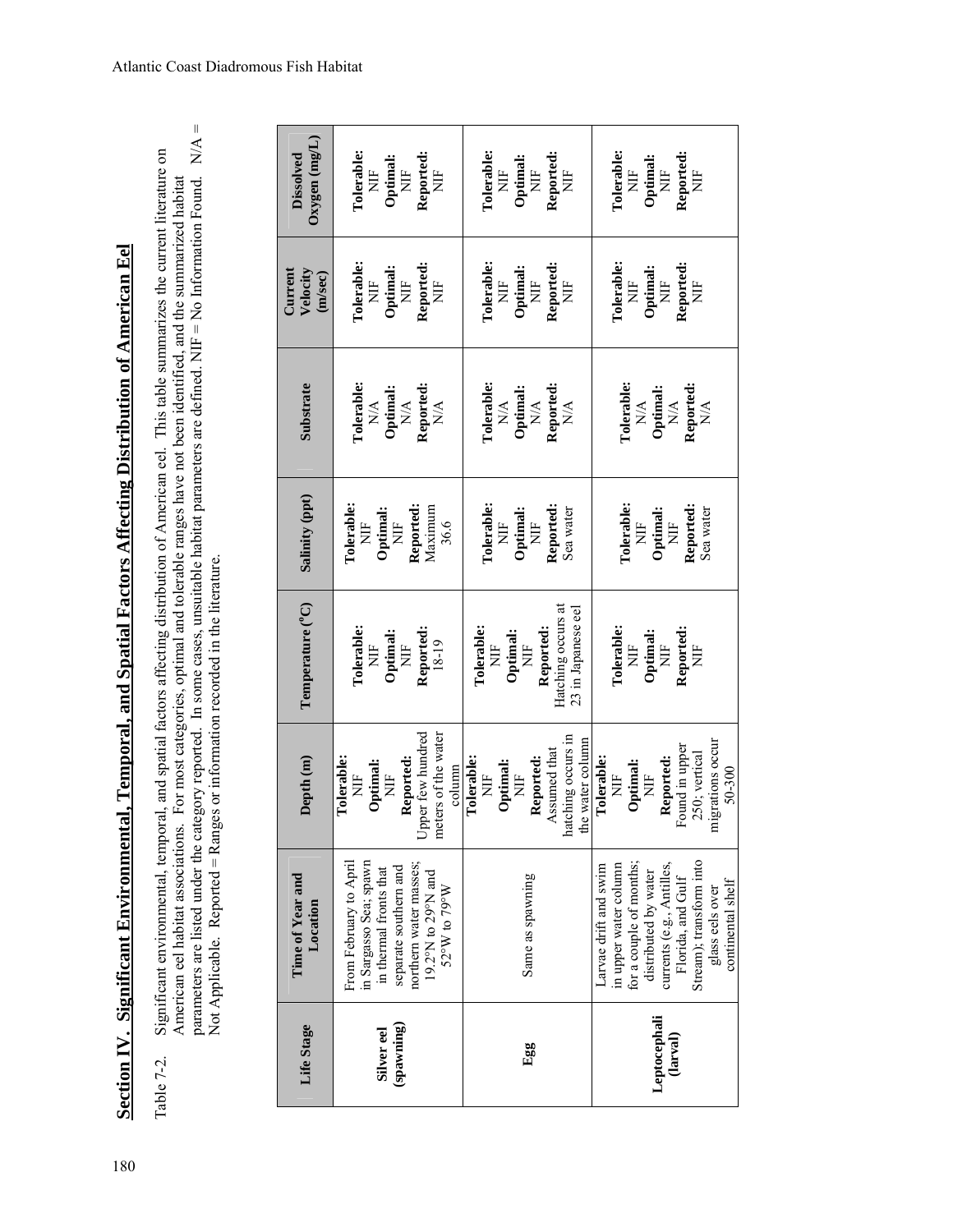| $Ox$ ygen (mg/L)<br><b>Dissolved</b> | Tolerable:<br>Reported:<br>Optimal:<br>Ž<br>Ž<br>Ë                                                                                                                                                           | Tolerable:<br>Reported:<br>Optimal:<br>Ë<br>Ë<br>X                                                                                                                                                                         | Tolerable:<br>Reported:<br>Optimal:<br>Ë<br>Ë<br>Ë                                                                                                                                                                |
|--------------------------------------|--------------------------------------------------------------------------------------------------------------------------------------------------------------------------------------------------------------|----------------------------------------------------------------------------------------------------------------------------------------------------------------------------------------------------------------------------|-------------------------------------------------------------------------------------------------------------------------------------------------------------------------------------------------------------------|
| Current<br>Velocity<br>(m/sec)       | will not swim in<br>35 cm·s <sup>-1</sup> : Most<br>Upper limit is<br>waters $> 25$<br>Reported:<br><b>Tolerable:</b><br>$>25$ cm $\cdot$ s <sup>-1</sup><br>Optimal:<br>$\mathrm{cm}\:\mathrm{s}^{-1}$<br>Ž | large variety of<br>Highest density<br>in areas with a<br>velocities and<br>Tolerable:<br>Reported:<br>Optimal:<br>depths<br>E<br>Ë                                                                                        | <b>Tolerable:</b><br>Reported:<br>Optimal:<br>Ë<br>Ë<br>$\frac{\mathsf{A}}{\mathsf{A}}$                                                                                                                           |
| Substrate                            | day and in between<br>Burrow during the<br>plant masses, and<br>mud, tubes, snags,<br>upstream in sand,<br>other materials<br>movements<br>Reported:<br>Tolerable:<br>Optimal:<br>Ë<br>Ë                     | Bottom/substrate<br>oriented; most<br>prefer coarse<br>Reported:<br>Tolerable:<br>substrates<br>Optimal:<br>Ë<br>E<br>Z                                                                                                    | Tolerable:<br>Reported:<br>Optimal:<br>$\stackrel{\triangle}{N}$<br>$\stackrel{\triangle}{N}$<br>Ë                                                                                                                |
| Salinity (ppt)                       | Tolerable:<br>Reported:<br>Optimal:<br>$0 - 25$<br>Ë<br>∃<br>Z                                                                                                                                               | Variety; high<br>tolerance for<br>Tolerable:<br>Reported:<br>changes in<br>Optimal:<br>salinity<br>Ë<br>Ë                                                                                                                  | Tolerable:<br>Reported:<br>Optimal:<br>È<br>Ë<br>Ë                                                                                                                                                                |
| Temperature <sup>(°C)</sup>          | migrations; utilize<br>wide range of<br>10-12 triggers<br>temperatures<br>Reported:<br>Tolerable:<br>Optimal:<br>Ë<br>Ë                                                                                      | Migration thought<br>migration occur<br>to be linked to<br>temperature;<br>increases in<br>Tolerable:<br>Reported:<br>Optimal:<br>Variable<br>Ë<br>>20                                                                     | decreases around 12<br>Tolerate wide range<br>17.4 $\pm$ 20; activity<br>of temperatures<br>Tolerable:<br><b>Reported:</b><br>Optimal:<br>È                                                                       |
| Depth <sub>(m)</sub>                 | Tolerable:<br>Reported:<br>Optimal:<br>Variety<br>Ë<br>Ž                                                                                                                                                     | depending on<br>Tolerable:<br>Reported:<br>Optimal:<br>Variable<br>system<br>Ë<br>Ë                                                                                                                                        | light intensity and<br>may be related to<br>bepths vary and<br>Reported:<br>Tolerable:<br>Optimal:<br>turbidity<br>Ë<br>Ë                                                                                         |
| Time of Year and<br>Location         | and ascend rivers along<br>winter to early spring<br>(earlier in South than<br>Migrations from late<br>North) into estuaries,<br>Atlantic coast                                                              | May continue migrating<br>through October; peak<br>eventually settle into<br>(e.g., estuaries, lakes,<br>any habitat available<br>streams) for up to 30<br>ponds, rivers, and<br>upstream (March<br>May/June) and<br>years | but occur mostly during<br>and summer migrations<br>the fall, although winter<br>Migrate out to sea after<br>maturation; migrations<br>begin at different times<br>depending on location,<br>have been documented |
| Life Stage                           | Glass eel/elver                                                                                                                                                                                              | <b>Yelloweel</b>                                                                                                                                                                                                           | (migratory)<br>Silver eel                                                                                                                                                                                         |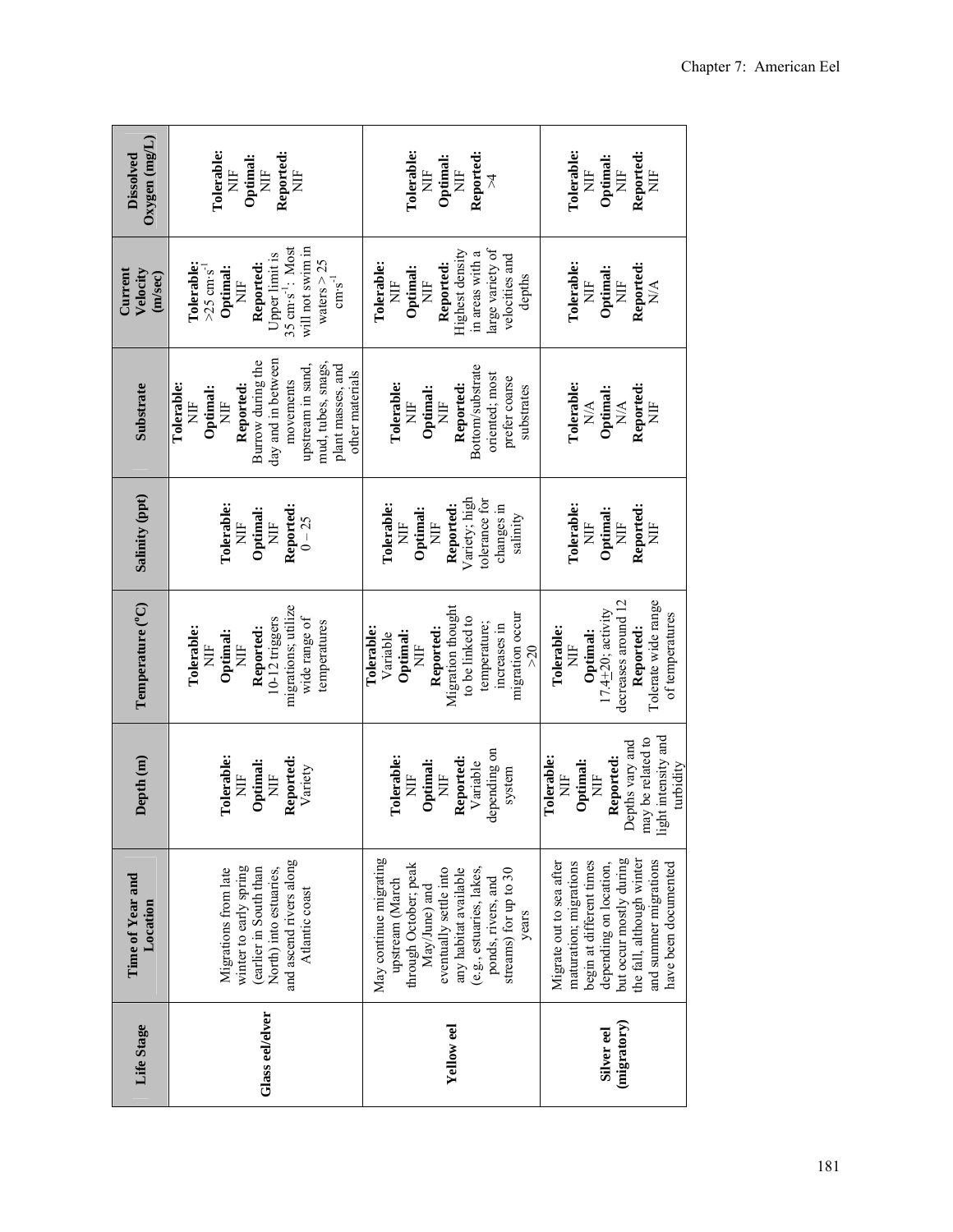# **Section V. American Eel Literature Cited**

- Able, K. W., and M. P. Fahay. 1998. The first year in the life of estuarine fishes in the middle Atlantic bight. Rutgers University Press, New Brunswick, New Jersey.
- Appelbaum, S. 1982. Studies on food organisms of pelagic fishes as revealed by the 1979 North Atlantic eel expedition. Helgoländer wiss. Meeresunters 35: 357-367.
- Atlantic States Marine Fisheries Commission (ASMFC). 2000. Interstate Fishery Management Plan for American eel (*Anguilla rostrata*). ASMFC Fisheries Management Report No. 36, Washington, DC.
- Avise, J. C. 2003. Catadromous eels of the North Atlantic: A review of molecular genetic findings relevant to natural history, population structure, speciation and phylogeny. Pages 31-44 *in* K. Aida, K. Tsukamoto, and K. Yamauchi, editors. Eel biology. Springer-Verlag, Tokyo, Japan.
- Avise, J. C., W. S. Nelson, J. Arnold, R. K. Koehn, G. C. Williams, and V. Thorsteinsson. 1990. The evolutionary genetic status of Icelandic eels. Evolution 44: 1254-1262.
- Bain, M. B., J. T. Finn, and H. E. Booke. 1988. Streamflow regulation and fish community structure. Ecology 69: 382-392.
- Barbin, G. P., and W. H. Krueger. 1994. Behavior and swimming performance of elvers of the American eel, *Anguilla rostrata*, in an experimental flume. Journal of Fish Biology 45: 111-121.
- Barbin, G. P., S. J. Parker, and J. D. McCleave. 1998. Olfactory clues play a critical role in the estuarine migration of silver-phase American eels. Environmental Biology of Fishes 53: 283-291.
- Barila, T. Y., and J. R. Stauffer, Jr. 1980. Temperature behavioral responses of the American eel, *Anguilla rostrata* (LeSueur), from Maryland. Hydrobiologia 74: 49-51.
- Beatty, D. D. 1975. Visual pigments of the American eel, *Anguilla rostrata*. Vision Research 15: 771-776.
- Bertin, L. 1956. Eels: A biological study. Cleaver-Hume Press, Ltd., London, England.
- Boёtius, J. 1976. Elvers, *Anguilla anguilla* and *Anguilla rostrata* from two Danish localities: Size, body weight, developmental stage and number of vertebrate related to time of ascent. Meddelelser fra Danmarks Fiskeri-Og Havundersogelser, NY Serie 7: 199-120.
- Boёtius, J., and E. F. Harding. 1985. A re-examination of Johannes Schmidt's Atlantic eel Investigations. Dana 4: 129-162.
- Bouillon, D. R., and R. L. Haedrich. 1985. Growth of silver eels (*Anguilla rostrata*) in two areas of Newfoundland. Journal of Northwest Atlantic Fishery Science 6: 95-100.
- Bozeman, E. L., G. S. Helfman, and T. Richardson. 1985. Population size and home range of American eels in a Georgia tidal creek. Transactions of the American Fisheries Society 114: 821-825.
- Burt, W. H. 1943. Territoriality and home range concepts as applied to mammals. Journal of Mammalogy 24: 346–352.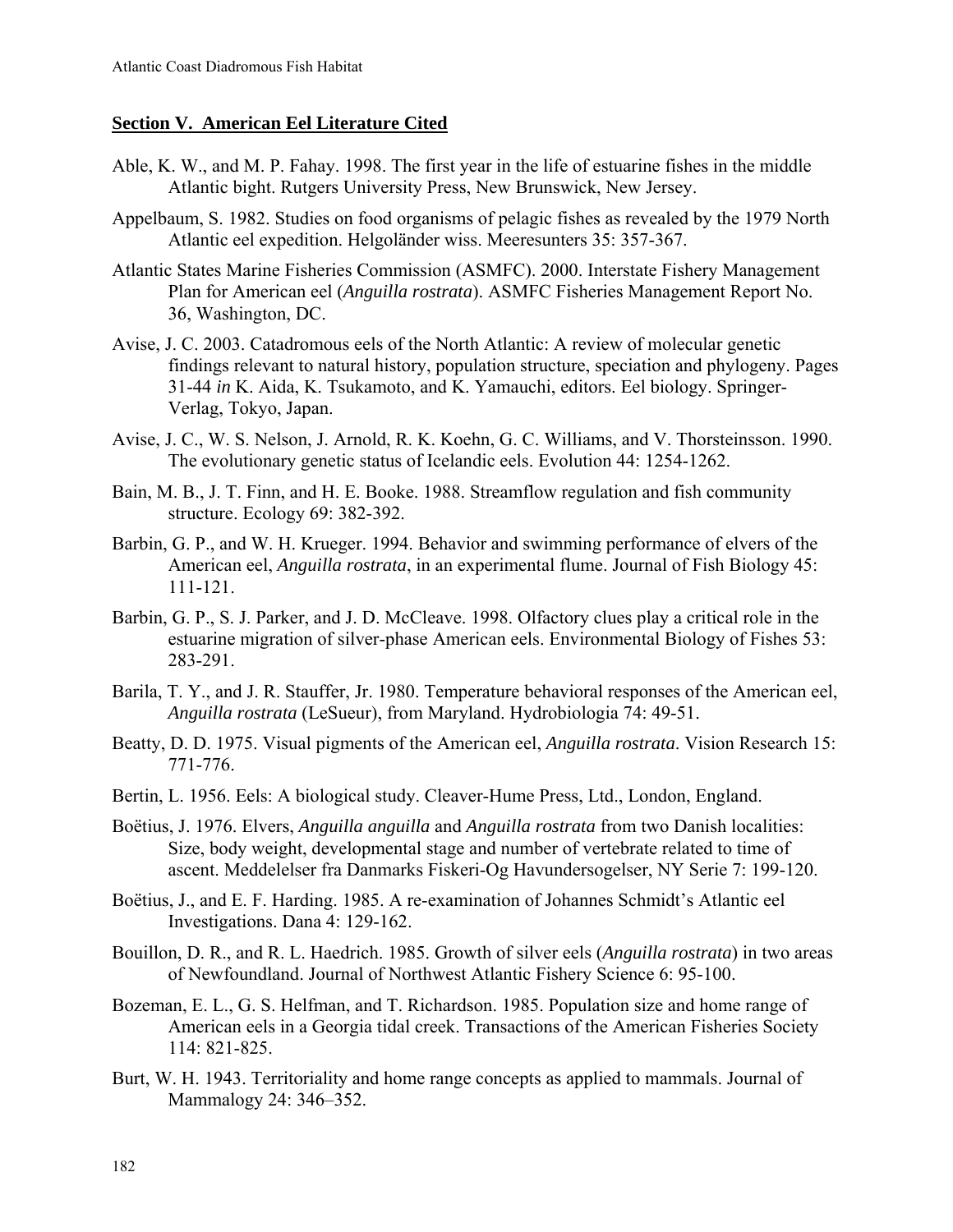- Busch, W. -D. N., S. J. Lary, C. M. Castiglione, and R. McDonald. 1998. Distribution and availability of Atlantic coast freshwater habitats for American eel (*Anguilla rostrata*). United States Fish and Wildlife Service Administrative Report #98-2, Amherst, New York.
- Cairns, D. K., and P. J. D. Hooley. 2003. Lunar cycles of American eels in tidal waters of the southern Gulf of St. Lawrence, Canada. American Fisheries Society Symposium 33: 265- 274.
- Cairns, D. K., J. C. Shiao, Y. Iizuka, W. -N Tzeng, and C. D. MacPherson. 2004. Movement patterns of American eels in an impounded watercourse, as indicated by otoliths microchemistry. North American Journal of Fisheries Management 24: 452-458.
- Casselman, J. M. *In press*. American eel dynamics and abundance: A fish resource in unprecedented decline. *In* J. M. Casselman and D. Cairns, editors. Eels at the edge: Science, status, and conservation concerns. American Fisheries Society Symposium 58, Bethesda, Maryland.
- Castonguay, M., and J. D. McCleave. 1987. Vertical distributions, diel and ontogenetic vertical migrations and net avoidance of leptocephali of *Anguilla* and other common species in the Sargasso Sea. Journal of Plankton Research 9: 195-214.
- Castonguay, M., P. V. Hodson, C. M. Couillard, M. J. Eckersley, J. -D. Dutil, and G. Verreault. 1994a. Why is recruitment of the American eel, *Anguilla rostrata*, declining in the St. Lawrence River and Gulf? Canadian Journal of Fisheries and Aquatic Science 51: 479- 488.
- Castonguay, M., P. V. Hodson, C. Moriarty, K. F. Drinkwater, and B. M. Jessop. 1994b. Is there a role in the ocean environment in American and European eel decline? Fisheries Oceanography 3: 197-203.
- Chaput, G., A. Locke, and D. Cairns. 1997. Status of American eel (*Anguilla rostrata*) from the southern Gulf of St. Lawrence. Pages 69-93 *in* R. H. Peterson, editor. The American eel in Eastern Canada: Stock status and management strategies. Proceedings of Eel Management Workshop, January 13-14, 1997, Quebec City, QC. Canadian Technical Reports of Fisheries and Aquatic Science No. 2196.
- Charles Mitchell & Associates. 1995. Trapping the adult eel migration at Aniwhenua Power Station – Investigation No. 140. Charles Mitchell & Associates, Rotorua, New Zealand.
- Ciccotti, E., T. Ricci, M. Scardi, E. Fresi, and S. Cataudella. 1995. Intraseasonal characterization of glass eel migration in the River Tiber: Space and time dynamics. Journal of Fish Biology 47: 248-255.
- Collette, B., and G. Klein-MacPhee, editors. 2002. Bigelow and Schroeder's fishes of the Gulf of Maine, 3rd edition. Smithsonian Institution Press, Washington, D.C.
- Creutzberg, F. 1959. Discrimination between ebb and flood tides in migrating elvers (*Anguilla vulgaris* Turt.) by means of olfactory perception. Nature (London) 184: 1961-196.
- Creutzberg, F. 1961. On the orientation of migrating elvers (*Anguilla vulgaris* Turt.) in a tidal area. Netherlands Journal of Sea Research 1: 257-338.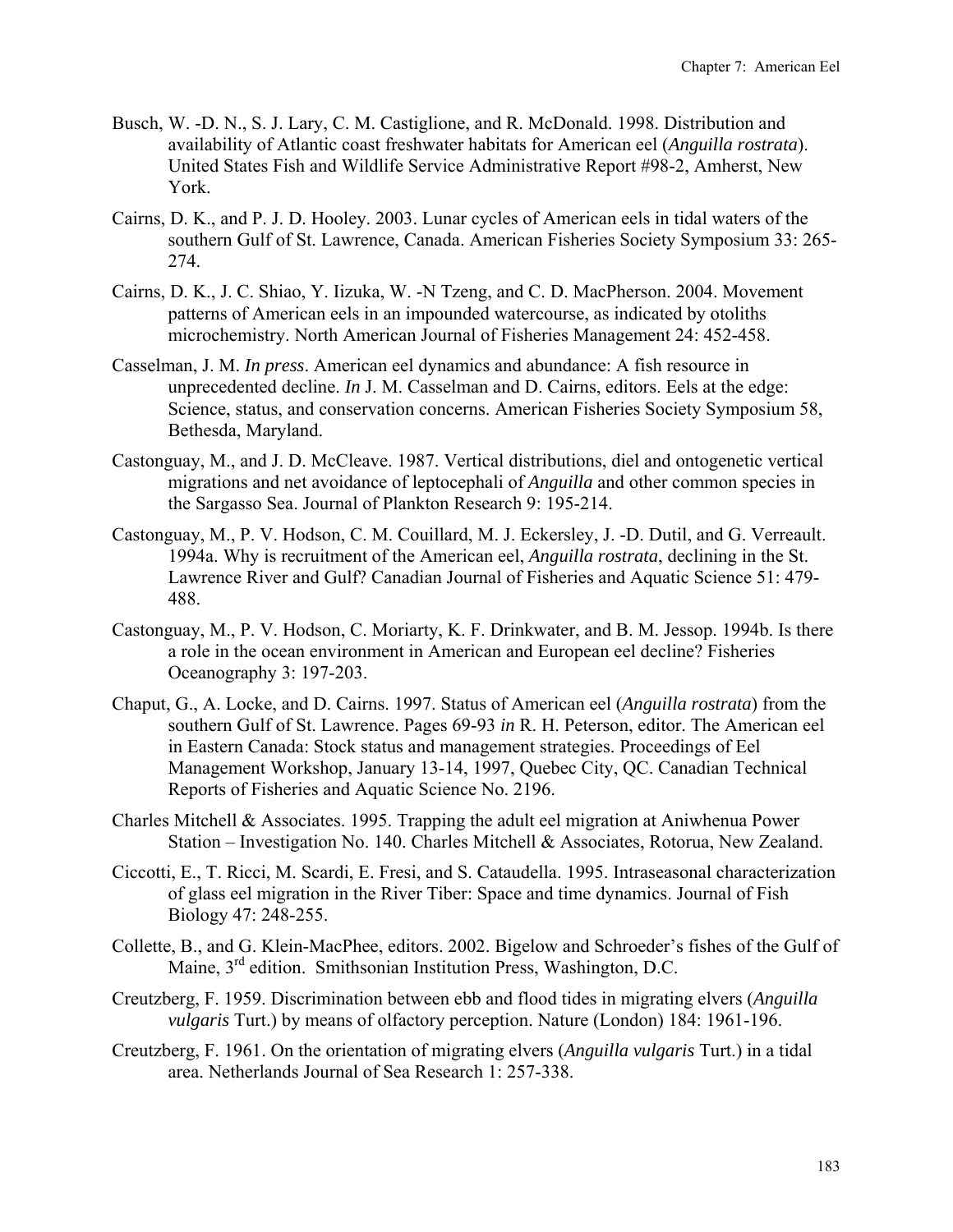- Deelder, C. L. 1958. On the behavior of elvers (*Anguilla vulgaris* Turt.) migrating from the sea into fresh water. Journal of Conservation 24: 135-146.
- Denoncourt, C. E., and J. R. Stauffer, Jr. 1993. Feeding selectivity of the American eel *Anguilla rostrata* (LeSueur) in the upper Delaware River. American Midland Naturalist 129: 301- 308.
- Dolan, J. A., and G. Power. 1977. Sex ratio of American eels, *Anguilla rostrata*, from the Matamek River system, Québec, with remarks on problems in sexual identification. Journal of the Fisheries Research Board of Canada 34: 294-299.
- Domingos, I., J. L. Costa, and M. J. Coste. 2006. Factors determining length distribution and abundance of the European eel, *Anguilla anguilla*, in the River Mondego (Portugal). Freshwater Biology 51: 2265-2281.
- Dutil, J. -D., A. Giroux, A. Kemp, G. Lavoie, and J. P. Dallaire. 1988. Tidal influence on movements and on daily cycle of activity of American eels. Transactions of the American Fisheries Society 117: 488-494.
- Dutil, J. -D., M. Michaud, and A. Giroux. 1989. Seasonal and diel patterns of stream invasion by American eels (*Anguilla rostrata*) in the northern Gulf of St. Lawrence. Canadian Journal of Zoology 67: 182-188.
- Eales, G. J. 1968. The eel fisheries of Eastern Canada. Journal of the Fisheries Research Board of Canada 166: 1-79.
- Edel, R. K. 1976. Activity rhythms of maturing American eels (*Anguilla rostrata*). Marine Biology 36: 283-289.
- Edel, R. K. 1979. Locomoter activity of female silver eels (*Anguilla rostrata*) in response to shelter and unnatural photoperiods. Pages 98-103 *in* Report of the Joint ICES/EIFAC Symposium on Eel Research and Management (*Anguilla* spp.), Helsinki, Finland, 9–11 June 1976. European Inland Fisheries Advisory Commission Technical Paper No. 28.
- Electric Power Research Institute (EPRI). 1999. American eel (*Anguilla rostrata*) scoping study: A literature review of life history, stock status, population dynamics, and hydroelectric impacts. EPRI Report No. TR-111873, Palo Alto, California.
- Euston, E. T., D. D. Royer, and C. L. Simmons. 1997. Relationship of emigration of silver American eels (*Anguilla rostrata*) to environmental variables at a low hydro station. Pages 549-558 *in* D. J. Mahoney, editor. Proceedings of the International Conference of Hydropower, August 5-8, 1997, Atlanta, Georgia. American Society of Civil Engineers, New York.
- Euston, E. T., D. D. Royer, and C. L. Simmons. 1998. American eels and hydro plants: Clues to eel passage. Hydro Review August: 94-103.
- Facey, D. E., and G. S. Helfman. 1985. Reproductive migrations of American eels in Georgia. Proceedings of the 39th Annual Conference of the Southeastern Association of Fish and Wildlife Agencies 39: 132-138.
- Facey, D. E., and G. W. LaBar. 1981. Biology of American eels in Lake Champlain, Vermont. Transactions of the American Fisheries Society 110: 396-402.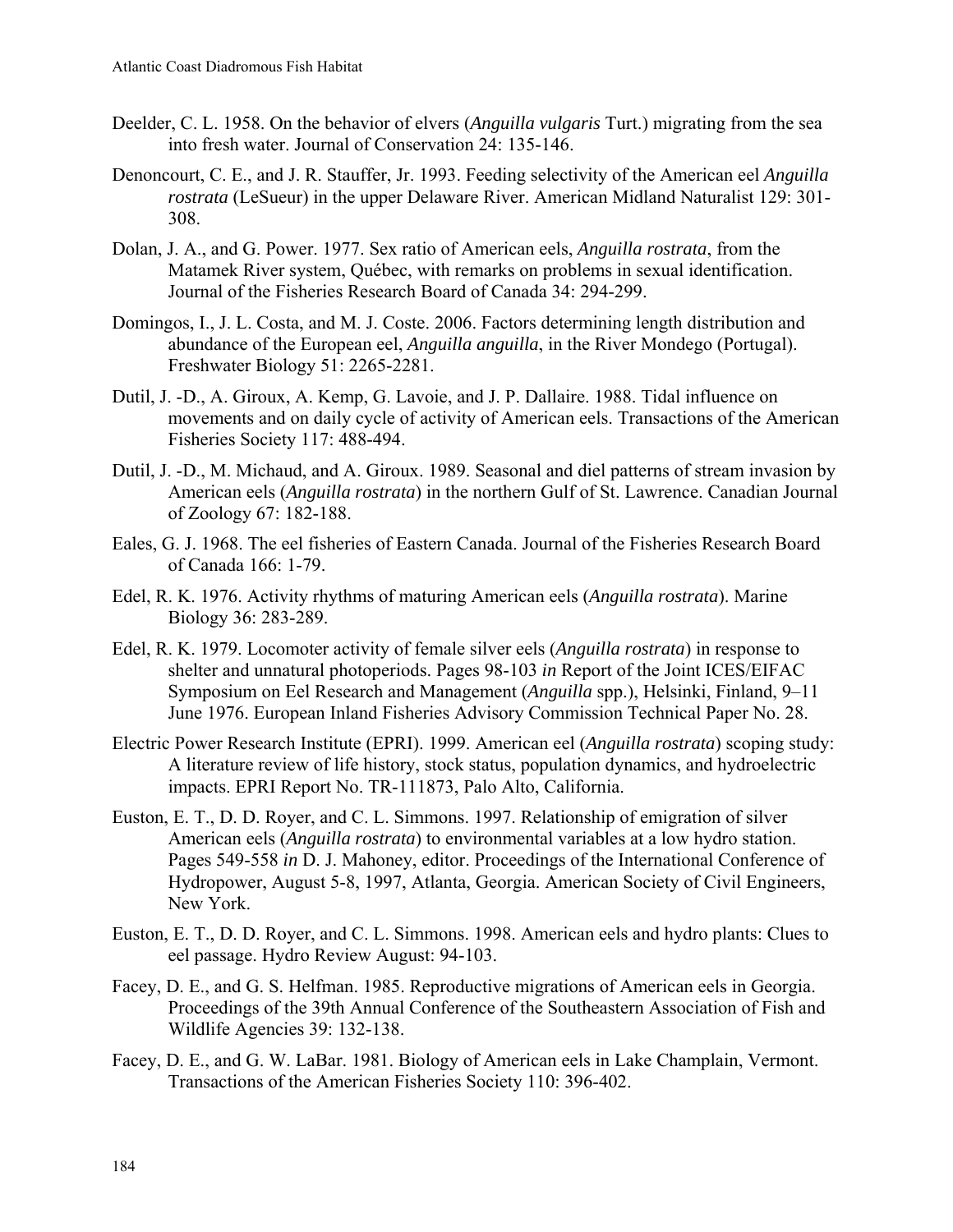- Facey, D. E., and M. J. Van den Avyle. 1987. Species profiles: Life histories and environmental requirements of coastal fishes and invertebrates (North Atlantic) –American eel. U.S. Fish and Wildlife Service Biological Report No. 82(11.74), and U.S. Army Corps of Engineers Report No. TR EL-82-4, Washington, DC.
- Fahay, M. P. 1978. Biological and fisheries data on American eel, *Anguilla rostrata* (LeSueur). U.S. National Marine Fisheries Service Technical Series Report No. 17, Northeast Fisheries Center, Highlands, New Jersey.
- Ford, T. E., and E. Mercer. 1986. Density, size distribution and home range of American eels, *Anguilla rostrata*, in a Massachusetts salt marsh. Environmental Biology of Fishes 17: 309-314.
- Geer, P. J. 2003. Distribution, relative abundance, and habitat use of American eel *Anguilla rostrata* in the Virginia portion of the Chesapeake Bay. American Fisheries Society Symposium 35: 101-115.
- Gerking, S. D. 1953. Evidence for the concepts of home range and territory in stream fishes. Ecology 34: 347-365.
- Godfrey, H. 1957. Feeding of eels in four New Brunswick salmon streams. Progress Reports of the Atlantic Coast, Fisheries Research Board of Canada 67: 19-22.
- Goodwin, K. R., and P. L. Angermeier. 2003. Demographic characteristics of American eel in the Potomac River drainage, Virginia. Transactions of the American Fisheries Society 132: 524-535.
- Gray, R. W., and C. W. Andrews. 1971. Age and growth of the American eel (*Anguilla rostrata* (LeSueur)) in Newfoundland waters. Canadian Journal of Zoology 49: 121-128.
- Groom, W. 1975. Elver observations in New Brunswick's Bay of Fundy region. Canadian Department of Fisheries and Environment, Fredericton, New Brunswick, Canada.
- Gunning, G. E., and C. R. Shoop. 1962. Restricted movements of the American eel, *Anguilla rostrata* (Le sueur), in freshwater streams, with comments on growth rate. Tulane Studies in Zoology 9: 265-272.
- Hain, J. H. W. 1975. The behavior of migratory eels, *Anguilla rostrata*, in response to current, salinity and lunar period. Helgoländer Wissenschaftliche Meeresuntersuchungen 27: 211- 233.
- Hansen, R. A., and A. G. Eversole. 1984. Age, growth, and sex ratio of American eels in brackish water portions of a South Carolina River. Transactions of the American Fisheries Society 113: 744-749.
- Haro, A. J. 1991. Thermal preferenda and behavior of Atlantic eels (genus *Anguilla*) in relation to their spawning migration. Environmental Biology of Fishes 31: 171-184.
- Haro, A. J., and T. Castro-Santos. 1997. Downstream migrant eel telemetry studies, Cabot Station, Connecticut River, 1996. Conte Anadromous Fish Research Center, Turner's Falls, Massachusetts.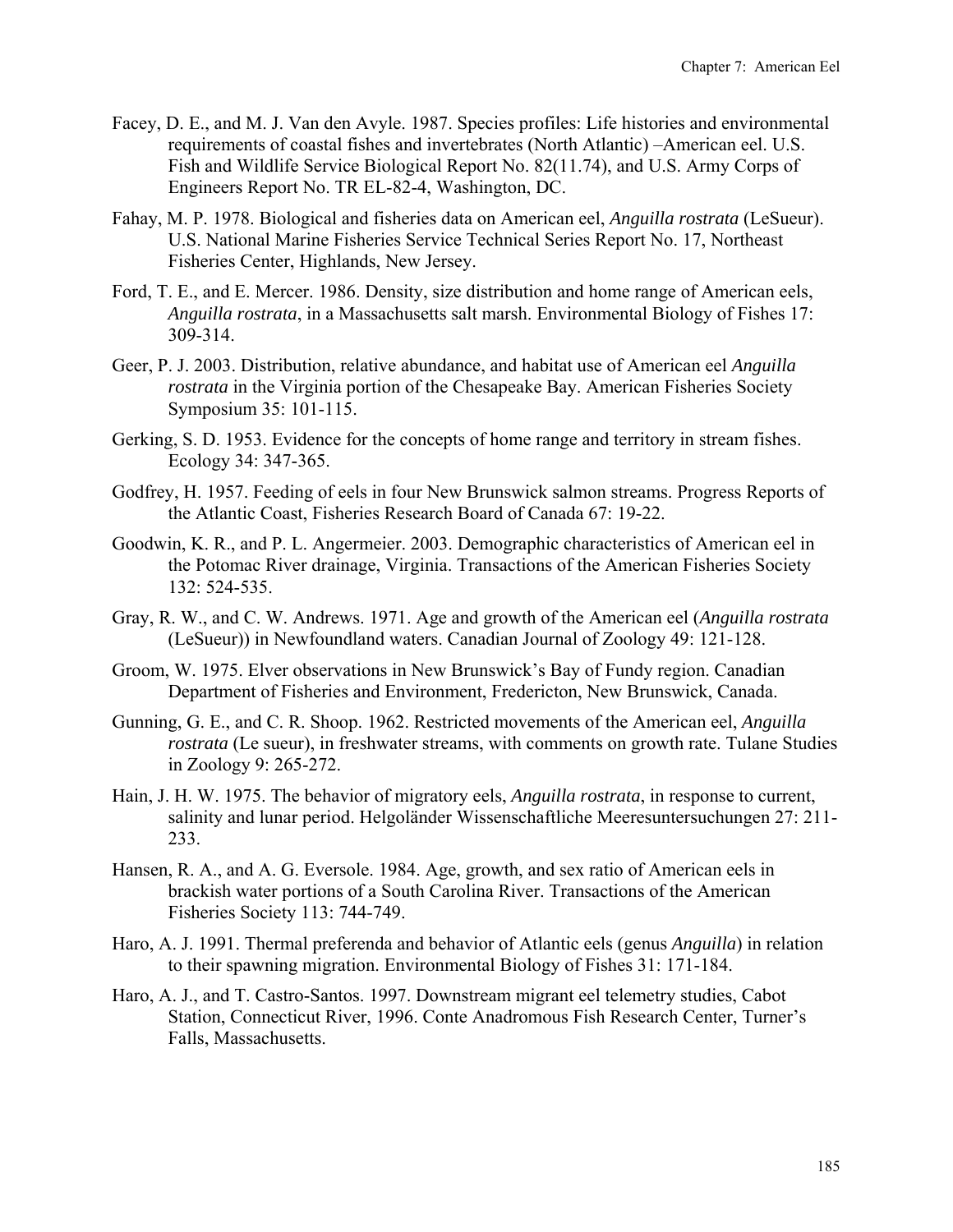- Haro, A., T. Castro-Santos, and J. Boubée. 2000a. Behavior and passage of the silver-phase American eels, *Anguilla rostrata* (LeSueur) at a small hydroelectric facility. Dana 12: 33- 42.
- Haro, A., T. Castro-Santos, K. Whalen, G. Wippelhauser, and L. McLaughlin. 2003. Simulated effects of hydroelectric project regulation on mortality of American eels. American Fisheries Society Symposium 33: 357-365.
- Haro, A. J., and W. H. Krueger. 1991. Pigmentation, otolith rings, and upstream migration of juvenile American eels (*Anguilla rostrata*) in a coastal Rhode Island stream. Canadian Journal of Zoology 69: 812-814.
- Haro, A., W. Richkus, K. Whalen, A. Hoar, W. -D, Busch, S. Lary, T. Brush, and D. Dixon. 2000b. Population decline of the American eel: Implications for research and management. Fisheries 25: 7-16.
- Helfman, G. S. 1986. Diel distribution and activity of American eels (*Anguilla rostrata*) in a cave spring. Canadian Journal of Fisheries and Aquatic Sciences 43: 1595-1605.
- Helfman, G. S., E. L. Bozeman, and E. B. Brothers. 1984. Size, age, and sex of American eel in a Georgia river. Transactions of the American Fisheries Society 113: 132-141.
- Helfman, G. S., D. E. Facey, L. S. Hales, Jr., and E. L. Bozeman, Jr. 1987. Reproductive ecology of the American eel. American Fisheries Society Symposium 1: 42-56.
- Helfman, G. S., D. L. Stoneburner, E. L. Bozeman, P. A. Christian, and R. Whalen. 1983. Ultrasonic telemetry of American eel movements in a tidal creek. Transactions of the American Fisheries Society 112: 105-110.
- Hildebrand, H. 2005. Size, age composition, and upstream migration of American eels at Millville Dam eel ladder, Shenandoah River, West Virginia. Masters thesis, West Virginia University, Morgantown, West Virginia.
- Hornberger, M. L. 1978. Coastal plains American eel study. Pages 42-50 *in* Progress report for October 1977 through January 1978. South Carolina Wildlife and Marine Research Department, Charleston, South Carolina.
- Huish, M. T., and G. B. Pardue. 1978. Ecological studies of one channelized and two unchannelized wooded coastal swamp streams in North Carolina. U.S. Fish and Wildlife Service Report No. FWS/OBS-78/85, Washington, DC.
- Hulet, W. H., J. Fischer, and B. Rietberg. 1972. Biological results of the University of Miami deep sea research 89: Electrolyte composition of anguilliform leptocephali from the Straits of Florida. Bulletin of Marine Science 22: 432-448.
- Hurley, D. A. 1972. The American eel, *Anguilla rostrata*, in eastern Lake Ontario. Journal of the Fisheries Research Board of Canada 29: 535-543.
- Jacobs, R. P., W. A. Hyatt, N. T. Hagstrom, E. B. O'Donnell, E. C. Schluntz, P. Howell, and D. R. Molnar. 2003. Trends in abundance, distribution and growth of freshwater fishes from the Connecticut River in Connecticut (1988-2002). Connecticut Department of Environmental Protection, Bureau of Natural Resources, Inland Fisheries Division and Marine Fisheries Division, Hartford, Connecticut.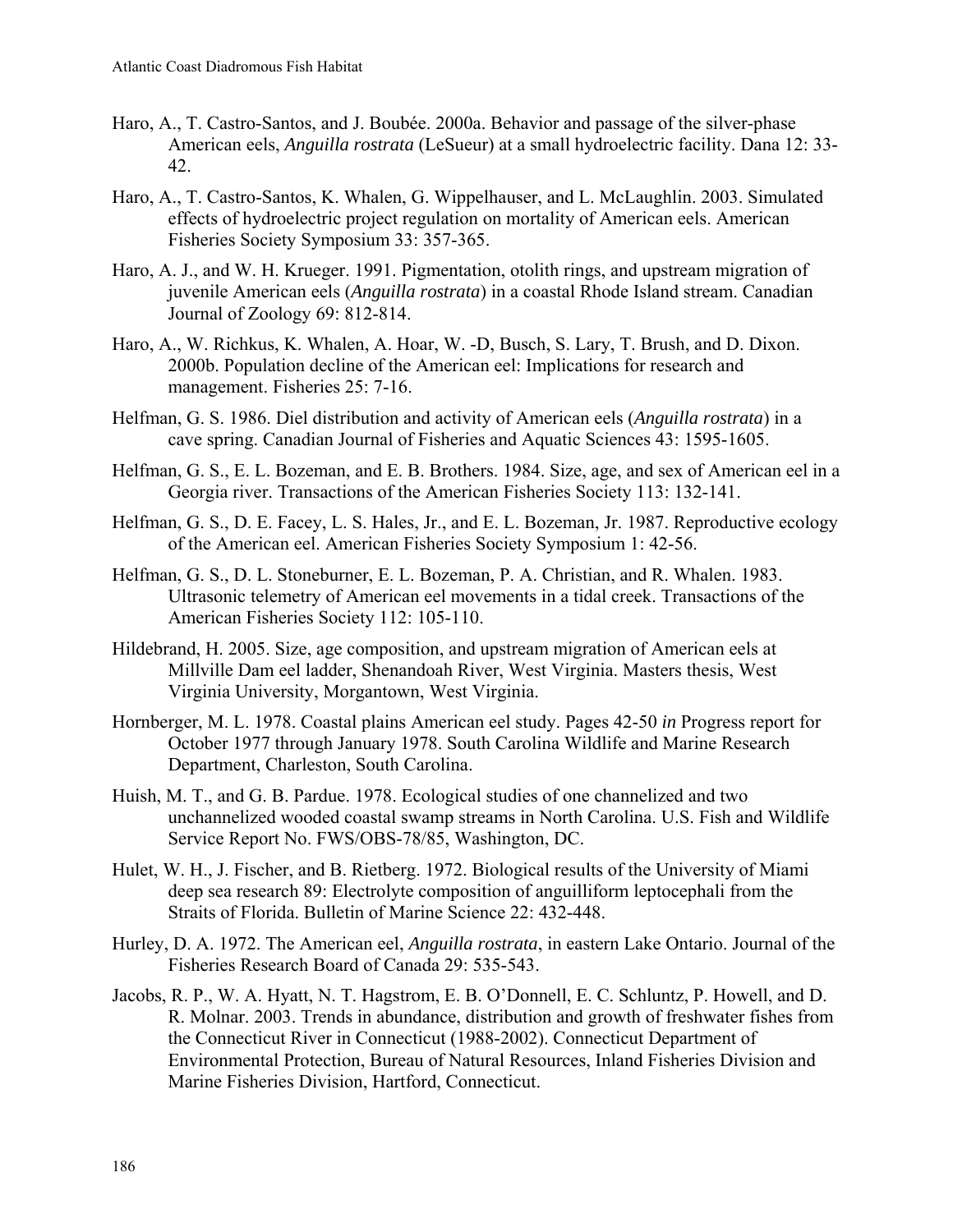- Jeffries, H. P. 1960. Winter occurrences of *Anguilla rostrata* elvers in New England and middle Atlantic estuaries. Limnology and Oceanography 5: 338-340.
- Jellyman, D. J., and C. M. Ryan. 1983. Seasonal migration of elvers (*Anguilla* spp.) into Lake Pounui, New Zealand, 1974-1978. New Zealand Journal of Marine and Freshwater Research 17: 1-15.
- Jerlov, N. G. 1976. Marine optics. Elsevier, Amsterdam, The Netherlands.
- Jessop, B. M. 1987. Migrating American eels in Nova Scotia. Transactions of the American Fisheries Society 116: 161-170.
- Jessop, B. M. 2000. Estimates of population size and instream mortality rate of American eel elvers in a Nova Scotia river. Transactions of the American Fisheries Society 129: 514- 526.
- Jessop, B. M. 2003. Annual variability in the effects of water temperature, discharge, and tidal stage on the migration of American eel elvers from estuary to river. American Fisheries Society Symposium 33: 3-16.
- Jessop, B. M., and C. J. Harvie. 2003. A CUSUM analysis of discharge patterns by a hydroelectric dam and discussion of potential effects on the upstream migration of American eel elvers. Canadian Technical Report of Fisheries and Aquatic Sciences No. 2454.
- Karlsson, L., G. Ekbohm, and G. Steinholtz. 1984. Comments on a study of the thermal behavior of the American eel (*Anguilla rostrata*) and some statistical suggestions for temperature preference studies. Hydrobiologia 109: 75-78.
- Kleckner, R. C. 1980. Swim bladder volume maintenance related to initial oceanic migratory depth in silver-phase *Anguilla rostrata*. Science 208: 1481-1482.
- Kleckner, R. C., and W. H. Kruger. 1981. Changes in the swim bladder retial morphology in *Anguilla rostrata* during premigration metamorphosis. Journal of Fish Biology 18: 569- 577.
- Kleckner, R. C., and J. D. McCleave. 1982. Entry of migrating American eel leptacephali into the Gulf Stream system. Helgoländer Meeresuntersuchungen 35: 329-339.
- Kleckner, R. C., and J. D. McCleave. 1985. Spatial and temporal distribution of American eel larvae in relation to North Atlantic Ocean current systems. Dana 4: 67-92.
- Kleckner, R. C., and J. D. McCleave. 1988. The northern limit of spawning by Atlantic eels (*Anguilla* spp.) in the Sargasso Sea in relation to thermal fronts and surface water masses. Journal of Marine Research 46: 647-667.
- Kleckner, R. C., J. D. McCleave, and G. S. Wippelhauser. 1983. Spawning of American eel, *Anguilla rostrata*, relative to thermal fronts in the Sargasso Sea. Environmental Biology of Fishes 9: 289-293.
- Knights, B. 2003. A review of the possible impacts of long-term oceanic and climate changes and fishing mortality on recruitment of anguillid eels of the Northern Hemishere. Science of the Total Environment 310: 237-244.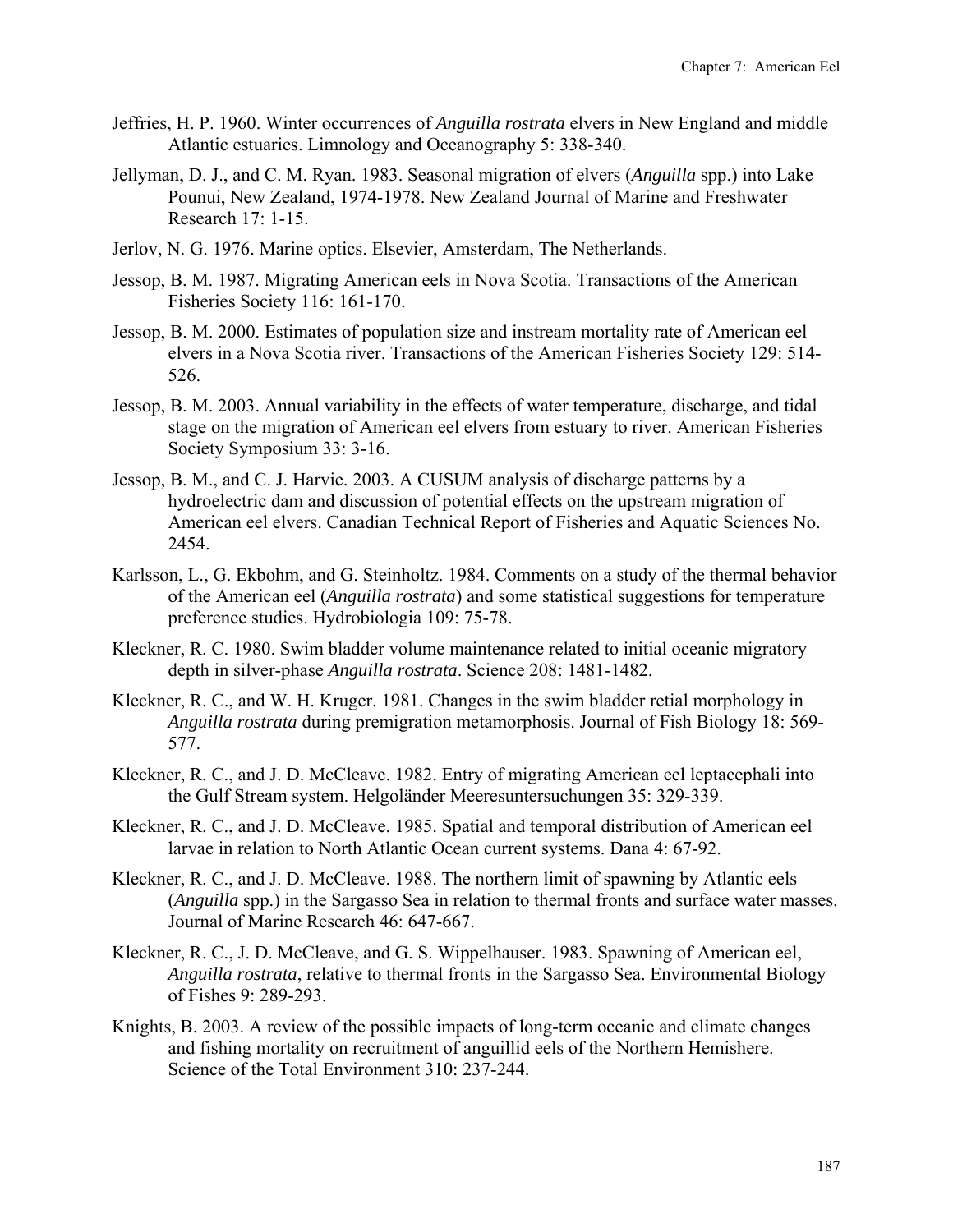- Knights, B., and M. White. 1998. Enhancing immigration and recruitment of eels: The uses of passes and associated trapping systems. Fisheries Management and Ecology 5: 459-471.
- Knotek, W. L., and D. J. Orth. 1998. Survival for specific life intervals of smallmouth bass, *Micropterus dolomieu*, during parental care. Environmental Biology of Fishes 51: 285- 296.
- Krueger, W., and K. Oliveira. 1997. Sex, size, and gonad morphology of silver American eels *Anguilla rostrata*. Copeia 2: 415-420.
- Krueger, W., and K. Oliveira. 1999. Evidence for environmental sex determination in the American eel, *Anguilla rostrata*. Environmental Biology of Fishes 55: 381-389.
- Labar, G. W., and D. E. Facey. 1983. Local movements and inshore population sizes of American eels in Lake Champlain, Vermont. Transactions of the American Fisheries Society 112: 11-116.
- Lamothe, P. J., M. Gallagher, D. P. Chivers, and J. R. Moring. 2000. Homing and movement of yellow-phase American eels in freshwater ponds. Environmental Biology of Fishes 58: 393-399.
- Lamson, H. M., J. -C. Shiao, Y. Lizuka, W. -N. Tzeng, and D. H. Cairns. 2006. Movement patterns of American eels *(Anguilla rostrata*) between salt and fresh water in a coastal watershed, based on otolith microchemistry. Marine Biology 149: 1567-1576.
- Liebezeit, G., M. Bolter, I. F. Brown, and R. Dawson. 1980. Dissolved free amino acids and carbohydrates at pycnocline boundaries in the Sargasso Sea and related microbial activity. Oceanologica Acta 3: 357-362.
- Lookabaugh, P. S., and P. L. Angermeier. 1992. Diet patterns of American eel, *Anguilla rostrata*, in the James River drainage, Virginia. Journal of Freshwater Ecology 7: 425-431.
- Lowe, R. H. 1951. Factors affecting the runs of elvers in the River Bann, Northern Ireland. Journal du Conseil Permanent International pour l'Exploration de la Mer 17: 299-315.
- Marcy, B. C., Jr. 1973. Vulnerability and survival of young Connecticut River fish entrained at a nuclear power plant. Journal of the Fisheries Research Board of Canada 30: 1195-1203.
- Marshall, N. B. 1971. Explorations in the life of fishes. Harvard University Press, Cambridge, Massachusetts.
- Marshall, N. B. 1972. Swim bladder organization and depth ranges of deep-sea teleosts. Symposia of the Society for Experimental Biology 26: 261-272.
- Martin, M. H. 1995. The effects of temperature, river flow, and tidal cycles on the onset of glass eel and elver migration into freshwater in the American eel. Journal of Fish Biology 46: 891-902.
- McCleave, J. D. 1980. Swimming performance of European eel [*Anguilla anguilla* (L.)] elvers. Journal of Fish Biology 16: 445-452.
- McCleave, J. D. 1993. Physical and behavioural controls on the oceanic distribution and migration of leptocephali. Journal of Fish Biology 43A: 243-273.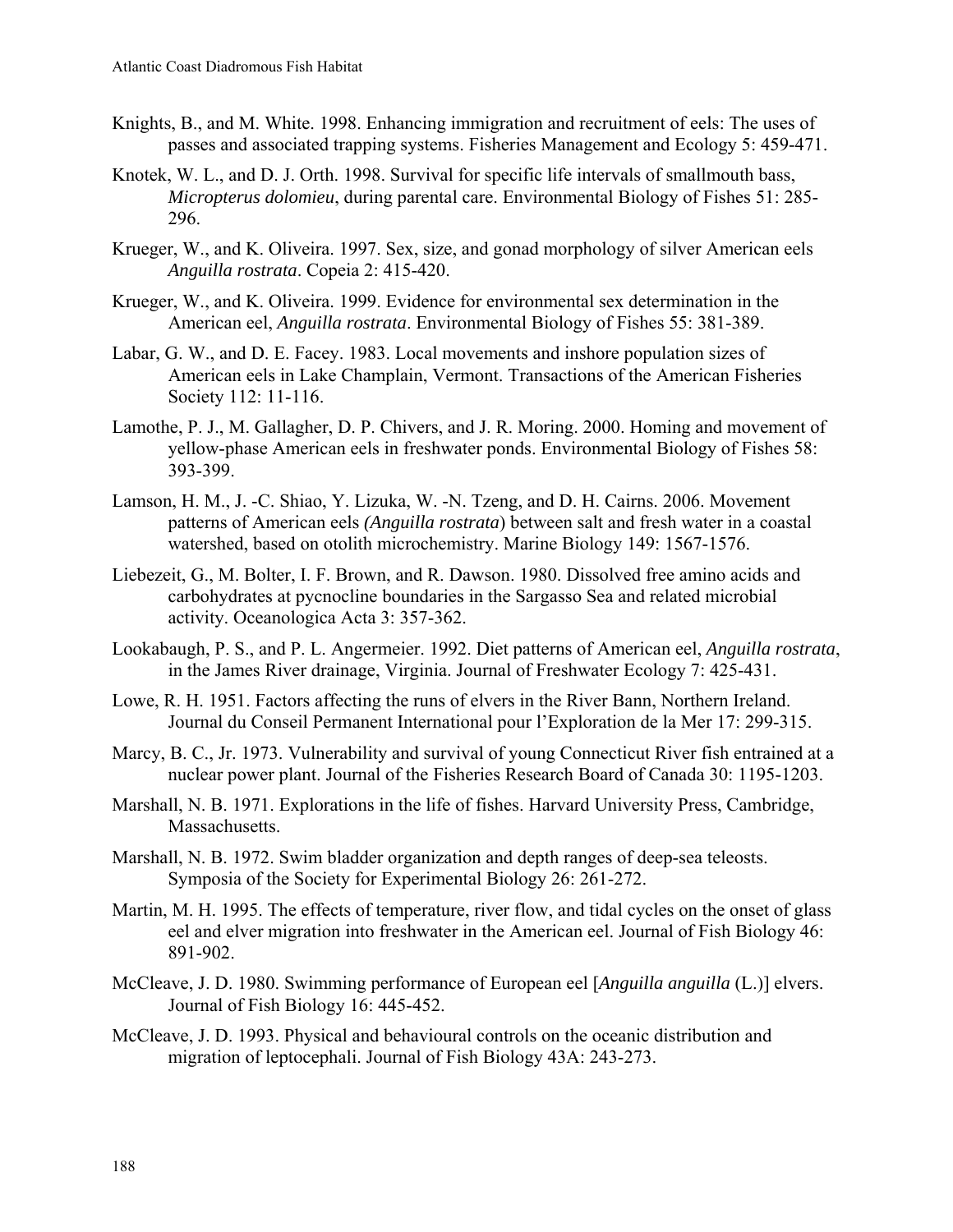- McCleave, J. D., P. J. Brickley, K. M. O'Brien, D. A. Kistner-Morris, M. W. Wong, M. Gallagher, and S. M. Watson. 1998. Do leptocephali of the European eel swim to reach continental waters? Status of the question. Journal of the Marine Biological Association of the United Kingdom 78:285-306.
- McCleave, J. D., and R. C. Kleckner. 1985. Oceanic migrations of Atlantic eels (*Anguilla* spp.): Adults and their offspring. Contributions in Marine Science 27: 316-337.
- McCleave, J. D., and R. C. Kleckner. 1987. Distribution of leptocephali of the catadromous *Anguilla* species in the western Sargasso Sea in relation to water circulation and migration. Bulletin of Marine Science 41: 789-806.
- McCleave, J. D., R. C. Kleckner, and M. Castonguay. 1987. Reproductive sympatry of American and European eel and implications for migration and taxonomy. American Fisheries Society Symposium 1: 268-297.
- McCleave, J. D., and G. S. Wippelhauser. 1987. Behavioral aspects of selective tidal stream transport in juvenile American eels. Pages 138-150 *in* M. J. Dadswell, R. J. Klauda, C. M. Moffitt, and R. L. Saunders, editors. Common strategies of anadromous and catadromous fishes. American Fisheries Society Symposium 1, Bethesda, Maryland.
- McGrath, K. J., J. Bernier, S. Ault, J. -D. Dutil, and K. Reid. 2003a. Differentiating downstream migrating American eels *Anguilla rostrata* from resident eels in the St. Lawrence River. Pages 315-327 *in* D. A. Dixon, editor. Biology, management, and protection of catadromous eels. American Fisheries Society, Symposium 33, Bethesda, Maryland.
- McGrath, K. J., J. W. Dembeck IV, J. B. McLaren, A. A. Fairbanks, K. Reid, and S. J. Cluett. 2003b. Surface and midwater trawling for American eels in the St. Lawrence River. Pages 307-313 *in* D. A. Dixon, editor. Biology, management, and protection of catadromous eels. American Fisheries Society, Symposium 33, Bethesda, Maryland.
- McGrath, K. J., D. Desrochers, C. Fleury, and J. W. Dembeck IV. 2003c. Studies of upstream migrant American eels at the Moses-Saunders Power Dam on the St. Lawrence River near Massena, New York. Pages 153-166 *in* D. A. Dixon, editor. Biology, management, and protection of catadromous eels. American Fisheries Society, Symposium 33, Bethesda, Maryland.
- Medcof, J. C. 1969. Fishermen's reports of freshwater and saltwater migrations of Nova Scotia eels (*Anguilla rostrata*). Canadian Field Naturalist 83: 132-138.
- Meffe, G. K., and A. L. Sheldon. 1988. The influence of habitat structure on fish assemblage composition in southeastern blackwater streams. American Midland Naturalist 120: 225- 240.
- Moriarty, C. 1978. Eels a natural and unnatural history. Universe Books, New York.
- Moriarty, C. 1986. Riverine migration of young eels *Anguilla anguilla* (L.). Fisheries Research 4: 43-58.
- Morrison, W. E., and D. H. Secor. 2003. Demographic attributes of yellow-phase American eels (*Anguilla rostrata*) in the Hudson River estuary. Canadian Journal of Fisheries and Aquatic Sciences 60: 1487-1501.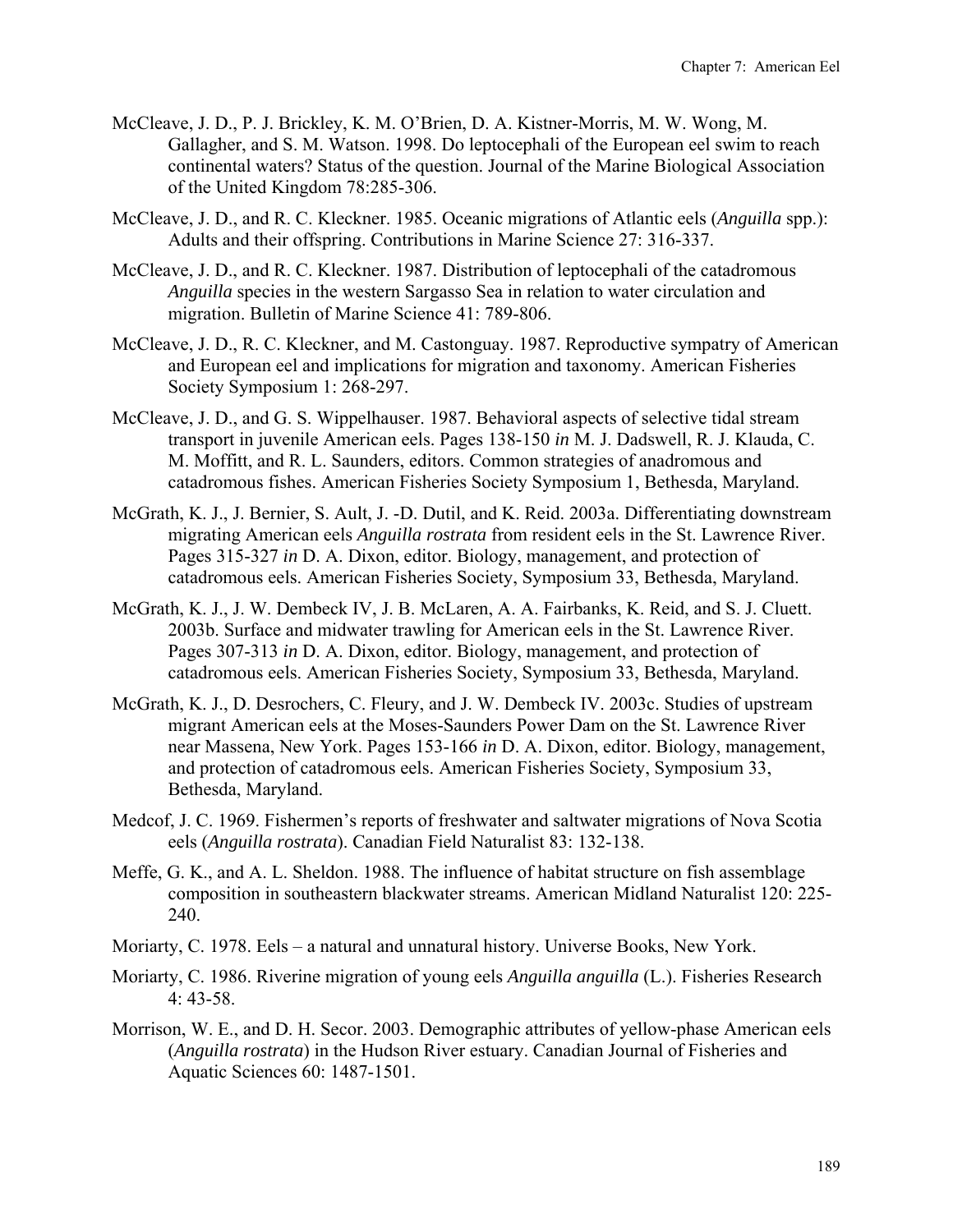- Morrison, W. E., D. H. Secor, and P. M. Piccoli. 2003. Estuarine habitat use by Hudson River American eels as determined by otolith strontium: calcium ratios. Pages 87-99 *in* D. A. Dixon, editor. Biology, management, and protection of catadromous eels. American Fisheries Society, Symposium 33, Bethesda, Maryland.
- Ogden, J. C. 1970. Relative abundance, food habits, and age of the American eel, *Anguilla rostrata* (LeSueur), in certain New Jersey streams. Transactions of the American Fisheries Society 99: 54-59.
- Oliveira, K. 1999. Life history characteristics and strategies of American eel, *Anguilla rostrata*, in four rivers in Maine, U.S.A. Canadian Journal of Fisheries and Aquatic Sciences 56: 795-802.
- Oliveira, K., J. D. McCleave, and G. S. Wippelhauser. 2001. Regional variation and the effect of lake:river area on sex distribution of American eels. Journal of Fish Biology 58: 943-952.
- Owens, S. J., and P. J. Geer. 2003. Size and age of American eels collected from tributaries of the Virginia portion of the Chesapeake Bay. Pages 117-124 *in* D. A. Dixon, editor. Biology, management, and protection of catadromous eels. American Fisheries Society, Symposium 33, Bethesda, Maryland.
- Pacheco, A. L., and G. C. Grant. 1973. Immature fishes associated with larval Atlantic menhaden at Indian River Inlet, Delaware, 1958-1961. Pages 78-117 *in* A. L. Pacheco, editor. Proceedings of a workshop on egg, larval, and juvenile stages of fish in Atlantic coast estuaries. Sandy Hook Laboratory Technical Series Report No. 1, Sandy Hook, New Jersey.
- Pankhurst, N. W. 1982. Relation of visual changes to the onset of sexual maturation in the European eel *Anguilla anguilla* (L.). Journal of Fish Biology 21: 127-140.
- Pankhurst, N. W., and J. N. Lythgoe. 1982. Structure and color of the integument of the European eel *Anguilla anguilla* (L.). Journal of Fish Biology 21: 279-296.
- Pankhurst, N. W., and J. N. Lythgoe. 1983. Changes in vision and olfaction during sexual maturation in the European eel *Anguilla anguilla* (L.). Journal of Fish Biology 23: 229- 240.
- Parker, S. J. 1995. Homing ability and home range of yellow-phase American eels in a tidally dominated estuary. Journal of the Marine Biological Association of the United Kingdom 75: 127-140.
- Richkus, W. A., and D. A. Dixon. 2003. Review of research and technologies on passage and protection of downstream migrating catadromous eels at hydroelectric facilities. Pages 377-388 *in* D. A. Dixon, editor. Biology, management, and protection of catadromous eels. American Fisheries Society, Symposium 33, Bethesda, Maryland.
- Richkus, W. A., and K. G. Whalen. 1999. American eel (*Anguilla rostrata*) scoping study report. Final Report, March 1999 by Versar, Inc., prepared for Electric Power Research Institute, Palo Alto, California.
- Richkus, W. A., and K. G. Whalen. 2000. Evidence for a decline in the abundance of the American eel, *Anguilla rostrata* (LeSueur), in North America since the early 1980's. Dana 12: 83-97.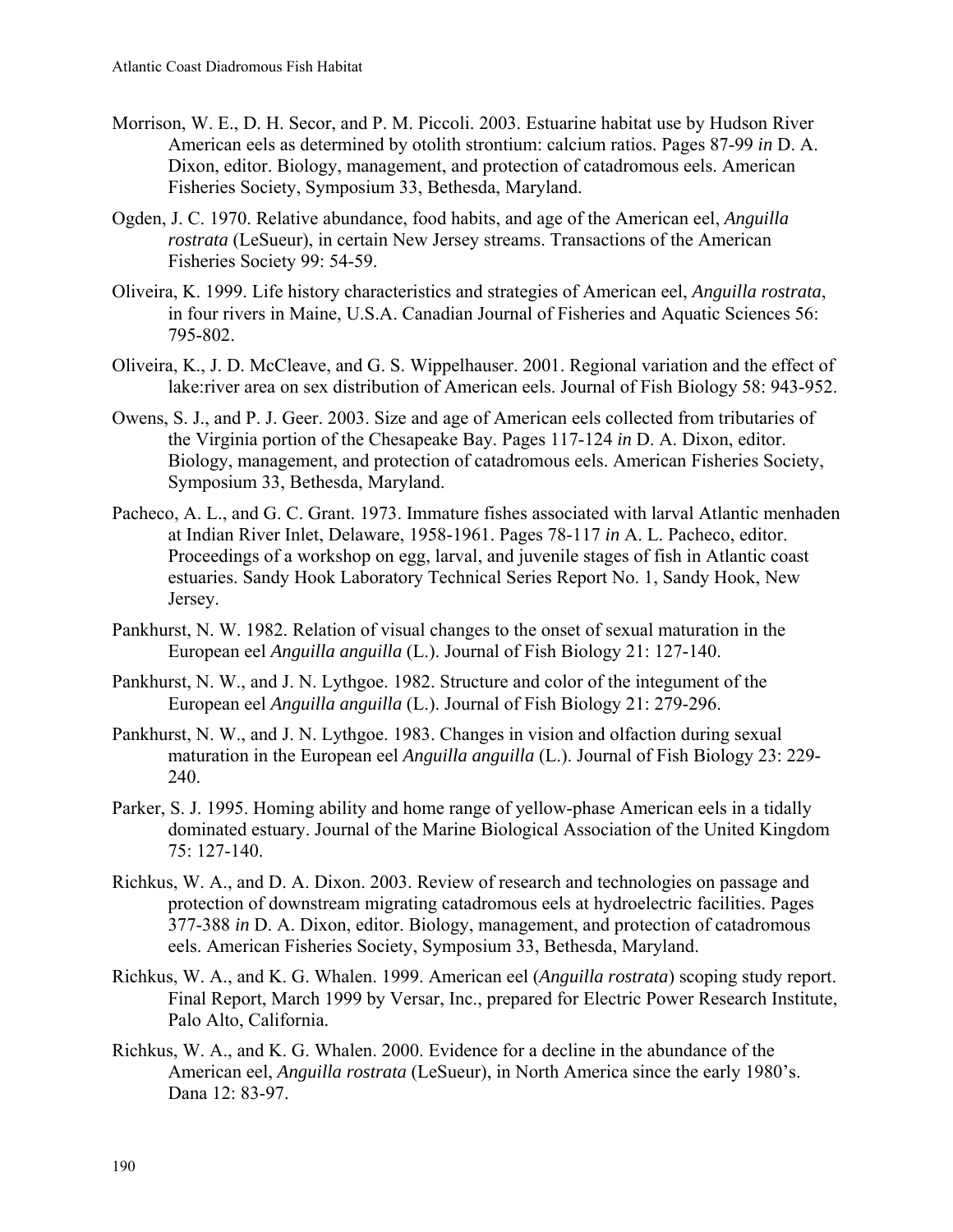- Ricker, F. W., and T. Squiers. 1974. Spring elver survey: Pilot project. Maine Department of Marine Resources, Augusta, Maine.
- Robins, C. R., D. M. Cohen, and C. H. Robins. 1979. The eels, *Anguilla* and *Histiobranchus*, photographed on the floor of the deep Atlantic in the Bahamas. Bulletin of Marine Science 29: 401-405.
- Rulifson, R. A., C. Cahoon, and J. L. Cudney. 2004. Critical habitat assessment and population demographics of the American eel fishery in Northwestern Pamlico Sound, North Carolina. Final Report for the North Carolina Sea Grant Fishery Resource Grant Program, Project No. 02-EP-13.
- Scott, W. B., and E. J. Crossman. 1973. Freshwater fishes of Canada. Journal of the Fisheries Research Board of Canada Bulletin 184, Ottawa, Canada.
- Seymour, N. R. 1974. Great black-backed gulls feeding on live eel. Canadian Field Naturalist 8: 352-353.
- Sheldon, W. W. 1974. Elvers in Maine: Techniques of location, catching, and holding. Maine Department of Marine Resources, Augusta, Maine.
- Sheldon, W. W., and J. D. McCleave. 1985. Abundance of glass eels of the American eel, *Anguilla rostrata*, in mid-channel and near shore during estuarine migration. Naturaliste Canadien 112: 425-430.
- Silver, W. L. 1979. Electrophysiological responses from the olfactory system of the American eel. Doctoral dissertation. Florida State University, Tallahassee, Florida.
- Sinha, V. R. P., and J. W. Jones. 1967. On the food of the freshwater eel and their feeding relationship with salmonids. Journal of Zoology (London) 153: 119-137.
- Smith, C. L. 1985. The inland fishes of New York. New York State Department of Environmental Conservation, Albany, New York.
- Smith, D. G. 1968. The occurrence of larvae of American eel, *Anguilla rostrata*, in the Straits of Florida and nearby areas. Bulletin of Marine Science 18: 280-293.
- Smith, M. W. 1955. Control of eels in a lake by preventing the entrance of young. Canadian Fish Culturist 17: 13-17.
- Smith, M. W., and J. W. Saunders. 1955. The American eel in certain freshwaters of the Maritime Provinces of Canada. Journal of the Fisheries Research Board of Canada 12: 238-269.
- Smogor, R. A., P. L. Angermeier, and C. K. Gaylord. 1995. Distribution and abundance of American eels in Virginia streams: Test of null models across spatial scales. Transactions of the American Fisheries Society 124: 789-803.
- Sorensen, P. W. 1986. Origins of the freshwater attractant(s) of migrating elvers of the American eel, *Anguilla rostrata*. Environmental Biology of Fishes 17: 185-200.
- Sorensen, P. W., and M. L. Bianchini. 1986. Environmental correlates of the freshwater migration of elvers of the American eel in a Rhode Island brook. Transactions of the American Fisheries Society 115: 258-268.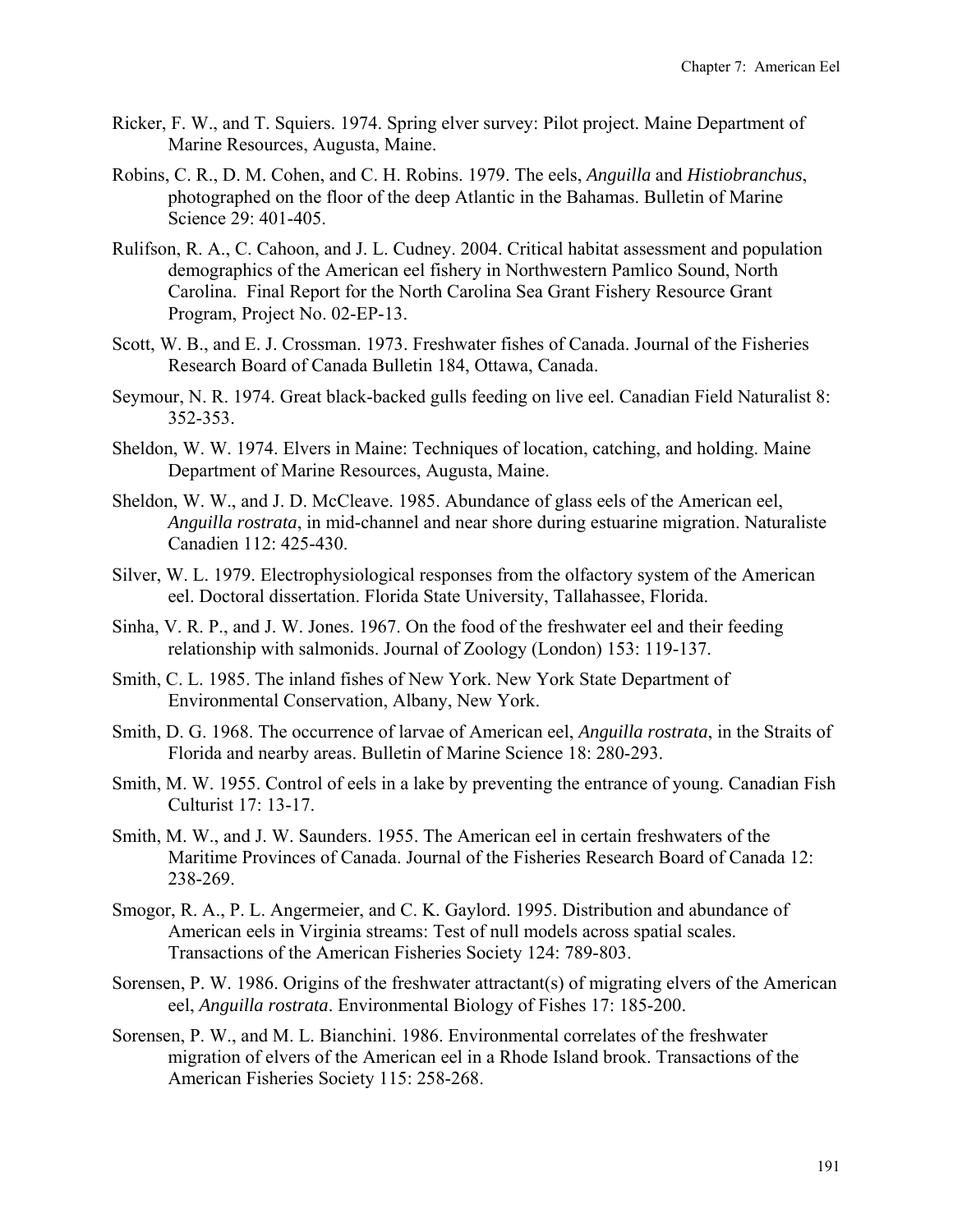- Sorensen, P. W., M. L. Bianchini, and H. E. Winn. 1986. Diel foraging activity of American eel, *Anguilla rostrata* (LeSueur), in a Rhode Island estuary. Fishery Bulletin 84: 746-747.
- Stasko, A. B., and S. A. Rommel, Jr. 1977. Ultrasonic tracking of Atlantic salmon and eel. Rapports et Proces-Verbaux des Reunions, Conseil International pour L'Exploration scientifique de la Mer Medeterranee, Monaco 170: 36-40.
- Sykes, D. P. 1981. Migration and development of young American eels, *Anguilla rostrata*, in coastal North Carolina. North Carolina State University Sea Grant Working Paper No. 81-5, Raleigh, North Carolina.
- Tesch, F. -W. 1977. The eel: Biology and management of anguillid eels. Chapman and Hall, London, United Kingdom.
- Tesch, F. -W. 1978a. Telemetric observations on the spawning migration of the eel (*Anguilla anguilla*) west of the European continental shelf. Environmental Biology of Fishes 3: 203-209.
- Tesch, F. -W. 1978b. Horizontal and vertical swimming of eels during the spawning migration at the edge of the continental shelf. Pages 378-391 *in* K. Schmidt-Koenig, and W. T. Keeton, editors. Animal migration, navigation and homing. Springer-Verlag, Berlin, Germany.
- Tesch, F. -W. 2003. The eel: Biology and management of anguillid eels,  $5<sup>th</sup>$  edition. Blackwell Science, Ltd., Oxford, United Kingdom.
- Thibault, I., Dodson, J. J., and F. Caron. 2007. Yellow-stage American eel movements determined by microtagging and acoustic telemetry in the St. Jean River watershed, Gaspé, Quebec, Canada. Journal of Fish Biology 71: 1095-1112.
- Thomas, J. 2006. American eel behavioral patterns in Silver Lake, Dover, Delaware. Masters thesis. Delaware State University, Dover, Delaware.
- Thompson, C. M., P. E. Nye, G. A. Schmidt, and D. K. Garcelon. 2005. Ecology of bald eagles in a freshwater tidal system. Journal of Wildlife Management 69: 609-617.
- Verdon, R., and D. Desrochers. 2003. Upstream migratory movements of American eel *Anguilla rostrata* between the Beauharnois and Moses-Saunders power dams on the St. Lawrence River. Pages 139-151 *in* D. A. Dixon, editor. Biology, management, and protection of catadromous eels. American Fisheries Society, Symposium 33, Bethesda, Maryland.
- Verdon, R., D. Desrochers, and P. Dumont. 2003. Recruitment of American eels in the Richelieu River and Lake Champlain: Provision of upstream passage as a regional-scale solution to a large-scale problem. Pages 125-138 *in* D. A. Dixon, editor. Biology, management, and protection of catadromous eels. American Fisheries Society, Symposium 33, Bethesda, Maryland.
- Vladykov, V. D. 1955. Eel fishes of Quebec. Quebec Department of Fisheries Album No. 6: 1- 12.
- Vladykov, V. D. 1966. Remarks on the American eel (*Anguilla rostrata* LeSueur): Size of elvers entering streams; the relative abundance of adult males and females; and present economic importance of eels in North America. Verhandlungen der Internationalen Vereinigung für Theoretische und Angewandte Limnologie 16: 1007-1017.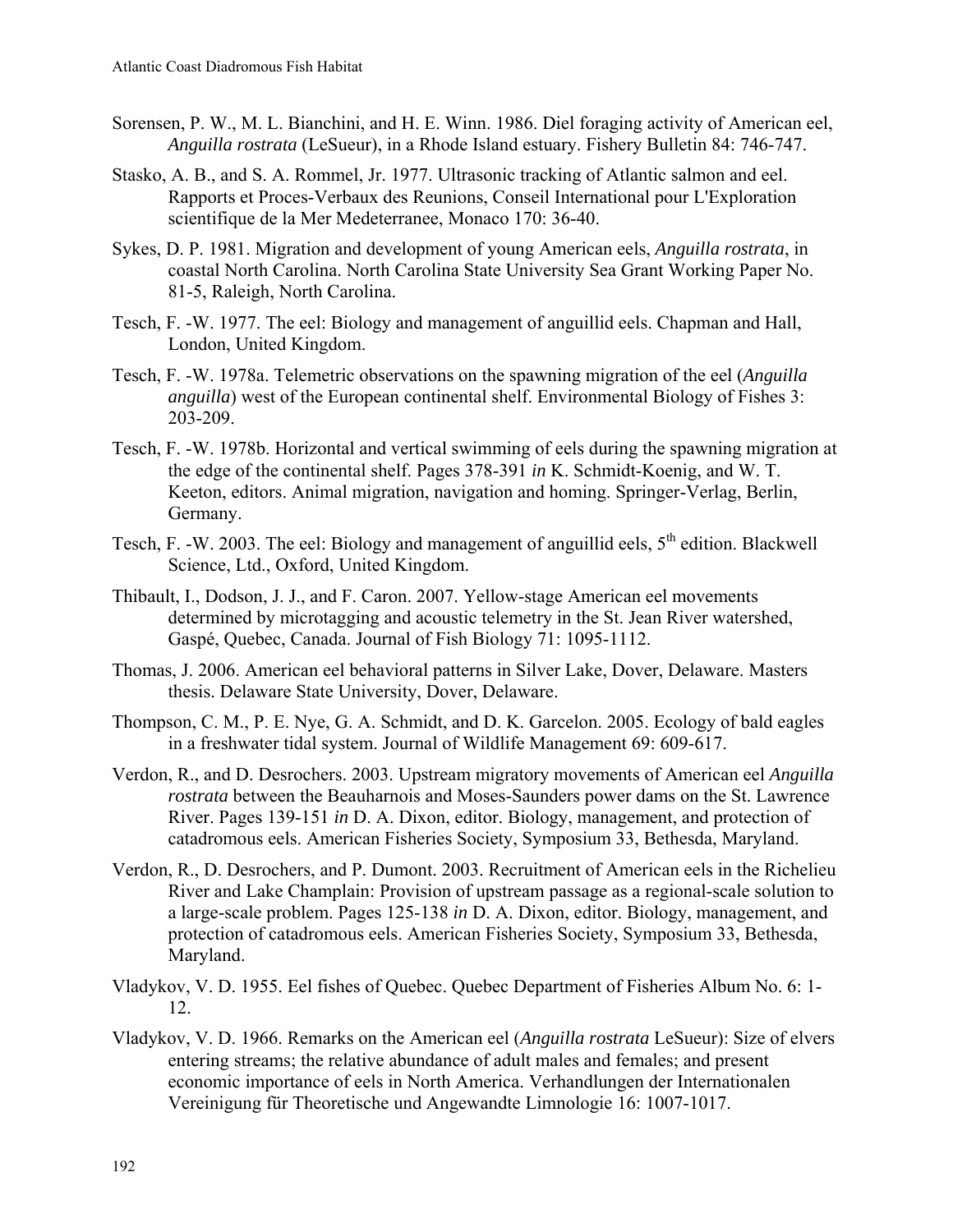- Vladykov, V. D. 1971. Homing of the American eel, *Anguilla rostrata*, as evidenced by returns of transplanted tagged eels in New Brunswick. Canadian Field Naturalist 85: 241-248.
- Vladykov, V. D. 1973. Macrophthalmia in the American eel (*Anguilla rostrata*). Journal of the Fisheries Research Board of Canada 30: 689-693.
- Vøllestad, L. A, B. Jonsson, N. A. Hvidsten, T. Næsje, Ø. Haraldstad, and J. Ruud-Hansen. 1986. Environmental factors regulating the seaward migration of European silver eels (*Anguilla anguilla*). Canadian Journal of Fisheries and Aquatic Sciences 43: 1909-1916.
- Walsh, P. J., G. D. Foster, and T. W. Moon. 1983. The effects of temperature on metabolism of the American eel *Anguilla rostrata* (LeSueur): Compensation in the summer and torpor in the winter. Physiological Zoology 56: 532-540.
- Wenner, C. A. 1973. Occurrence of American eels, *Anguilla rostrata*, in water overlying the eastern North America Continental Shelf. Journal of the Fisheries Research Board of Canada 30: 1752-1755.
- Wenner, C. A., and J. A. Musick. 1975. Food habits and seasonal abundance of the American eel, *Anguilla rostrata*, from the lower Chesapeake Bay. Chesapeake Science 16: 62-66.
- Westin, L. 1990. Orientation mechanisms in migrating European silver eels (*Anguilla anguilla*): Temperature and olfaction. Marine Biology 106: 175-179.
- Wiley, D. J., R. P. Morgan II, R. H. Hilderbrand, R. L. Raesly, and D. L. Shumway. 2004. Relations between physical habitat and American eel abundance in five river basins in Maryland. Transactions of the American Fisheries Society 133: 515-526.
- Williams, G. C., R. K. Koehn, and V. Thorsteinsson. 1984. Icelandic eels: Evidence for a single species of *Anguilla* in the North Atlantic. Copeia 1: 221-223.
- Winn, H. E., W. A. Richkus, and L. K. Winn. 1975. Sexual dimorphism and natural movements of the American eel (*Anguilla rostrata*) in Rhode Island streams and estuaries. Helgoländer Wissenschaftliche Meeresuntersuchungen 27: 156-166.
- Wippelhauser, G. S., and J. D. McCleave. 1987. Precision of behavior of migrating juvenile American eels (*Anguilla rostrata*) utilizing selective tidal stream transport. ICES Journal of Marine Science 44: 80-89.
- Yamamoto, K., and K. Yamauchi. 1974. Sexual maturation of Japanese eel and production of eel larvae in the aquarium. Nature (London) 251: 220-222.